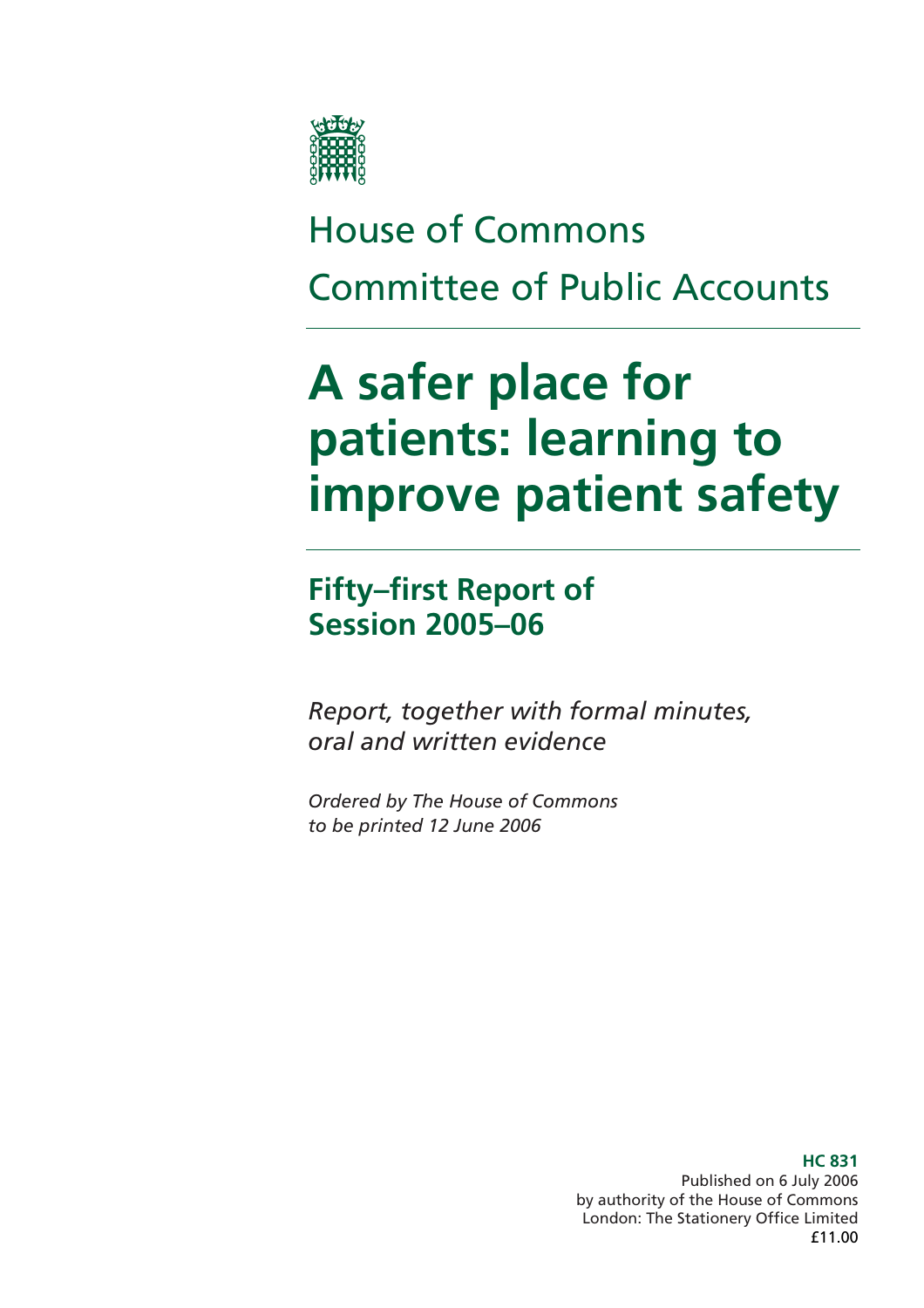### **The Committee of Public Accounts**

The Committee of Public Accounts is appointed by the House of Commons to examine "the accounts showing the appropriation of the sums granted by Parliament to meet the public expenditure, and of such other accounts laid before Parliament as the committee may think fit" (Standing Order No 148).

#### **Current membership**

Mr Richard Bacon MP (*Conservative, South Norfolk*) Annette Brooke MP (*Liberal Democrat, Mid Dorset and Poole North*) Angela Browning MP (*Conservative, Tiverton and Honiton*) Greg Clark MP (*Conservative, Tunbridge Wells*) Rt Hon David Curry MP (*Conservative, Skipton and Ripon*) Mr Ian Davidson MP (*Labour, Glasgow South West*) Helen Goodman MP (*Labour, Bishop Auckland*) Mr John Healey MP *(Labour, Wentworth)* Mr Sadiq Khan MP (*Labour, Tooting*) Mr Edward Leigh MP (*Conservative, Gainsborough*) Sarah McCarthy-Fry MP (*Labour, Portsmouth North*) Mr Austin Mitchell MP (*Labour, Great Grimsby*) Dr John Pugh MP (*Liberal Democrat, Southport*) Mr Don Touhig MP (*Labour, Islwyn*) Kitty Ussher MP (*Labour, Burnley*) Rt Hon Alan Williams MP (*Labour, Swansea West*)

The following were also Members of the committee during the period of the enquiry:

Mr Alistair Carmichael MP (*Liberal Democrat, Orkney and Shetland*) Jon Trickett MP (*Labour, Hemsworth*) Stephen Williams MP (*Liberal Democrat, Bristol West*)

#### **Powers**

Powers of the Committee of Public Accounts are set out in House of Commons Standing Orders, principally in SO No 148. These are available on the Internet via www.parliament.uk.

#### **Publications**

The Reports and evidence of the Committee are published by The Stationery Office by Order of the House. All publications of the Committee (including press notices) are on the Internet at http://www.parliament.uk/pac. A list of Reports of the Committee in the present Session is at the back of this volume.

#### **Committee staff**

The current staff of the Committee is Nick Wright (Clerk), Christine Randall (Committee Assistant), Emma Sawyer (Committee Assistant), Ronnie Jefferson (Secretary), and Luke Robinson (Media Officer).

#### **Contacts**

All correspondence should be addressed to the Clerk, Committee of Public Accounts, House of Commons, 7 Millbank, London SW1P 3JA. The telephone number for general enquiries is 020 7219 5708; the Committee's email address is pubaccom@parliament.uk.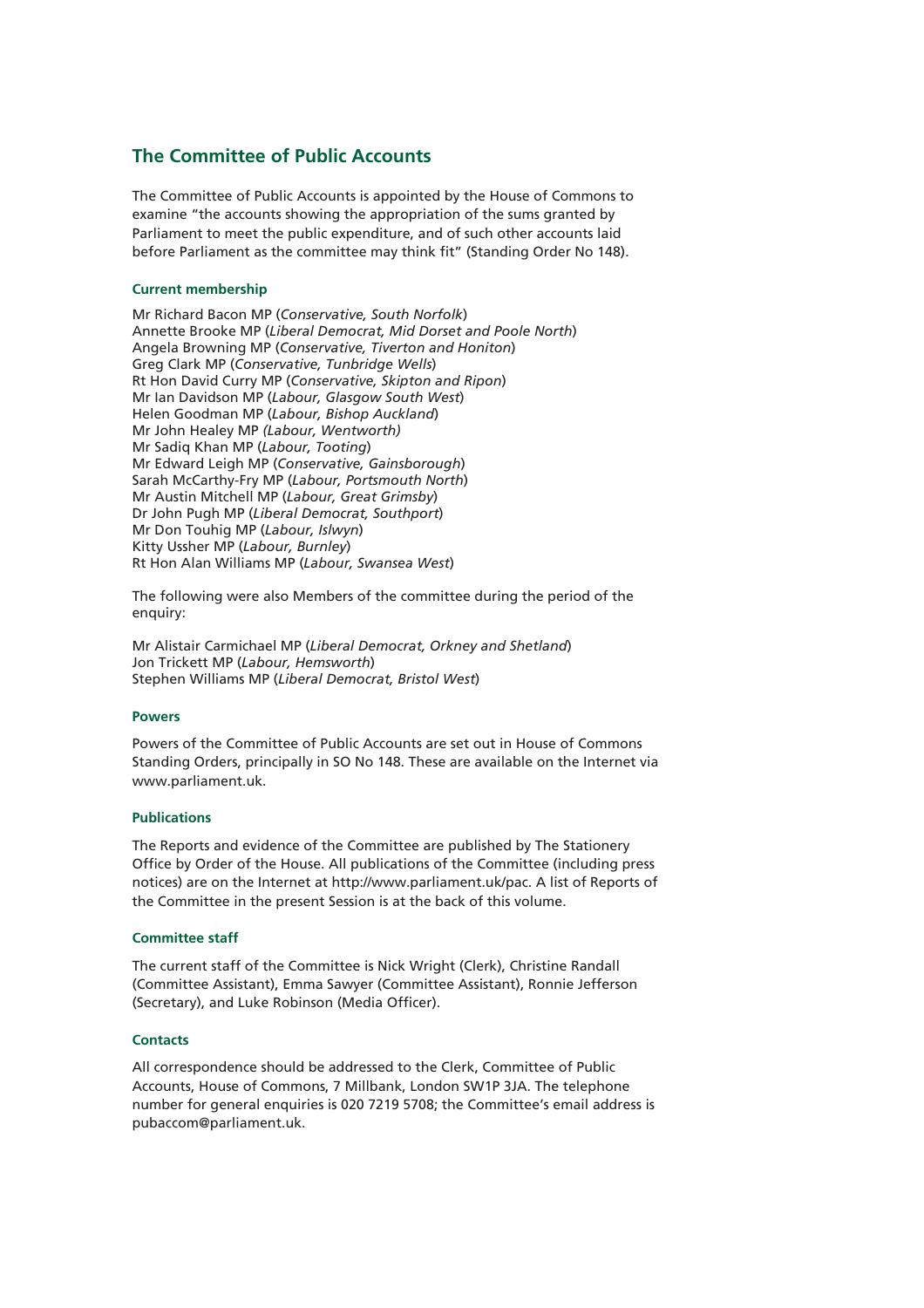## **Contents**

|                                                                       | <b>Report</b>                                | Page |
|-----------------------------------------------------------------------|----------------------------------------------|------|
|                                                                       | <b>Summary</b>                               | 3    |
|                                                                       | <b>Conclusions and recommendations</b>       | 5    |
| $\mathbf 1$                                                           | <b>Awareness of patient safety incidents</b> | 7    |
| $\mathbf{2}$                                                          | <b>Action to improve patient safety</b>      | 11   |
| 3                                                                     | What more needs to be done?                  | 14   |
|                                                                       | <b>Formal minutes</b>                        | 17   |
|                                                                       | <b>Witnesses</b>                             | 18   |
| <b>List of written evidence</b>                                       |                                              | 18   |
| List of Reports from the Committee of Public Accounts Session 2005–06 |                                              |      |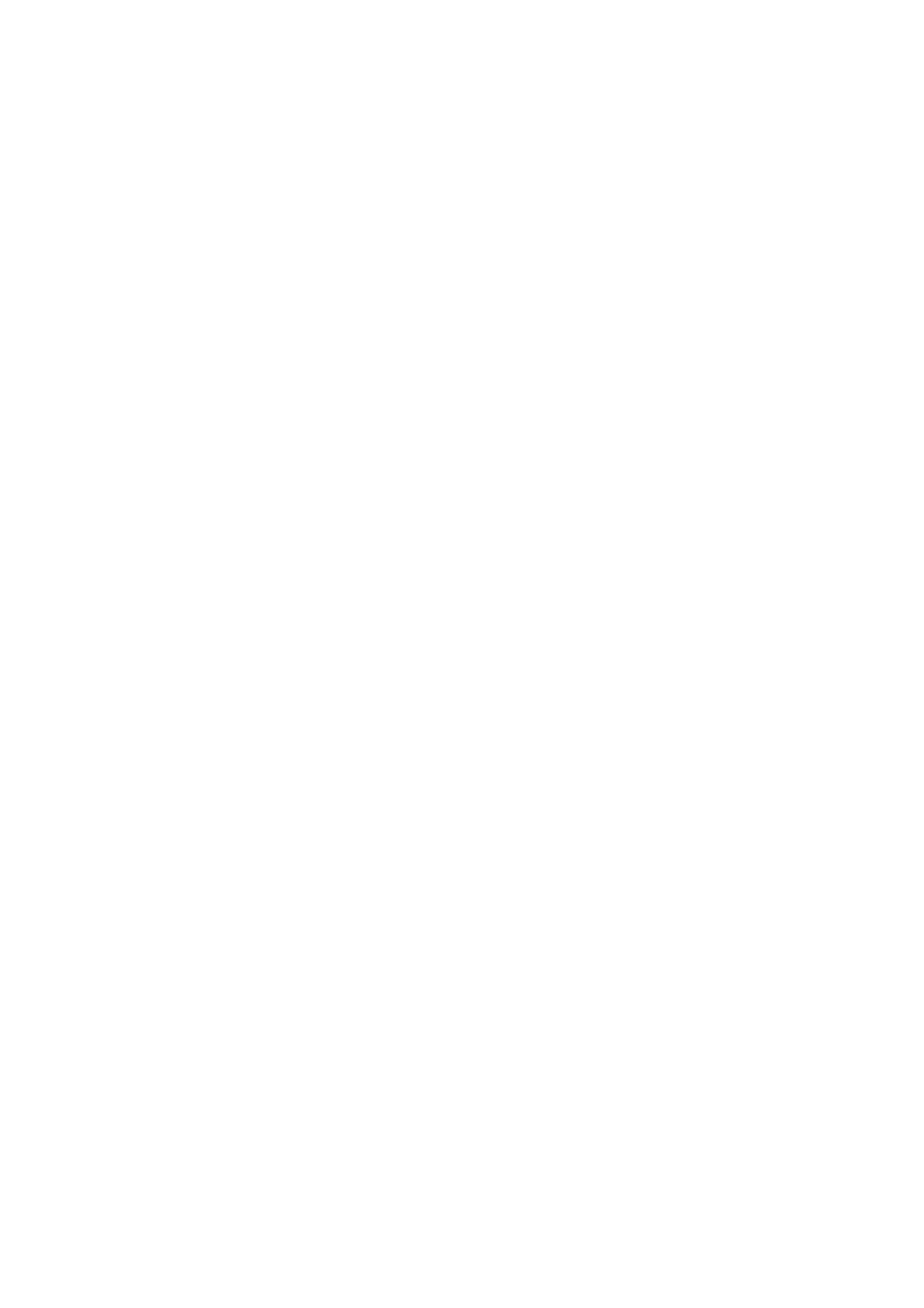## **Summary**

Every day the NHS treats over one million people successfully. Healthcare does however rely on a range of complex interactions of people, skills, technologies and drugs. Sometimes surgical treatments go wrong, medication errors occur and patients can fall or have other accidents.

The drive to improve patient safety started in 2000 with the Chief Medical Officer's report *An organisation with a memory*. This found that a blame culture and the lack of a national system for sharing lessons learnt were key barriers to identifying and then reducing the number of patient safety incidents. The Report estimated that one in ten patients admitted to NHS hospitals are unintentionally harmed, costing the NHS around  $\epsilon$ 2 billion a year in extra bed days and some £400 million in settled clinical negligence claims. Around 50% of incidents could be avoided if lessons from previous incidents had been learnt. These findings were similar to those of other developed countries.

In response, the Department of Health (the Department) published *Building a safer NHS for patients*, which set out the Government's plans, timetable and targets to promote patient safety, including establishing the National Patient Safety Agency. The Agency's objectives were to develop a mandatory national reporting scheme by December 2001 for incidents and near misses, assimilate other safety-related information from a variety of existing systems, learn lessons and develop solutions. At the time trusts had to report to one or more of over 30 different organisations depending on the type of incident. There was an expectation therefore that the creation of the Agency would reduce the complex regulatory framework for monitoring quality and safety.

On the basis of a Report by the Comptroller and Auditor General,<sup>1</sup> the Committee took evidence from the Department of Health, the National Patient Safety Agency and the Chief Medical Officer for England.

The Committee found that in 2004–05 some 974,000 patient safety incidents and near misses were recorded on NHS trusts' reporting systems. NHS trusts need to bring down the level of avoidable incidents, particularly those leading to serious harm and death, through rigorous implementation of safety alerts and adoption of high impact, evidence based solutions such as those promulgated by the National Patient Safety Agency and the Institute of Innovation and Improvement.

There have been some notable improvements at NHS trust level in developing a more open and fair reporting culture, reflected in the year on year increase in the numbers of reported incidents and near misses. Nevertheless, under-reporting remains a problem (trusts estimate that on average 22% of incidents go unreported, mainly medication errors and incidents leading to serious harm) and similar types of trusts report widely different levels of incidents per 1,000 members of staff. Few trusts have formally evaluated their safety culture. Furthermore, trusts have not done enough to inform patients when things go

**<sup>3</sup>**

<sup>1</sup> C&AG's Report, *A safer place for patients: learning to improve patient safety* (HC 456, Session 2005–06)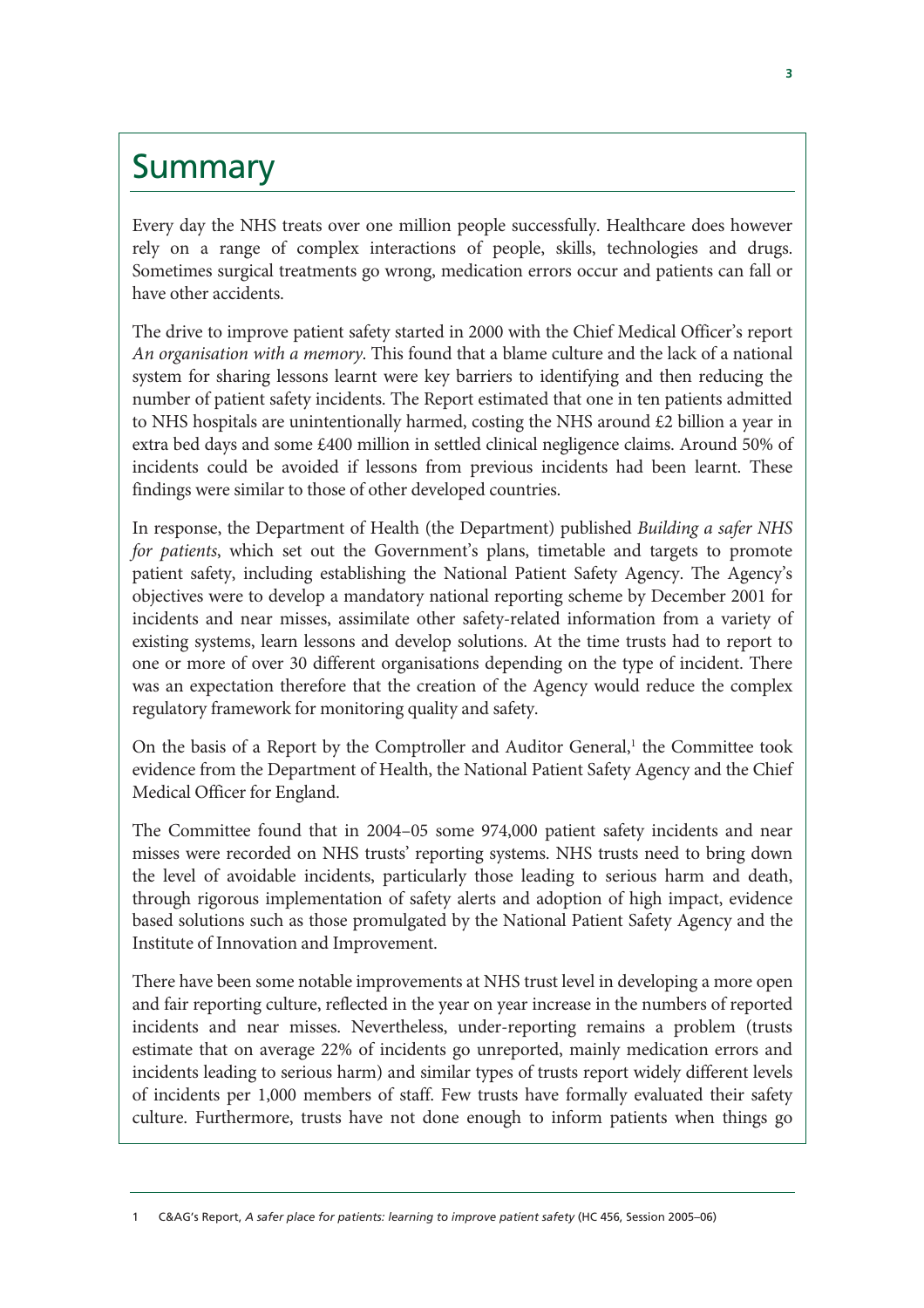wrong or to involve patients in developing solutions to incidents.

Insufficient progress has been made in achieving the Department's plans in *Building a Safer NHS for Patients* and there is a question mark over the value for money being achieved by the National Patient Safety Agency, evidenced in the main by the delays and cost over-runs in establishing its National Reporting and Learning System and in the limited feedback of solutions to reduce serious incident that has, so far, been provided to trusts. The National Patient Safety Agency has also failed to evaluate and promulgate solutions that have been developed at trust level.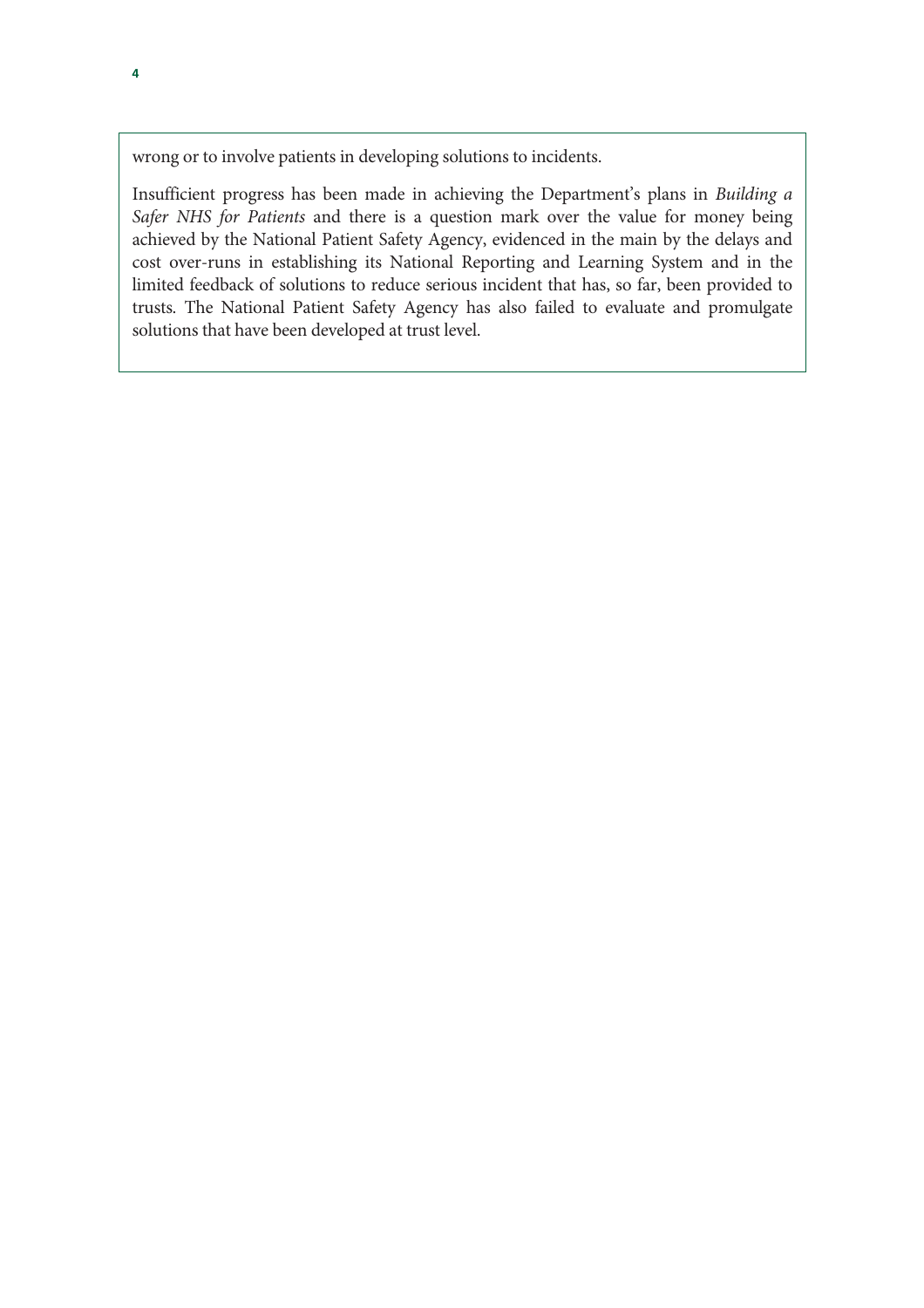## Conclusions and recommendations

- **1. Insufficient progress has been made in achieving the Department's plans in Building a Safer NHS for Patients.** In particular the National Patient Safety Agency was very late in delivering the National Reporting and Learning System and has provided only limited feedback to NHS trusts on solutions to reduce serious incidents. The National Patient Safety Agency has also failed to evaluate and promulgate solutions that have been developed at trust level. As a result the Agency has yet to demonstrate good value for money.
- **2. Trusts estimated that on average around 22% of incidents and 39% of near misses go un-reported, and that medication errors and incidents leading to serious harm are the least likely to be reported.** The National Patient Safety Agency should compare its own data with the incident reporting data collected by the National Audit Office. It should bring together trusts with low levels of reporting and those that have achieved high reporting rates to help improve incident and near miss reporting. The Healthcare Commission should evaluate compliance with reporting requirements as part of its performance assessment process.
- **3. The lack of accurate information on serious incidents and deaths makes it difficult for the NHS to evaluate risk or get a grip on reducing high risk incidents.** The National Patient Safety Agency needs to obtain a more precise understanding of the extent and causes of death and serious harm. To do so, it needs to collect information on the contributory factors and develop a more targeted, risk based, approach to solutions aimed at reducing such incidents.
- **4. Doctors are less likely to report an incident than other staff groups**. The National Patient Safety Agency has run a national initiative to encourage reporting by junior doctors, and should promulgate the lessons from this initiative across the NHS. Trusts should evaluate their own levels of under-reporting and target specific training and feedback at those groups of staff that are less likely to report.
- **5. Although most trusts stated their safety culture had become more open and fair, less than half of trusts had conducted a formal assessment of progress.** In 2004, 23% of trusts felt they had an open and fair culture throughout their organisation, and another 72% felt their safety culture was predominantly open and fair. By 2005, the percentage of trusts rating themselves as having an open and fair culture throughout had increased to 32%, while those judging their culture only predominantly open and fair had reduced to 65%. All trusts should assess their safety culture using one of the established tools, such as those listed in the National Patient Safety Agency's guidance *Seven steps to patient safety*, and implement action plans to address the issues identified.
- **6. Disciplinary action may be an appropriate response when patient safety is at risk, but the perception amongst nursing and other non-medical staff is that they risk suspicion if they report a serious incident.** Our predecessors' Report on the management of suspensions (HC 296, 2003–04) identified an over-reliance on disciplinary measures. The Department still does not monitor the nature and length of non-medical staff suspensions, or the management action taken on them. The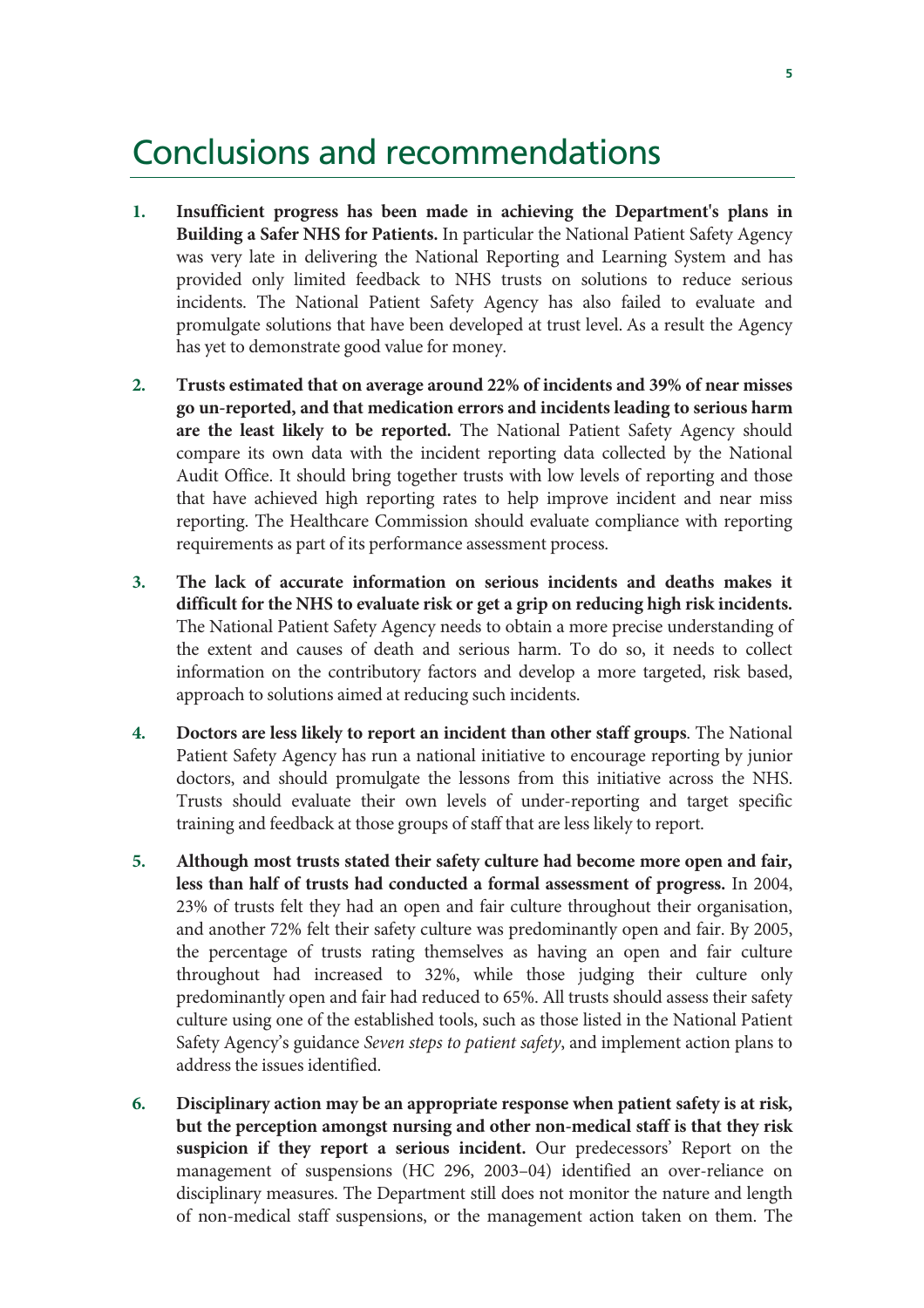Department and NHS trusts should act on the previous Committee's recommendation to extend the role of the National Clinical Assessment Service to cover all staff.

- **7. Patient safety alerts and other solutions are not always complied with though trusts self-certify that they have implemented them.** For example, the Chief Medical Officer's 2004 report found that 50 days after the deadline for implementing a safety alert on oral methotrexate, only 54% of organisations had completed the actions required to reduce harm. In evaluating trusts' self assessments the Healthcare Commission with the Standards for Better Health should require trusts to provide evidence on the extent of compliance. During inspection visits they should evaluate and report on how well alerts and other solutions have been put into practice.
- **8. Only 24% of trusts routinely inform patients involved in a reported incident and 6% do not involve patients at all.** Only 69% of trusts had criteria for staff to follow. Using the National Patient Safety Agency guidance on *Being Open*, all trusts should as a matter of course inform patients and their carers if they have been involved in an incident, even if they suffered no harm. Patients and carers should also be consulted to help identify solutions.
- **9. It took until July 2005, for the National Patient Safety Agency to produce its first feedback report to trusts on the number of incidents reported and some specific solutions to particular types of incidents.** The Department should hold the National Patient Safety Agency to their commitment to produce feedback reports at least quarterly. These feedback reports should include illustrative business cases to demonstrate the cost-effectiveness of implementing solutions to specific problems.
- **10. The National Reporting and Learning System has not, as hoped, helped simplify the complexity for trusts in reporting incidents.** The Department, NHS Connecting for Health and the National Patient Safety Agency should agree a plan and timetable for rationalising the reporting routes so that within the next two to three years trusts need make only one report of an incident, which is then automatically distributed to the relevant organisation.
- **11. To choose between hospitals under the NHS Choice agenda, patients will need access to robust information on patient safety, including comparable information from independent sector providers.** The National Patient Safety Agency anonymises the data it collects and was not tooled up to provide comparable information. The Department needs to agree whether and how such information will now be provided and who will be responsible for publishing the data.
- **12. The taxonomy of the National Reporting and Learning System differs from many local trust descriptions and classifications of incidents and also from taxonomies used by other countries.** The World Health Organisation is developing an international taxonomy. The National Patient Safety Agency should either adopt this taxonomy or align its taxonomy fully to it, though with scope to meet additional requirements that the Agency may deem necessary.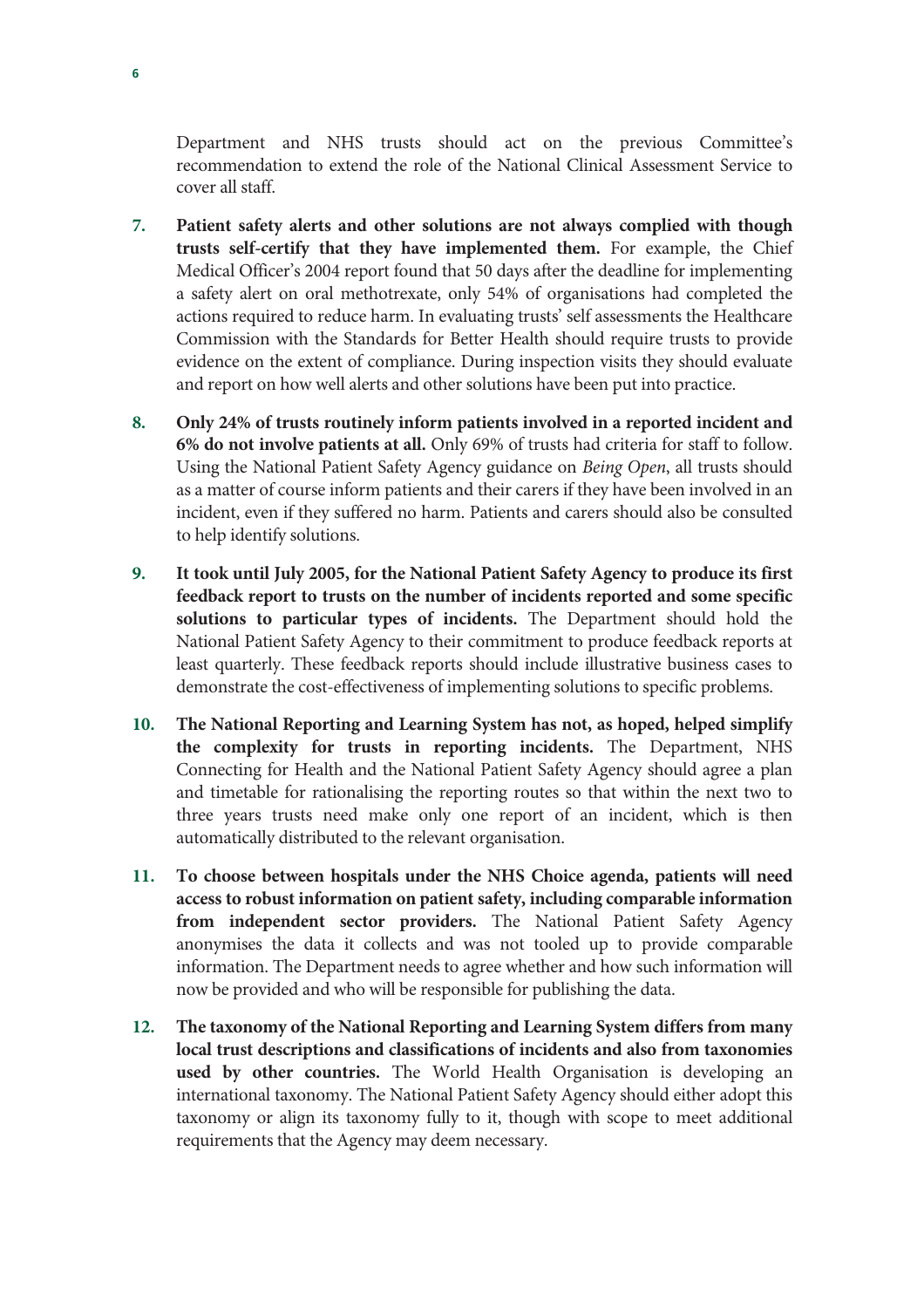# **1** Awareness of patient safety incidents

1. Every day over one million people are treated successfully by the National Health Service. Although patient care is generally of a high standard, the scale and complexity of patient interventions means that patients can sometimes suffer unintended harm. Other National Audit Office and Committee of Public Accounts' Reports have highlighted concerns that the NHS has limited information on the extent and impact of clinical and non-clinical incidents; and that trusts need to improve their understanding of the causes, learn from them, and share good practice across the NHS more effectively. 2

2. The system for monitoring and reporting incidents has, over time, become very complex **(Figure 1)**. By 2000, there were more than 30 different reporting routes. The Chief Medical Officer's report, *An organisation with a memory* (2000), acknowledged that the NHS was failing to learn from things that went wrong and had limited systems in place to put things right. The Department estimated that one in ten patients admitted to NHS hospitals would be unintentionally harmed, a rate it believed to be roughly similar to other developed countries. Around 50% of these incidents could have been avoided if lessons from previous incidents had been learned.<sup>3</sup>

3. The Chief Medical Officer's report identified the conditions needed to improve people's confidence in the NHS. It advocated a change in the safety culture, from one based on blame, to an open reporting culture to transform the NHS into an effective learning organisation. Central to this change was the need for a national reporting system, with a comprehensive taxonomy for incidents, and robust methods for evaluating trends in incident rates.<sup>4</sup>

4. The National Audit Office census of acute, mental health and ambulance trusts in September 2004 (updated in August 2005) was the first co-ordinated attempt to analyse the extent and impact of the reporting problem and what was being done at trust level to address the issue. It found that all trusts had established effective reporting systems, although under-reporting remained a problem with some staff groups, types of incidents and near misses.5

5. The census revealed that in 2004–05 a total of 974,000 incidents and near misses, including some 2,181 patient deaths, had been recorded by trusts. Some trusts' incident reporting systems recorded few incidents and others recorded many thousands **(Figure 2)**. This data on its own does not provide a clear indication of how safe a trust is. Those with low levels of incidents per 1,000 members of staff may be discouraging reporting and vice versa.

4 C&AG's Report, paras 1.1, 2.27

<sup>2</sup> C&AG's Report, Executive Summary paras 1–2, 1.1 and Appendix 1

<sup>3</sup> *ibid*, Executive Summary paras 1, 14, 1.1; Qq 4, 23

<sup>5</sup> *ibid*, Executive Summary paras 5–6 and Appendix 2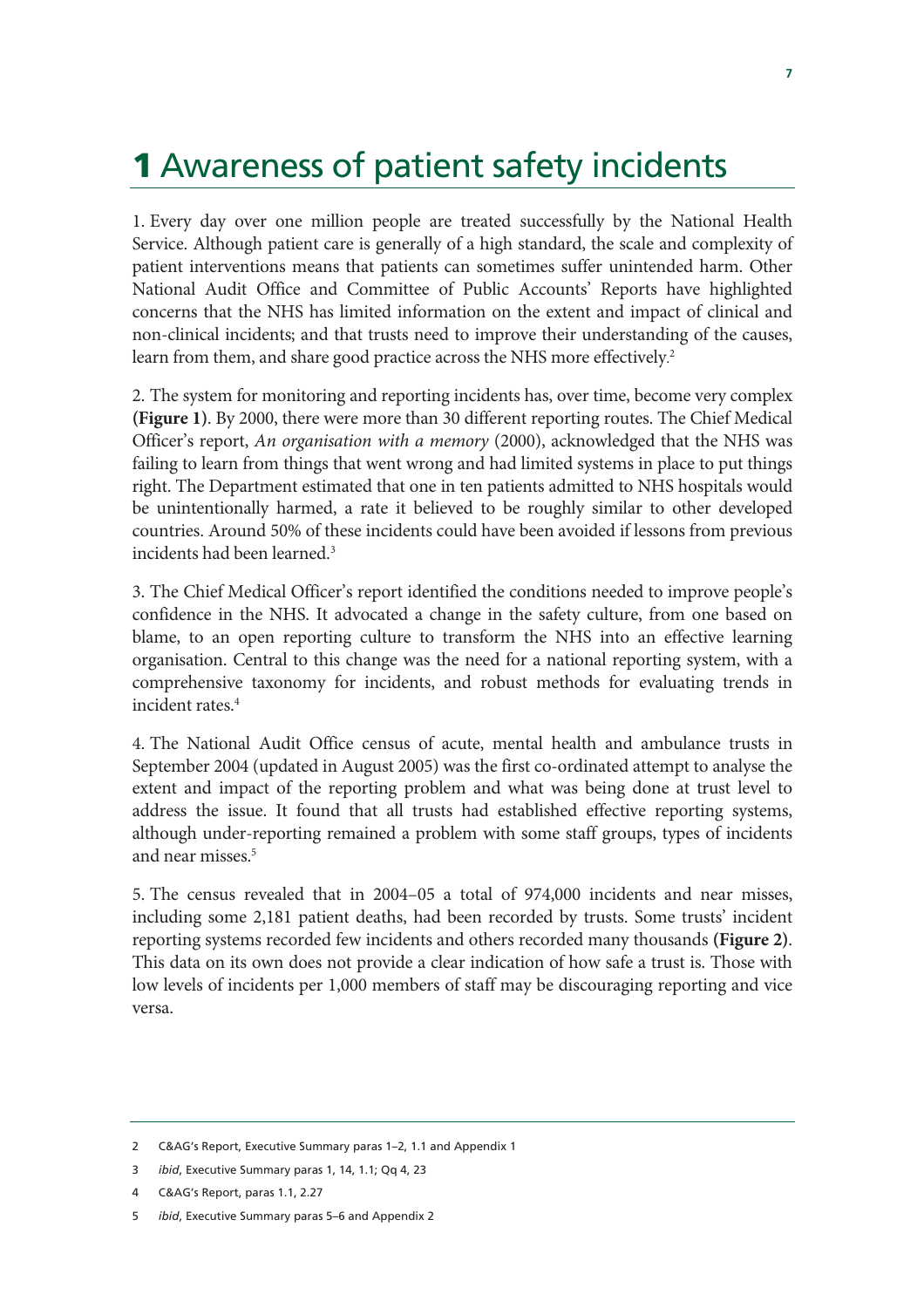**Figure 1: Key organisations in the complex regulatory and support landscape for patient safety from an NHS trust perspective (pre 2001)** 

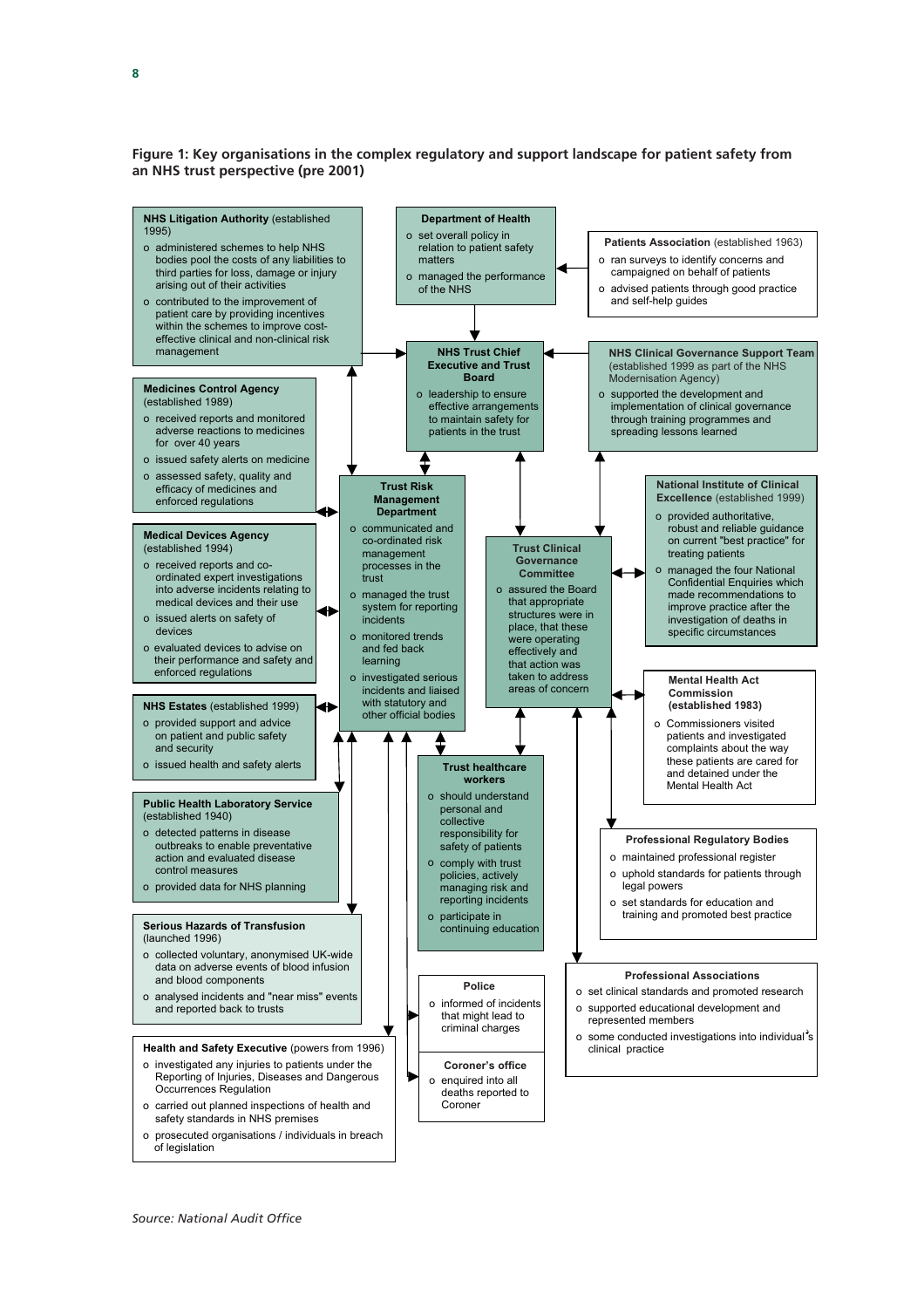We also found that there was no correlation between the numbers of performance "stars" that a trust had received and the number of incidents reported. The figure on reported deaths also differs from other published estimates but in reality the NHS simply does not know.6





6. Local reporting is dependent on staff willingness and perception of what, when and how to report. Poorly designed forms, failure to recognise that an incident needs reporting, being too busy and a lack of feedback on the outcome of a report are the main reasons for not reporting. Trusts said that fear of retribution undermines staff's willingness to report. They also named concerns about the risk of a claim under the NHS clinical negligence scheme as reasons cited by staff as having discouraged them from apologising or from being open following an incident.<sup>7</sup>

7. Few NHS acute trusts routinely told patients when they had been involved in an incident. For example, only 24% routinely informed patients when they were involved in an incident and 6% did not inform patients at all. This lack of transparency and openness has a detrimental effect on patients' confidence in the NHS and in their ability to manage their own health. There may also be implications for their continuing care as patients' general practitioners (GPs) are also likely to be unaware of the incident.<sup>8</sup>

8. A few trust boards include information on patient safety incidents in their trust board papers but most trusts do not publish the numbers of incidents. Consequently, whilst this information may be considered relevant to patients in exercising patient choice, GPs do not have such information. Neither do they have any information on incidents in

*Source: National Audit Office* 

<sup>6</sup> C&AG's Report, Figures 1, 5, 6, paras 2.10–2.11; Qq 54–57, 127

<sup>7</sup> C&AG's Report, Figure 9; Qq 2, 28, 137

<sup>8</sup> C&AG's Report, para 1.10; Qq 134, 138–139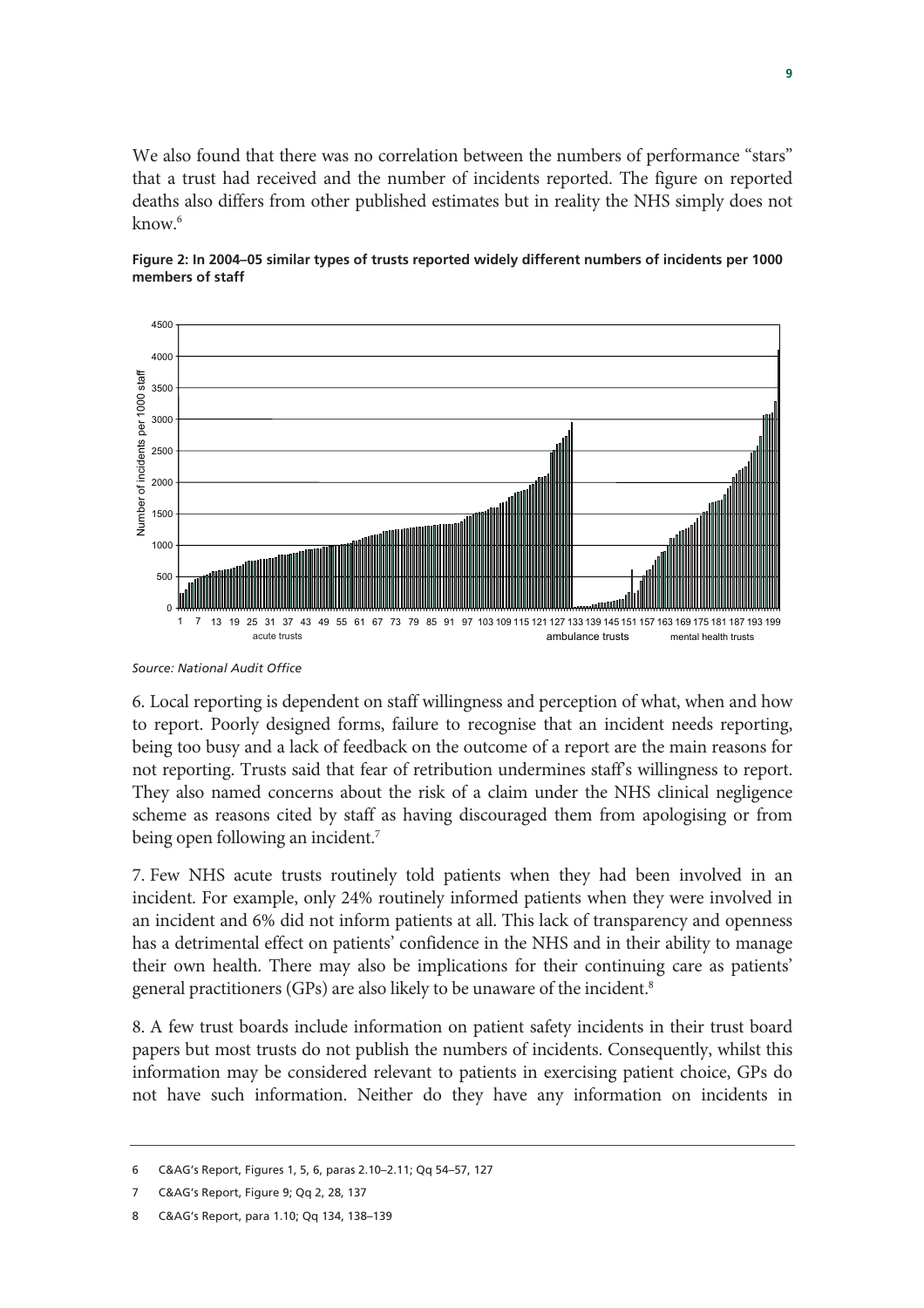independent provider organisations. The only information on safety available to GPs is on trusts MRSA bacteraemia rates and, from 2006, patients will also be able to access reports from the Healthcare Commission on achievements against the Standards for Better Health.<sup>9</sup>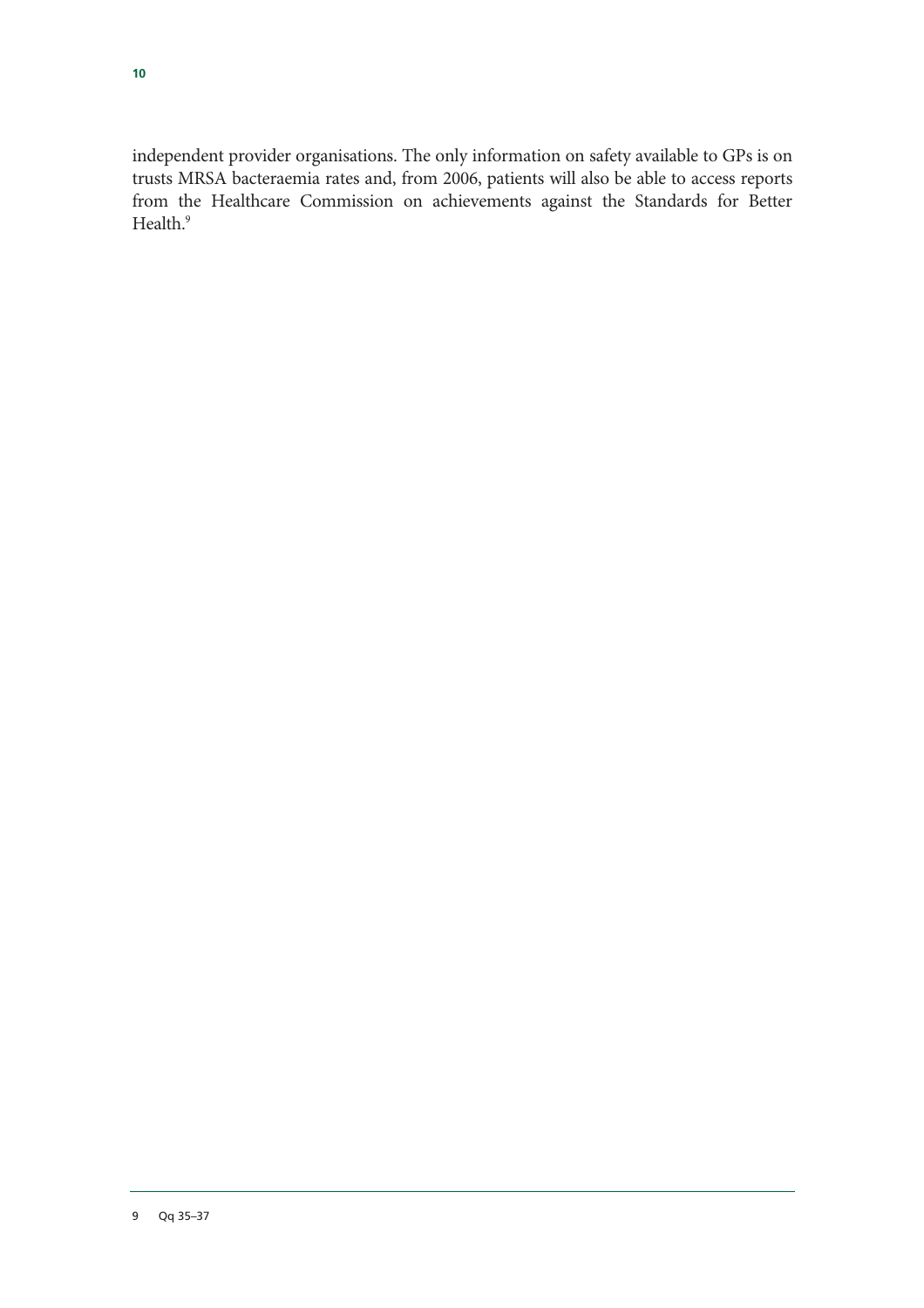# **2** Action to improve patient safety

9. In its 2001 policy document, *Building a Safer NHS for Patients*, the Department advocated that patient safety and risk reduction should be at the heart of its framework for improving quality of clinical care. A key action was the establishment of the National Patient Safety Agency in July 2001, to collect and analyse information, assimilate other safety-related information from a variety of existing reporting systems, learn lessons and produce solutions. The Department also advocated that lessons could be learned from others, in particular from the airline industry.10

10. The Department allocated an annual budget of around £15 million to the Agency, which by 2004–05 had increased to £17 million and in 2005–06, following an increase in its remit as a result of reconfiguring the Department of Health's Arm's Length Bodies, was £35 million **(Figure 3)**. 11

| <b>Total National Patient Safety Agency budget 2005-06</b>                                                                                                                          | £35.154 million |
|-------------------------------------------------------------------------------------------------------------------------------------------------------------------------------------|-----------------|
| Original National Patient Safety Agency budget plus corporate services for all<br>functions mentioned below (IT, Human Resources, facilities, communications,<br>finance and Board) | £19.218 million |
| National Clinical Assessment Services budget                                                                                                                                        | £7.36 million   |
| Central Office for Research Ethics Committees budget                                                                                                                                | £5.175 million  |
| <b>Confidential Enguiries</b>                                                                                                                                                       | £3.034 million  |

| Figure 3: A breakdown of the National Patient Safety Agency's 2005-06 budget |  |  |
|------------------------------------------------------------------------------|--|--|
|                                                                              |  |  |

*Source: National Patient Safety Agency* 

Note: In 2005–06, the pay budget was £17.587 million, or 50% of the overall spend (excludes cost of staff engaged by the confidential enquiries.)

11. The National Patient Safety Agency was charged with supporting an open and fair culture in the NHS, where staff feel they can report concerns without fear but on the understanding that they are accountable for unsafe acts. It has made some progress, for example its *Seven steps for patient safety* document and guidance on good practice in dealing with staff involved in incidents. It has also trained 8,000 staff in contributory factors analysis, provided leadership training to 154 non-executives from 113 trust boards and issued guidance for chief executives on their role in promoting safety. The Department believes that there has been a change in attitudes towards safety and, paradoxically, sees the increase in reported incidents as an indication of an improved safety culture in the NHS.<sup>12</sup>

<sup>10</sup> C&AG's Report, para 1.2

<sup>11</sup> Qq 6, 93, 100–101

<sup>12</sup> C&AG's Report, para 1.3, 1.8; Qq 28–29, 88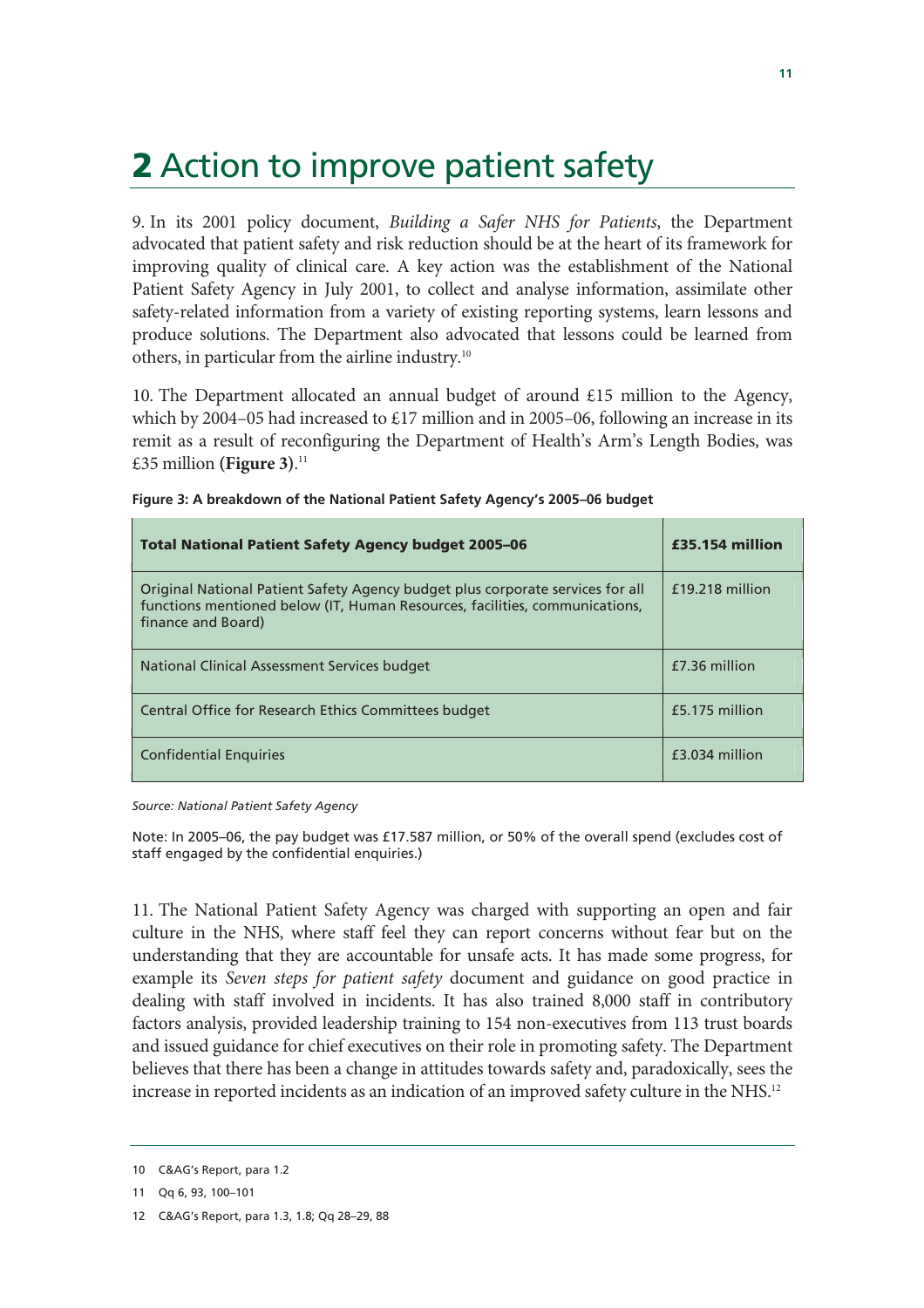12. A key target for the National Patient Safety Agency was to develop a national reporting system by December 2001, with all trusts to provide information to it by the end of 2002. The early years of developing its "National Reporting and Learning System" have been beset by problems. The system was three years late in being linked to trusts' own reporting systems and was over-spent by approximately £1 million. In addition, the parallel, anonymous, electronic reporting system (e-Form) was only available from September 2004.13

13. The main reason given for the delay is that, following an evaluation, the pilot system proved to be unsatisfactory due to technical difficulties. The National Patient Safety Agency therefore considered it should not be rolled out to the whole of the UK. The scale of the proposed replacement system meant that the Agency had to obtain Treasury approval for its full Business Case (February 2003) before re-tendering. This further contributed to the delays. The Department did not accept that it had set unrealistic target dates for the implementation, but believed that it was better to make sure that it was getting quality and value for money for a system that would work for all 607 NHS trusts.<sup>14</sup>

14. The motivation for developing the e-Form was the need to have a system that enabled those who might not report through their local systems still to report to the Agency. By January 2006, it had received 2,914 e-Form reports, 9% of which were from doctors, a higher percentage than from the trust reporting systems. Whilst encouraging better compliance by this hard to reach group, the lessons learned are constrained by being unable to trace these reports to the original event.<sup>15</sup>

15. The National Patient Safety Agency developed a bespoke taxonomy for reporting incidents in England and Wales rather than adopting existing taxonomies in use in other parts of the world. It judged that the NHS required a description and classification that covered all health care sectors, including mental health and primary care, and this comprehensive taxonomy did not exist anywhere else. Two-thirds of trusts reported that the taxonomy for their sector was not specific enough for their purposes and were continuing to use their own for local reporting. Meanwhile, the World Health Organisation is developing an international taxonomy to which the NHS is expected to sign  $up.^{16}$ 

16. Each trust had to map their taxonomy on to that provided by the Agency, which created problems for 82% of trusts and led to some of the delays. By January 2006 all trusts had started to report regularly to the National Reporting and Learning System. Some trusts are however questioning the value of submitting data to the National Reporting and Learning System given the lack of feedback on solutions to specific patient safety incidents. The Department nevertheless believes that the National Reporting and Learning System is one of the main achievements of the National Patient Safety Agency.<sup>17</sup>

<sup>13</sup> C&AG's Report, para 2.31; Qq 11, 140, 142

<sup>14</sup> C&AG's Report, para 2.33; Qq 11, 70, 78–79

<sup>15</sup> Qq 13, 58–60

<sup>16</sup> C&AG's Report, Executive Summary para 19; Qq 62–65, 107–109

<sup>17</sup> C&AG's Report, Executive Summary paras 19, 28; Qq 2, 7, 15, 86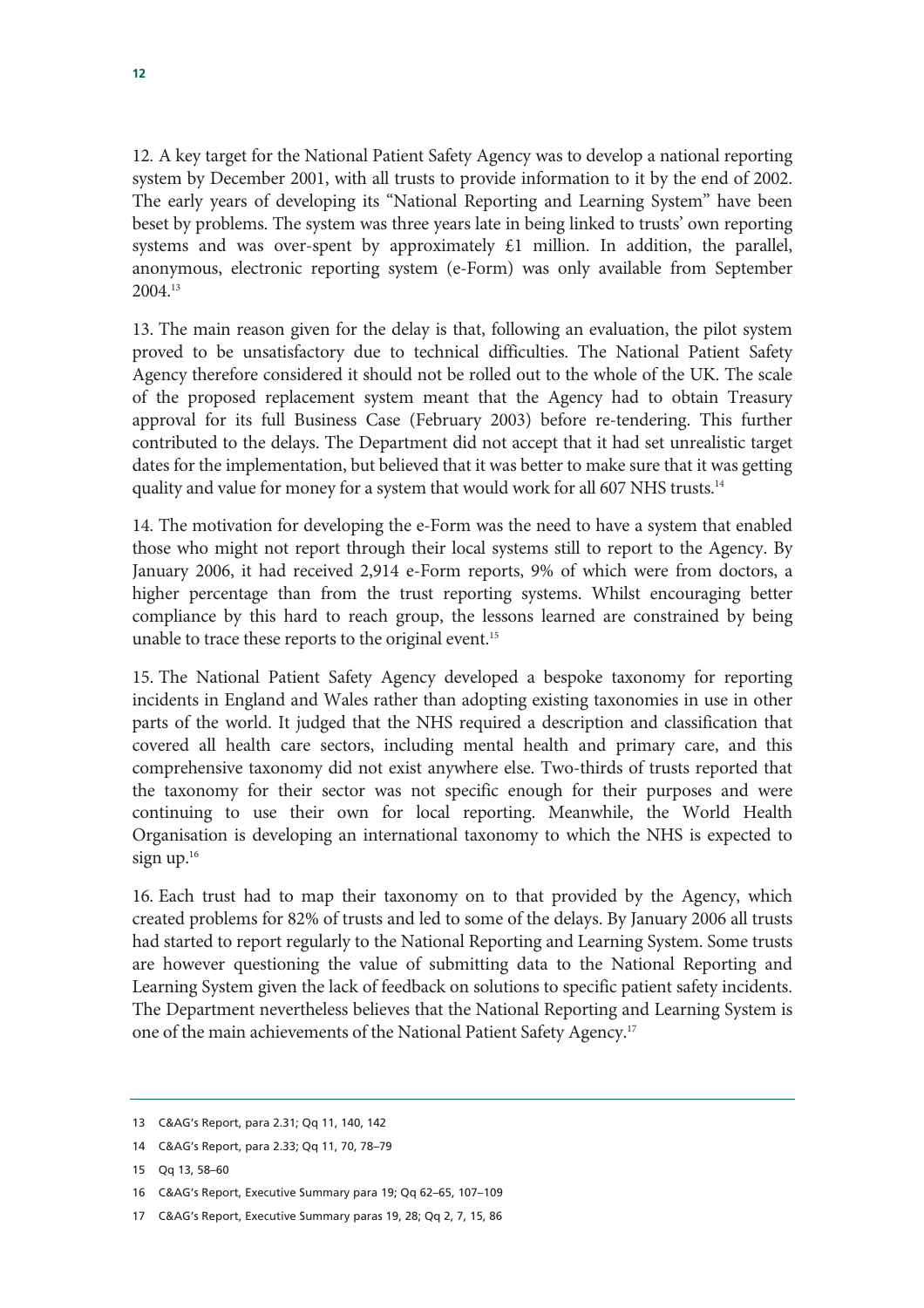17. In relation to its primary role of providing feedback and maximising learning in the NHS, the National Patient Safety Agency has issued 15 solutions since 2002, which it expects trusts across England to implement. These include the national 'cleanyourhands' campaign and the standardisation of crash call numbers. It has issued an alert on infusion devices, which it estimates has reduced the risk of incorrect use by half; and recommended that undiluted potassium chloride should not be kept on wards.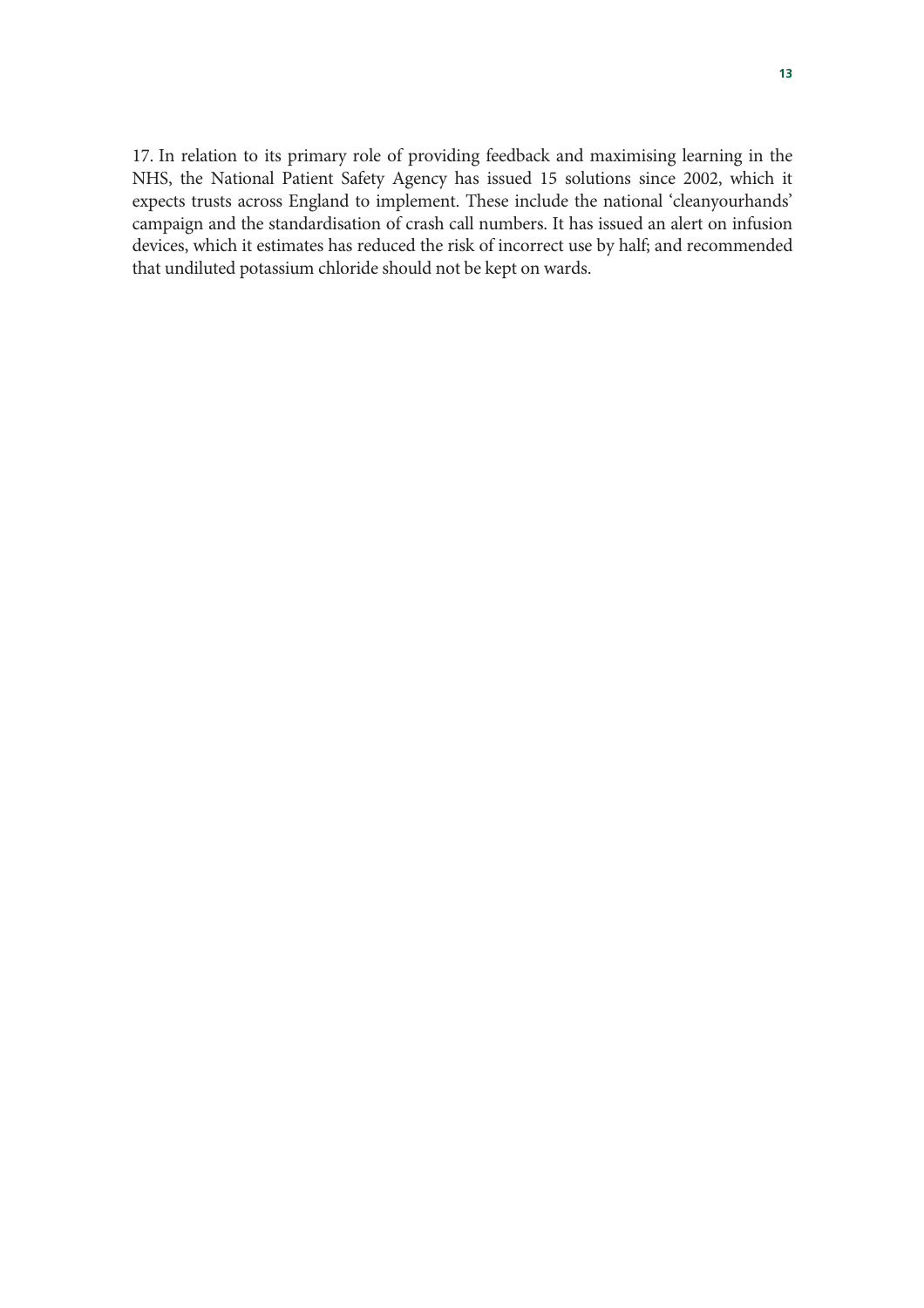## **3** What more needs to be done?

18. The Committee considered it unsatisfactory that one in ten patients admitted to hospital is unintentionally harmed. The Department agreed that based on experiences in other high risk industries such as aviation, year on year improvements (to 1 in 15 or 1 in 20) could in time be achieved. However, like these other industries it could take the NHS a decade or more systematically to improve safety to such a standard. More immediate improvements should be achievable through the advent of the electronic patient record which is expected to reduce the number of incidents due to lost, poor or fragmented clinical information and improve drug dispensing, by eliminating the risk of misinterpretation of clinicians' handwriting.18

19. England is one of the few countries to have a nationwide approach to patient safety. It has national structures in place such as: a comprehensive quality framework; national inspectorates; bodies to help embed an open and fair culture; systems for reporting and learning; and national training curricula. This approach should help to identify risks that might otherwise have been missed and enable solutions to be developed in a systematic, cost-effective way that avoids duplication. However, the National Patient Safety Agency has been slow to develop and disseminate solutions to NHS trusts. Given that enhancements to patient safety can only happen at trust level, at the interface between healthcare workers and patients, any national solutions need to be seen by trusts to be effective.19

20. Some trusts still have some way to go to establish an open and fair culture, including developing more effective team working and better communication with patients. Trusts also need to improve routine feedback of data and findings on incidents to staff, with time for reflection and learning. In those trusts where these principles are well-established, there are good examples of local learning to improve patient safety, some of which have been demonstrated to be cost-effective. The National Patient Safety Agency has not sought to capture these local examples and doubts amongst healthcare workers remain as to whether the Agency can make a difference.<sup>20</sup>

21. The National Reporting and Learning System now receives 60,000 reports a month, proportionately greater than any other system in the world, significantly increasing the level of information the NHS has on the number and extent of patient safety incidents. The National Patient Safety Agency has yet to demonstrate that it is using this information and knowledge effectively to change healthcare practices rather than simply collecting statistics.<sup>21</sup>

22. The Department concurred that, although the National Patient Safety Agency had produced a number of specific solutions, the learning system was not yet working as well as it could. Trusts generally perceive that the Agency has failed to maximise learning because

21 Qq 2–3, 7

<sup>18</sup> Qq 22, 24–27, 95–97

<sup>19</sup> Qq 3, 77, 90–91, 116

<sup>20</sup> C&AG's Report, Executive Summary para 6, paras 3.10–3.11 and Case Examples 6–7; Q 119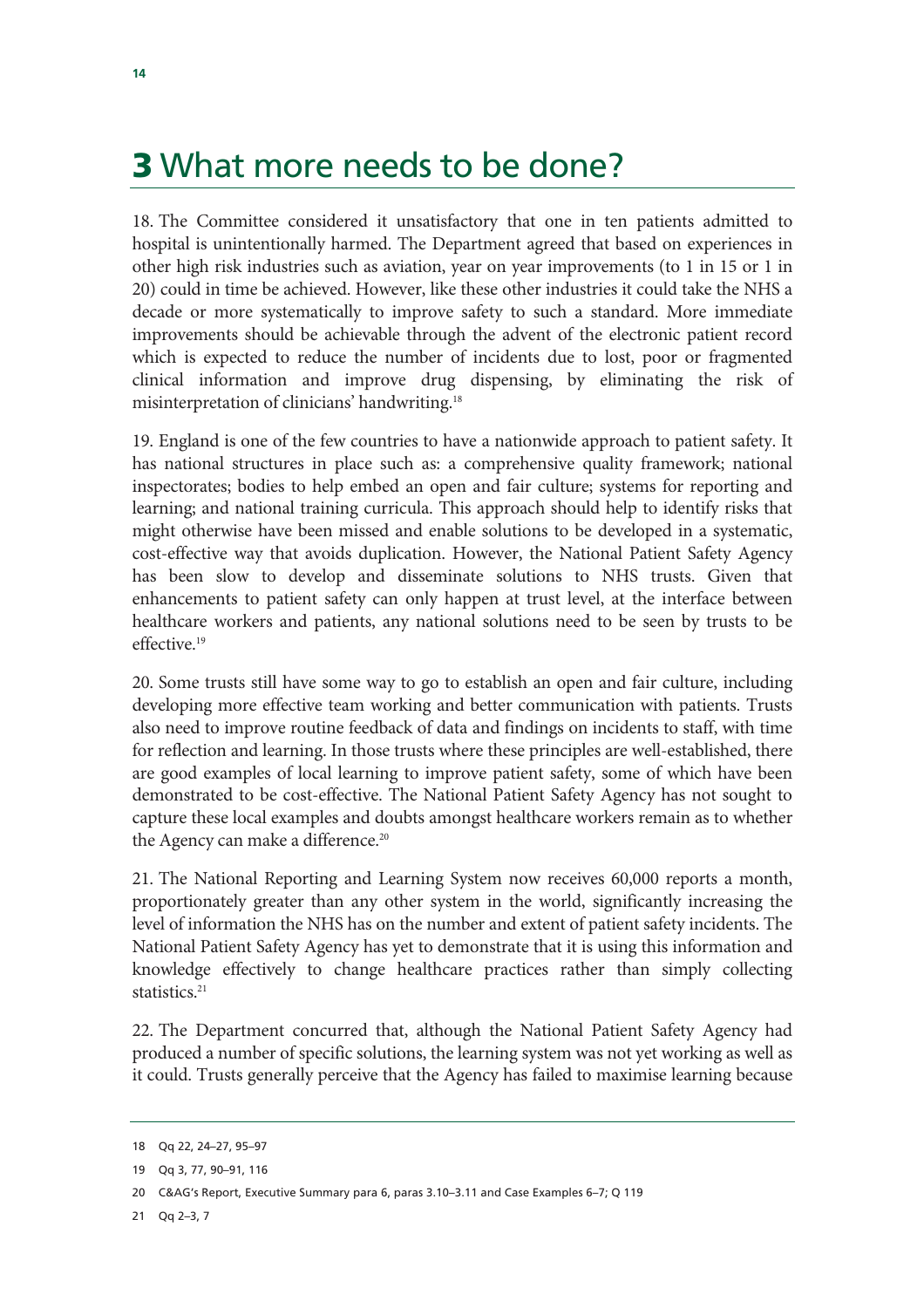it has not provided feedback quickly and regularly. The agreement of the Department to publish quarterly reports from the Patient Safety Observatory (an arm of the Agency which quantifies, characterises and prioritises patient safety issues) will go some way to address this, particularly once information from the reporting system is brought together with information from other systems recording complaints and litigation.<sup>22</sup>

23. The Agency will have to analyse nearly one million incident reports a year, two-thirds of which may not have caused any actual harm to the patient. The collection of risk based, aggregate data, would allow the Agency to prioritise more effectively, for example by gathering details on the number of deaths and serious injury resulting from patient safety incidents. This would also enable the Agency to focus on high impact solutions, such as new methods for dispensing medication to reduce medication errors (25% of all reported incidents). 23

24. The National Reporting and Learning System has increased rather than reduced the complexity of NHS reporting, and trusts still have to report the same incidents to more than one organisation (for example, medical devices errors are also reported to the Medicines and Healthcare Products Regulatory Agency). There is a need for greater coordination between NHS organisations. The Department's National Programme for Information Technology in the NHS is intended to create a single portal for reporting with data then passed onto the relevant stakeholder.<sup>24</sup>

25. Learning lessons is most likely to come from the information on contributory factors and currently only a small percentage of reports to the National Patient Safety Agency contain this information in either the data or free text fields. The National Patient Safety Agency would like to see more trusts providing this information. It was working with NHS Connecting for Health to explore making contributory factors a mandatory field in the national specification for risk management systems.25

26. Independent providers of NHS funded care are covered by the Healthcare Commission's inspection process, which requires them to comply with National Minimum Standards, including having an incident reporting system. Currently, however, independent providers are not obliged to share that data with any NHS body. Service Level Agreements should ensure that such data on patient safety incidents is made public. Indeed, if GPs and their patients are to be able to make informed choices between providers, as part of the new patient choice agenda, there will be a need for robust comparable data on all providers.<sup>26</sup>

27. For this reporting and learning to have a demonstrable impact on the experience of patients, the level of data submission and implementation of safety alerts and guidance at trust level needs to be monitored. Trusts self-certify that they have implemented safety solutions from the Safety Alert Broadcast System (a Departmental system for notifying

<sup>22</sup> Qq 26, 86

<sup>23</sup> Qq 117, 133

<sup>24</sup> Qq 19, 112–114

<sup>25</sup> Qq 32–33, 66–69, 87

<sup>26</sup> Qq 35, 38–41, 43–46, 50–53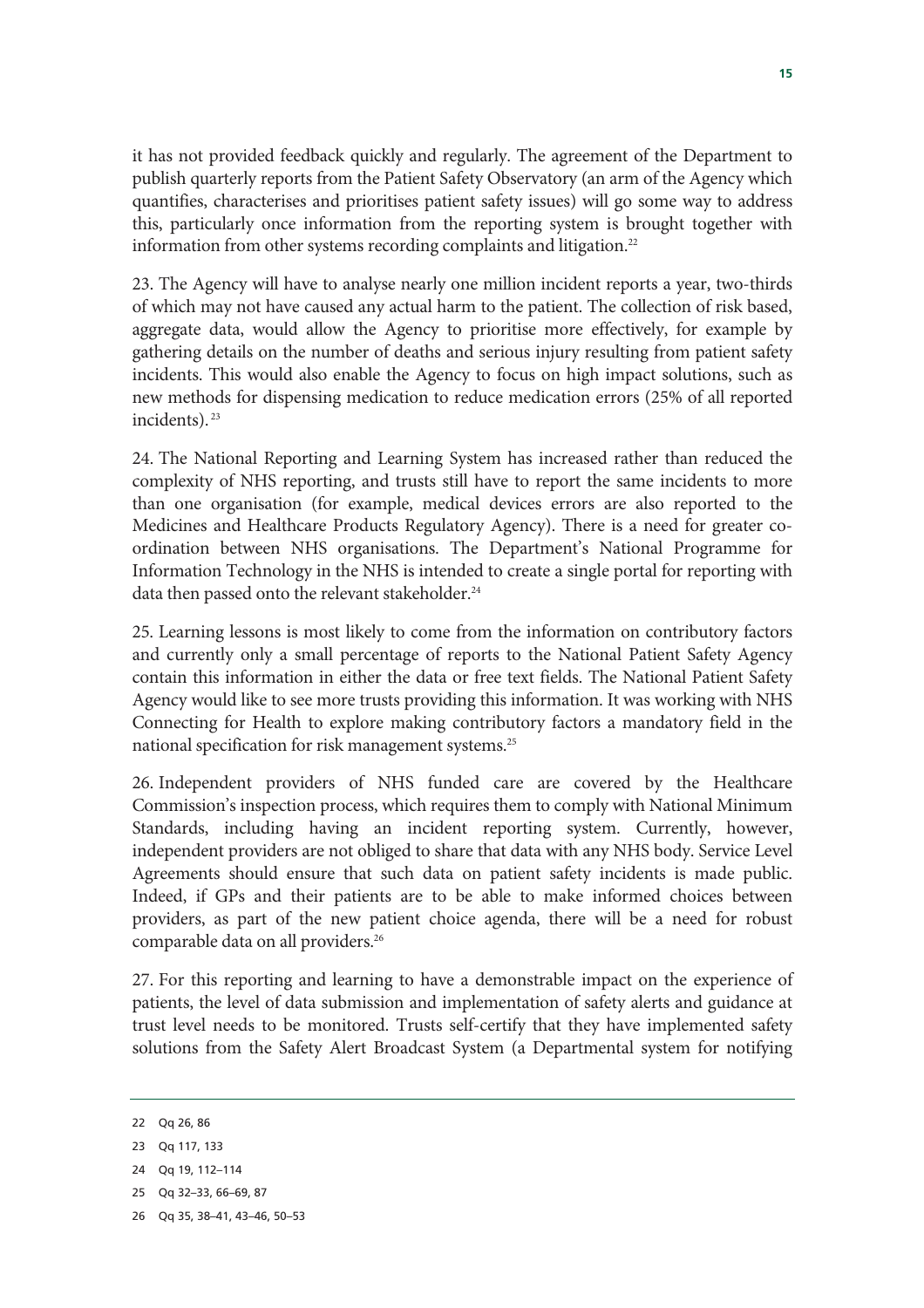trusts of matters that require attention) and strategic health authorities monitor this data. However, actual compliance with this guidance is not audited.<sup>27</sup>

28. Worldwide there are few examples of where reductions in risk can be quantified and attributed to particular interventions. Few trusts have quantified the cost of specific patient safety incidents and the National Patient Safety Agency has only produced one template business case for trusts to customise to argue for investment in safety solutions. More information on the cost-effectiveness of solutions would enable trusts to prioritise scarce resources more effectively.28

29. The NHS needs to be open in its dealings with patients involved in safety incidents. Patients expect an apology, a full explanation, to be involved in an investigation, and to help determine what actions might prevent future harm. Australia and the Veterans' Health Service of the United States of America have had policies advocating these principles for a number of years, and the National Patient Safety Agency's guidance *Being Open,* issued in September 2005, has drawn on their experiences. The Agency has also launched teaching materials to allow trusts to develop appropriate local policies and give clinicians practice in informing patients about incidents. The Chief Medical Officer has produced a report on reforms to the medical litigation system, *Making Amends,* and there is a proposed new Bill on this.<sup>29</sup>

30. The Department, through its former agency, the National Clinical Assessment Authority, has made some progress in providing support to poorly performing doctors and in resolving long running suspensions, whilst ensuring patients are protected. The expanded role of the National Patient Safety Agency now covers these responsibilities, but is still only providing support to doctors and dentists. A similar service should be available to nursing and other clinical staff. Whilst the Chief Nursing Officer and the National Patient Safety Agency have sought to strengthen local systems which deal with poor performance of this much larger group of staff, all staff need equal access to some degree of independent support.

<sup>27</sup> C&AG's Report, paras 3.25–3.28; Q 98

<sup>28</sup> Qq 89, 94

<sup>29</sup> Qq 29–30, 61, 139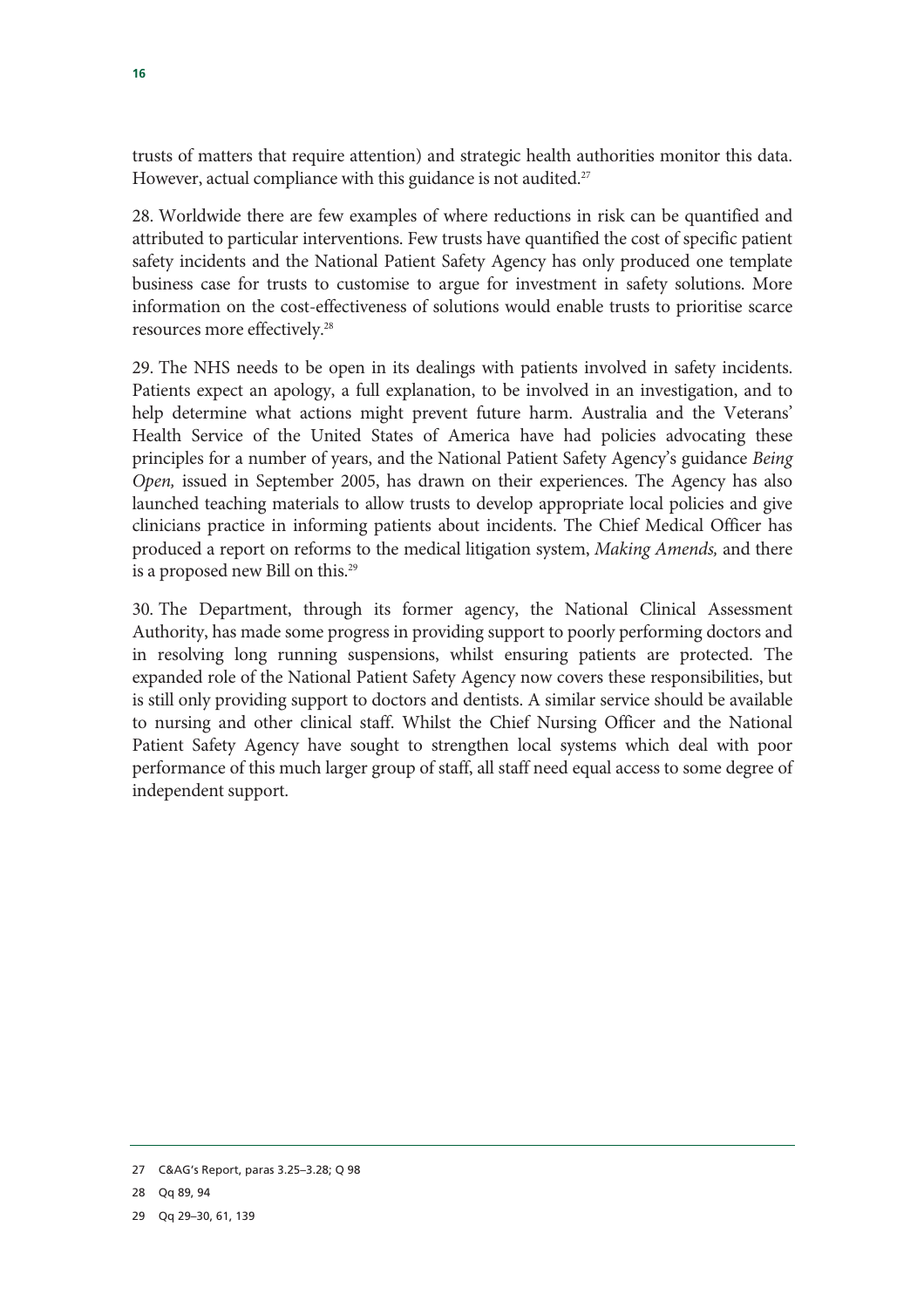## Formal minutes

### **Wednesday 14 June 2006**

Members present:

Mr Edward Leigh, in the Chair

Mr Richard Bacon Greg Clark Mr David Curry

 Helen Goodman Dr John Pugh Kitty Ussher

A draft Report (A safer place for patients: learning to improve patient safety), proposed by the Chairman, brought up and read.

*Ordered*, That the draft Report be read a second time, paragraph by paragraph.

Paragraphs 1 to 30 read and agreed to.

Summary read and agreed to.

Conclusions and recommendations read and agreed to.

*Resolved*, That the Report be the Fifty-first Report of the Committee to the House.

*Ordered*, That the Chairman make the Report to the House.

*Ordered*, That embargoed copies of the Report be made available, in accordance with the provisions of Standing Order No. 134.

[Adjourned until Monday 19 June at 4.30 pm.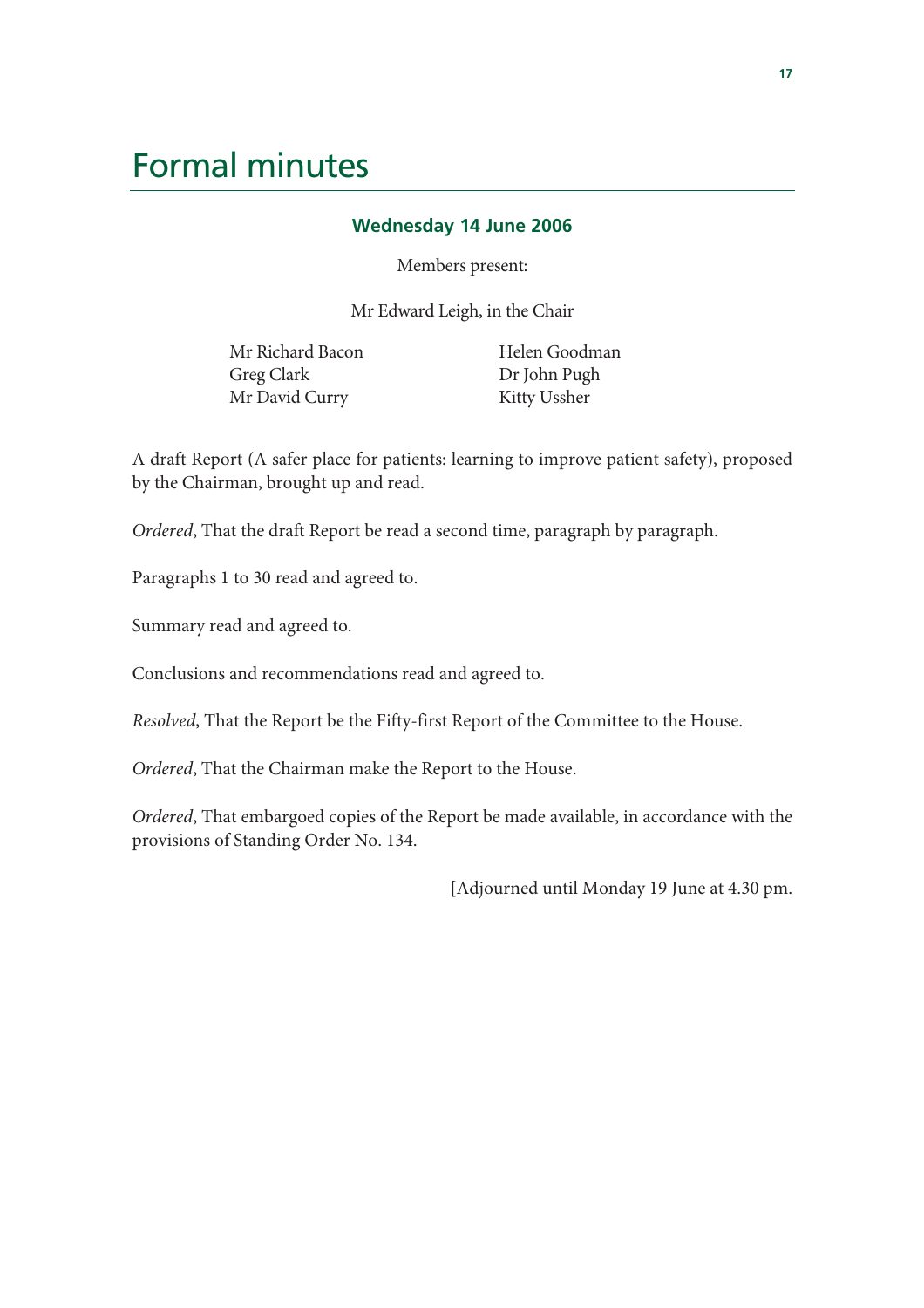## **Witnesses**

### **Monday 16 January 2006** *Page*

**Sir Nigel Crisp KCB, Professor Sir Liam Donaldson KCB,** Department of Health, and Ms Susan Williams, National Patient Safety Agency **Example 2018** Ev 1

# List of written evidence

| Department of Health  | Ev 18 |
|-----------------------|-------|
| National Audit Office | Ev 21 |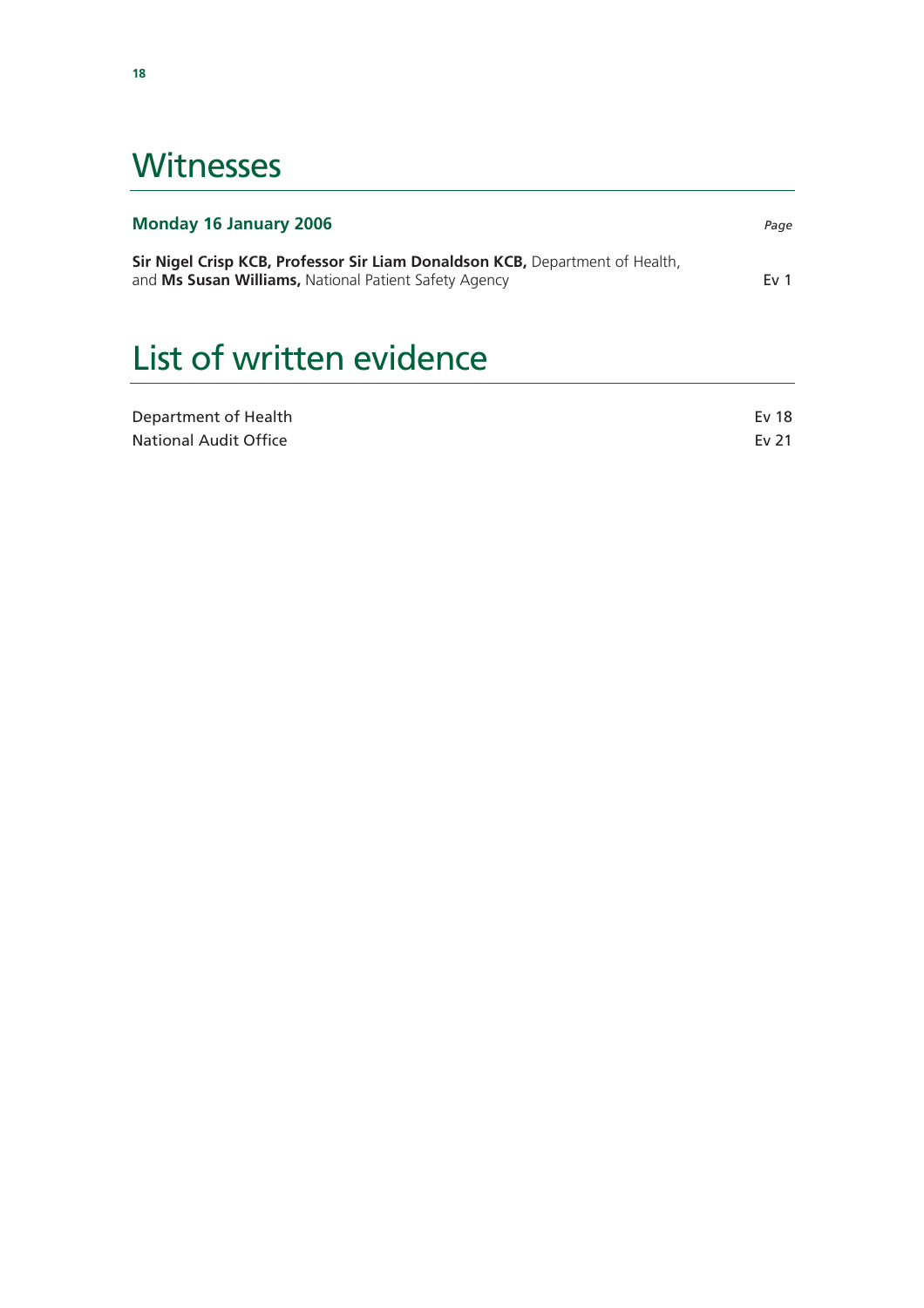### **List of Reports from the Committee of Public Accounts Session 2005–06**

| <b>First Report</b>         | Managing National Lottery Distribution Fund<br>balances                                                                      | HC 408 (Cm 6712)    |
|-----------------------------|------------------------------------------------------------------------------------------------------------------------------|---------------------|
| Second Report               | The regeneration of the Millennium Dome and<br>associated land                                                               | HC 409 (Cm 6689)    |
| <b>Third Report</b>         | Ministry of Defence: Major Projects Report 2004                                                                              | HC 410 (Cm 6712)    |
| Fourth Report               | Fraud and error in benefit expenditure                                                                                       | HC 411 (Cm 6728)    |
| Fifth Report                | Inland Revenue: Tax Credits and deleted tax cases                                                                            | HC 412 (Cm 6689)    |
| Sixth Report                | Department of Trade and Industry: Renewable<br>energy                                                                        | HC 413 (Cm 6689)    |
| Seventh Report              | The use of operating theatres in the Northern<br><b>Ireland Health and Personal Social Services</b>                          | HC 414 (Cm 6699)    |
| Eighth Report               | Navan Centre                                                                                                                 | HC 415 (Cm 6699)    |
| Ninth Report                | Foot and Mouth Disease: applying the lessons                                                                                 | HC 563 (Cm 6728)    |
| <b>Tenth Report</b>         | Jobskills                                                                                                                    | HC 564 (Cm 6724)    |
| <b>Eleventh Report</b>      | <b>Local Management of Schools</b>                                                                                           | HC 565 (Cm 6724)    |
| <b>Twelfth Report</b>       | Helping those in financial hardship: the running of<br>the Social Fund                                                       | HC 601 (Cm 6728)    |
| Thirteenth Report           | The Office of the Deputy Prime Minister: Tackling<br>homelessness                                                            | HC 653 (Cm 6743)    |
| Fourteenth Report           | Energywatch and Postwatch                                                                                                    | HC 654 (Cm 6743)    |
| <b>Fifteenth Report</b>     | HM Customs and Excise Standard Report 2003-04                                                                                | HC 695 (Cm 6743)    |
| Sixteenth Report            | Home Office: Reducing vehicle crime                                                                                          | HC 696 (Cm 6743)    |
| Seventeenth Report          | Achieving value for money in the delivery of public<br>services                                                              | HC 742 (Cm 6743)    |
| <b>First Special Report</b> | The BBC's investment in Freeview: The response of<br>the BBC Governors to the Committee's Third Report<br>of Session 2004-05 | <b>HC 750 (N/A)</b> |
| Eighteenth Report           | Department for Education and Skills: Improving<br>school attendance in England                                               | HC 789 (Cm 6766)    |
| Nineteenth Report           | Department of Health: Tackling cancer: improving<br>the patient journey                                                      | HC 790 (Cm 6766)    |
| <b>Twentieth Report</b>     | The NHS Cancer Plan: a progress report                                                                                       | HC 791 (Cm 6766)    |
| <b>Twenty-first Report</b>  | Skills for Life: Improving adult literacy and numeracy HC 792 (Cm 6766)                                                      |                     |
|                             | Twenty-second Report Maintaining and improving Britain's railway stations HC 535 (Cm 6775)                                   |                     |
| <b>Twenty-third Report</b>  | Filing of income tax self assessment returns                                                                                 | HC 681 (Cm 6775)    |
| Twenty-fourth Report        | The BBC's White City 2 development                                                                                           | <b>HC 652</b>       |
| Twenty-fifth Report         | Securing strategic leadership in the learning and<br>skills sector                                                           | HC 602 (Cm 6775)    |
| Twenty-sixth Report         | Assessing and reporting military readiness                                                                                   | HC 667 (Cm 6775)    |
| Twenty-seventh<br>Report    | Lost in translation? Responding to the challenges of HC 590 (Cm 6775)<br>European law                                        |                     |
|                             | Twenty-eighth Report Extending access to learning through technology: Ufi HC 706 (Cm 6775)<br>and the learndirect service    |                     |
| Twenty-ninth Report         | Excess Votes 2004-05                                                                                                         | HC 916 (N/A)        |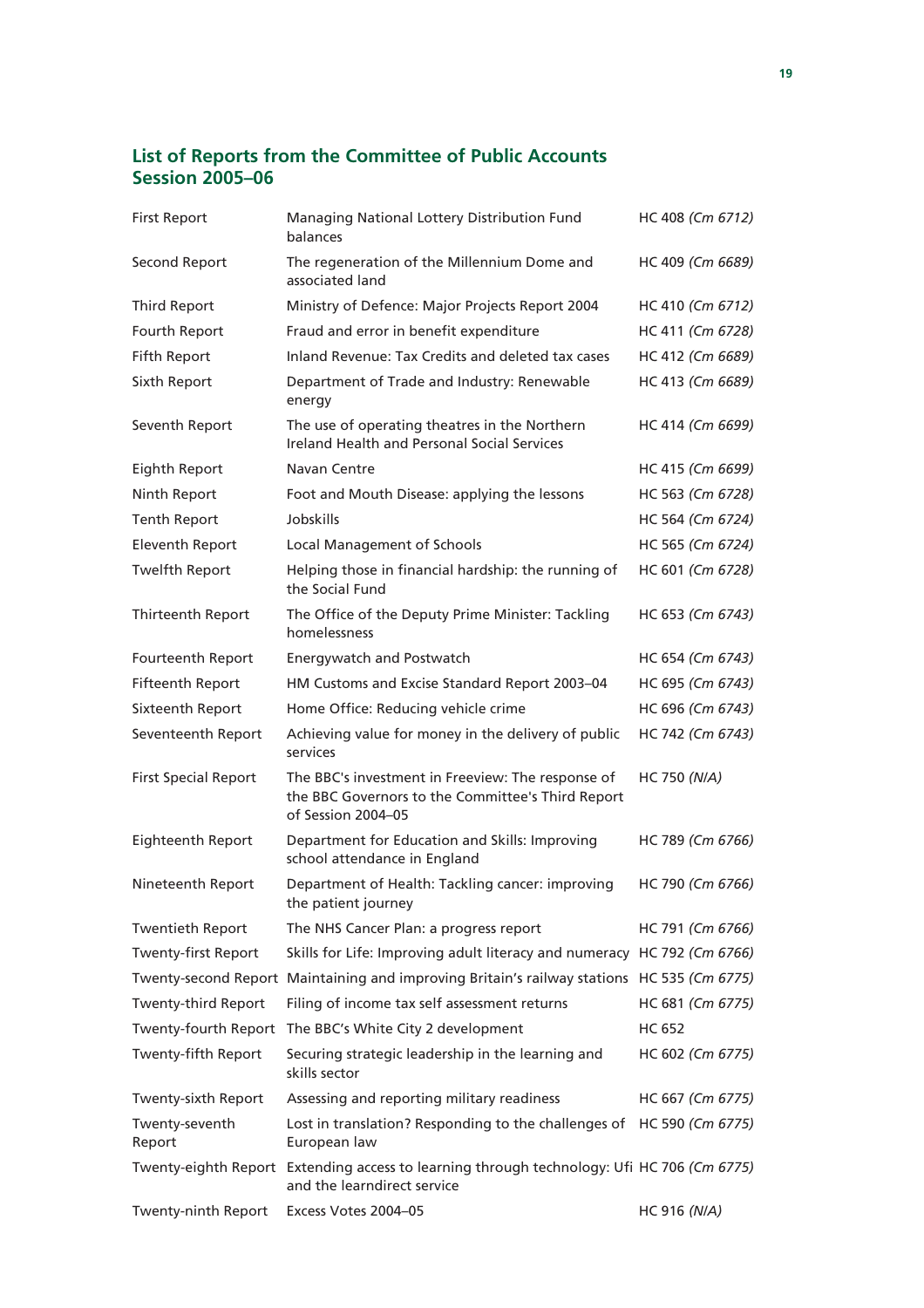| Thirtieth Report          | Excess Votes (Northern Ireland) 2004-05                                                                                                                       | HC 917 (N/A)     |
|---------------------------|---------------------------------------------------------------------------------------------------------------------------------------------------------------|------------------|
| Thirty-first Report       | Northern Ireland's Waste Management Strategy                                                                                                                  | <b>HC 741</b>    |
| Thirty-second Report      | Working with the voluntary sector                                                                                                                             | HC 717 (Cm 6789) |
| Thirty-third Report       | The Royal Parks and the Diana, Princess of Wales<br><b>Memorial Fountain</b>                                                                                  | HC 644 (Cm 6789) |
| Thirty-fourth Report      | Returning failed asylum applicants                                                                                                                            | HC 620 (Cm 6863) |
| Thirty-fifth Report       | The refinancing of the Norfolk and Norwich PFI<br>Hospital                                                                                                    | <b>HC 694</b>    |
| Thirty-sixth Report       | Tackling the complexity of the benefits system                                                                                                                | HC 765 (Cm 6863) |
| Thirty-seventh Report     | Inland Revenue Standard Report: New Tax Credits                                                                                                               | HC 782 (Cm 6863) |
| Thirty-eighth Report      | <b>Channel Tunnel Rail Link</b>                                                                                                                               | HC 727 (Cm 6863) |
| Thirty-ninth Report       | Consular services to British nationals                                                                                                                        | HC 813 (Cm 6863) |
| Fortieth Report           | Environment Agency: Efficiency in water resource<br>management                                                                                                | <b>HC 749</b>    |
| Forty-first Report        | The South Eastern Passenger Rail Franchise                                                                                                                    | <b>HC 770</b>    |
| Forty-second Report       | Enforcing competition in markets                                                                                                                              | <b>HC 841</b>    |
| Forth-third Report        | Delivery chain analysis for bus services in England                                                                                                           | <b>HC 851</b>    |
| Forty-fourth Report       | National Offender Management Service: dealing<br>with increased numbers in custody                                                                            | <b>HC 788</b>    |
| Forty-fifth Report        | Employers' perspectives on improving skills for<br>employment                                                                                                 | <b>HC 862</b>    |
| Forty-sixth Report        | Governance issues in the Department of Enterprise,<br>Trade and Investment's former Local Enterprise<br>Development Unit                                      | <b>HC 918</b>    |
|                           | Second Special Report The BBC's White City 2 development: The response<br>of the BBC Governors to the Committee's Twenty-<br>fourth Report of Session 2005-06 | HC 1139 (N/A)    |
| Forty-seventh Report      | NHS Local Improvement Finance Trusts                                                                                                                          | <b>HC 562</b>    |
| Forty-eighth Report       | HM Customs and Excise: Standard Report 2004-05                                                                                                                | <b>HC 874</b>    |
| Forty-ninth Report        | Corporation Tax: companies managed by HM<br>Revenue and Customs' Area Offices                                                                                 | HC 967           |
| <b>Fiftieth Report</b>    | Ministry of Defence: Major Projects Report 2005                                                                                                               | <b>HC 889</b>    |
| <b>Fifty-first Report</b> | A safer place for patients: learning to improve<br>patient safety                                                                                             | <b>HC 831</b>    |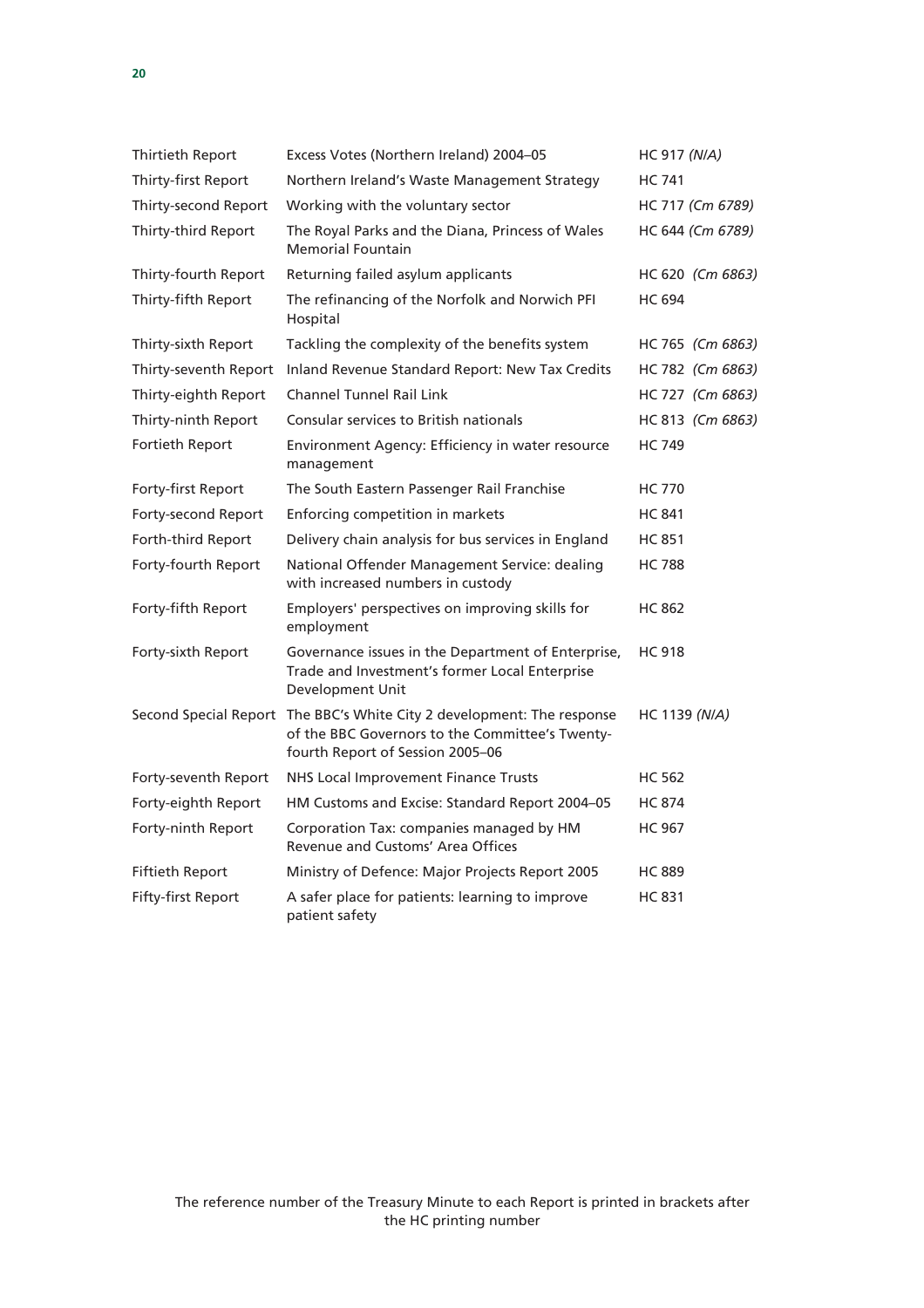## Oral evidence

### **Taken before the Committee of Public Accounts**

#### **on Monday 16 January 2006**

Members present:

Mr Edward Leigh, in the Chair

Mr Richard Bacon<br>Greg Clark Gree Clark<br>Kitty Ussher Mr Sadiq Khan Mr Austin Mitchell

Kitty Ussher<br>Mr Alan Williams

**Sir John Bourn KCB,** Comptroller and Auditor General, National Audit Office, was in attendance and gave oral evidence.

Mr Marius Gallaher, Alternate Treasury Officer of Accounts, HM Treasury, was in attendance.

### **REPORT BY THE COMPTROLLER AND AUDITOR GENERAL**

#### **A Safer Place for Patients: Learning to Improve Patient Safety (HC 456)**

*Witnesses:* **Sir Nigel Crisp KCB,** Permanent Secretary and Chief Executive of the NHS, **Professor Sir Liam Donaldson KCB,** Chief Medical Officer, the Department of Health; and Ms Susan Williams, Joint Chief Executive, National Patient Safety Agency, gave evidence.

Accounts where today we are looking at the Comptroller and Auditor General's Report on  $A$ *Safer Place for Patients: Learning to Improve Patient* as usual, Sir Nigel?  $\mu$  bicture on it.<sup>1</sup>

*Sir Nigel Crisp:* Thank you, Chairman. Firstly, the Chief Medical Officer, Sir Liam Donaldson. We are also joined by Susan Williams, who is the Joint Chief Executive of the National Patient Safety Agency. **Q3 Chairman:** We can pursue that during the

can start by getting an idea of the scale of the Report, appendix four. We have got a high and problem. The relevant figure is figure one, which you rising incidence of unintentional harm to patients. can find on page one. There is also reference in Looking at these figures, if you compare the figure paragraphs 2.10 and 2.11 on page 27. You have got for London, England, particularly with some states rather a wide range. The NAO estimate that at least in America and in Canada, I wonder whether the 2,000 patients died in 2004–05 as a result of a safety NHS is becoming a less safe place than some other incident. The NHS incidents range from 840 to this systems.<br>figure of 72,000 which you can find at paragraph **Sir** Nig 2.10. How can you expect to address this problem comments and then perhaps I could turn to Sir Liam

point and it is why so much effort has been put into the last few years to get a much better understanding Reporting and Learning System that we have got is of what is actually happening, both in terms of the that we are now seeing as many reports number of incidents and the type of incidents. I can proportionately as the best in the world, so we are say that the current rate is we are getting about 60,000 reports a month now, which is an update on 60,000 reports a month now, which is an update on and maybe slightly ahead of them. We are getting a these figures just for the last month. Also, literally much better understanding of the issues and we have now, we have got 100% of NHS organisations in got the data. Also, we have got a truly national now, we have got 100% of NHS organisations in got the data. Also, we have got a truly national England and Wales as part of the reporting system. approach to patient safety which I think is not true We are bringing the reporting system together but as you know, and as the Report makes clear, there are <sup>1</sup> Ev 17

**Q1 Chairman:** Welcome to the Committee of Public cultural issues here about making sure that people Accounts where today we are looking at the report things and how they report them and it is very important that we get the definitions right. What I think I am saying in response to your question is this *Safety*. We are joined once again by Sir Nigel Crisp, is the latest stage of knowledge, it is moving quite who is the Permanent Secretary and Chief Executive fast, we are getting more information, and we will be of the NHS. Would you like to introduce your team in a better position in due course to get a closer in a better position in due course to get a closer

afternoon. Can we get an idea of international **Q2 Chairman:** Thank you very much. Perhaps we comparisons. This is dealt with on page 67 of the for London, England, particularly with some states

*Sir Nigel Crisp:* May I just make one or two when these estimates range so widely?<br> **Sir Nigel Crisp:** Obviously that is an extremely fair that table the range of different vears that relate to that table the range of different years that relate to that. What we do know from the National proportionately as the best in the world, so we are getting a figure that is as good as the best in the world approach to patient safety which I think is not true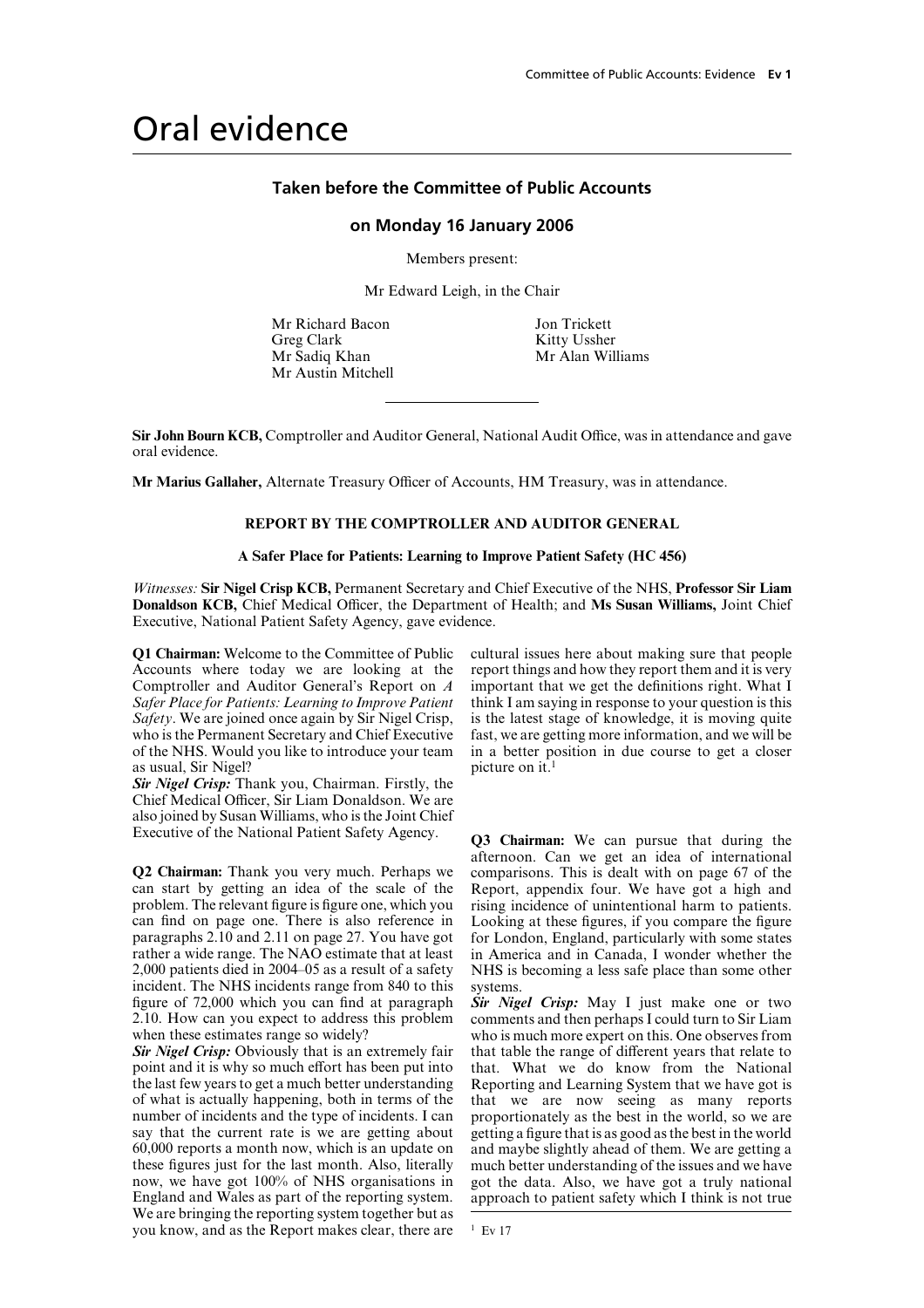**Professor Sir Liam Donaldson:** Thank you, there is an improving safety culture in the NHS. It Chairman. A lot of the data are derived from surveys needs to improve further we would be absolutely Chairman. A lot of the data are derived from surveys needs to improve further, we would be absolutely rather than from established reporting systems and, clear about that from the Department, but the on the whole, they have been surveys of medical records carried out in hospitals. They have been undertaken using broadly similar methodologies. A<br>lot of the earlier studies showed lower rates of *for a division in the House*.<br>prevalence of what is usually internationally called medical error. Experts that I have talked to, and I<br>have talked to them very extensively worldwide, use<br>a ballpark figure of  $10\%$  of hospital admissions.<br>a ballpark figure of  $10\%$  of hospital admissions.<br>paragraph 2.3

**Q5 Chairman:** So you reckon we are about average? **Professor Sir Liam Donaldson:** I do indeed. If you **Q11 Chairman:** It took two years longer to set up, want to go into it in more denth. I think there are did it not, and it cost over £1 million more than want to go into it in more depth, I think there are did it not, and it cost over  $\pm 1$  million more than more than more than more than more than more than  $\frac{d}{dt}$  more than  $\frac{d}{dt}$  more than  $\frac{d}{dt}$  more than  $\frac{d$ some reasons why some of the earlier US figures—<br>**Sir Nigel Crisp:** The reason for the delay, which was

so we can get it right in our Report.<sup>2</sup> Obviously a genuine pilot, from which some learning was taken things have moved on. Sir Nigel, you are spending but the NPSA judged this to be unsatisfactory and, things have moved on. Sir Nigel, you are spending but the NPSA judged this to be unsatisfactory and, the National Patient therefore, there was an in house build, following an about £15 million annually on the National Patient

*Sir Nigel Crisp:* Something of that order, yes.

achievements of this Agency so that we can have an money. which came in as a result of some further review,

Reporting System which is now receiving around approximately  $\pounds 1$  million. It was worked through 60,000 reports a month. The second area would be if very clearly on both of those business plans with 60,000 reports a month. The second area would be if very clearly on both of those business plans with I can take two different patient safety solutions that Treasury signing off the original business plane, and so on. have come from there. One was related to the infusion devices which was identified as a problem but since then safer practice notices were issued and **Q12 Chairman:** There are certain parts that are opportunities for high risk error associated with use worrying. For instance, an anonymous e-reporting opportunities for high risk error associated with use worrying. For instance, an anonymous e-reporting of the infusion pumps have been reduced by half and there are some significant, but we cannot precisely paragraph 2.36, but I was told that you have only quantify yet, cost savings that are coming from that. received 108 emails, is that right? Another one would be the alert on the safe storage **Sir Nigel Crisp:** Could I hand that one to Sue and handling of potassium chloride, which was Williams. and handling of potassium chloride, which was implemented across the NHS.

**Q8 Chairman:** You mentioned that but I am told, in<br>fact, that warning was given four years after an alert *Ms Williams:* We launched the www service later<br>was issued in the US about that particular issue of than the main was issued in the US about that particular issue of than the main reporting system as we wanted to try potassium chloride.

*Professor Sir Liam Donaldson:* There have been interestingly, 9% of those reports are coming in now alerts issued in other countries and some of them did from medical staff. That is a higher percentage from precede the NPSA's alert. The NPSA's alert arose normal reporting systems. It directly from analysis of the data coming from the group of staff as a safety net. directly from analysis of the data coming from the pilot phase. *Sir Nigel Crisp:* Can I just add to that. There are two

elsewhere. The architect of much of that was actually **Q9 Chairman:** Complete your answer, Sir Nigel. Sir Liam and I think it would be useful if he could *Sir Nigel Crisp:* If I mention two others plus one say something about the international comparisons. general point. The 'cleanyourhands' safety alert and campaign has begun to have a really significant **Q4 Chairman:** Certainly.<br> **Q4 Chairman:** Certainly.<br> **Professor Sir Liam Donaldson:** Thank you, there is an improving safety culture in the NHS. It clear about that from the Department, but the NPSA has played a significant role in that.

*Sir Nigel Crisp:* Yes.

two years, as you say, was that it was piloted, so **Q6 Chairman:** I think we need to have a note on that there was a pilot system which was put in, which was so we can get it right in our Report.<sup>2</sup> Obviously a genuine pilot, from which some learning was taken Safety Agency, is that right?<br>
Sir Nigel Crisn: Something of that order, yes have got now. If I can put it like this, it was actually an attempt to make sure that we were getting quality and value for money that led to the delay, making **Q7 Chairman:** Just give me four concrete sure we worked it through. You are right that the achievements of this Agency so that we can have an original business plan was £9 million and something idea of whether it is providing us with value for on a lifetime cost and the revised business plan, *Sir Nigel Crisp:* I think the first one is the National took it up to £10 million and something, so Reporting System which is now receiving around approximately £1 million. It was worked through

**Q13 Chairman:** 108 emails nationally is nothing, it is

potassium chloride.<br>**Sir Nigel Crisp:** Can I defer to one of my colleagues we did not undermine trust reporting. We now have *Sir Nigel Crisp:* Can I defer to one of my colleagues we did not undermine trust reporting. We now have to make a response to that. to make a response to that.<br> **Professor Sir Liam Donaldson:** There have been interestingly, 9% of those reports are coming in now from medical staff. That is a higher percentage from normal reporting systems. It is clearly attracting a

points. One is this was a safeguard system to make <sup>2</sup> Ev 18–19 sure that we could pick up whistle blowing, if you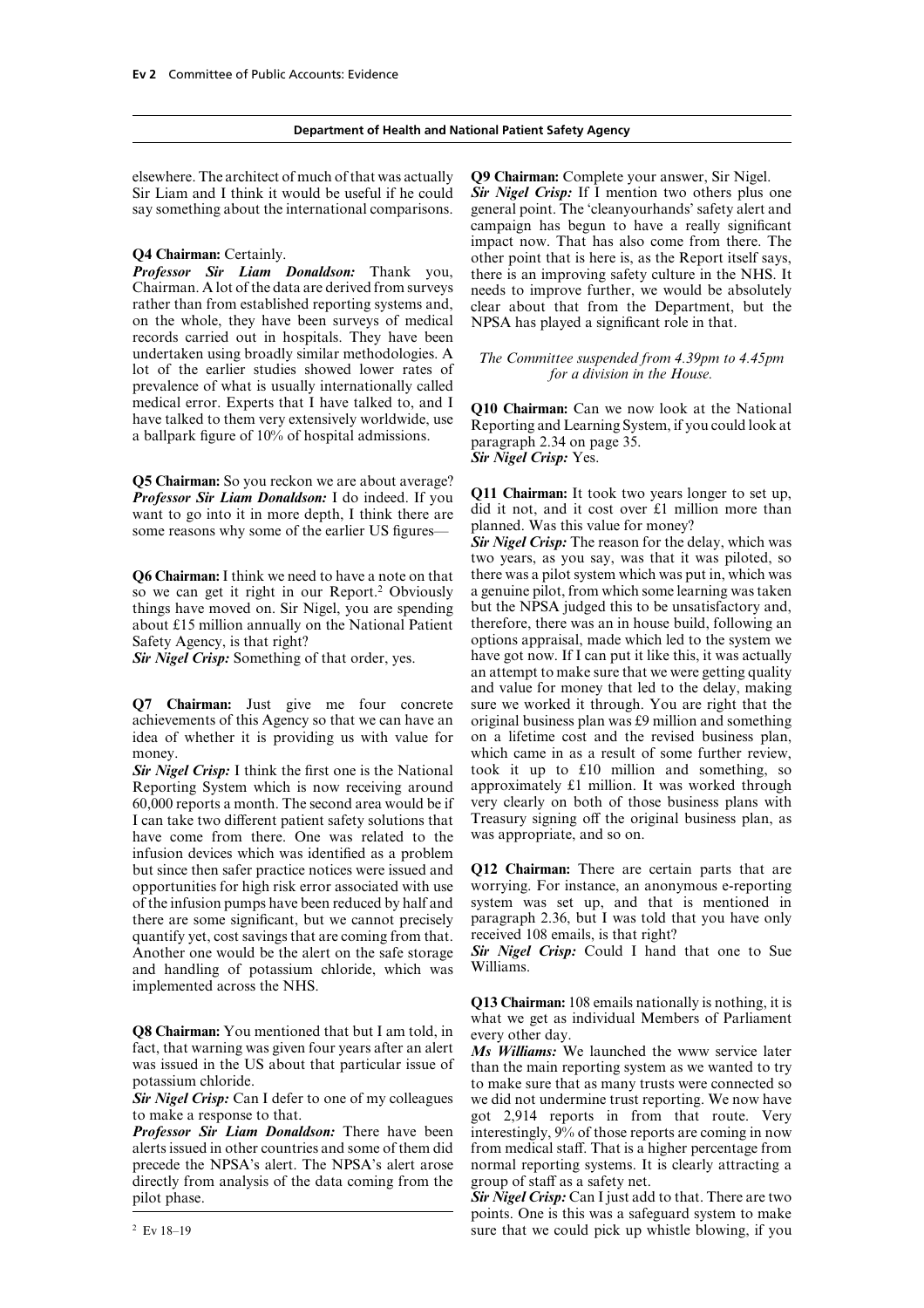like, the people who might not wish to report page three. I just wonder whether you are making through the standard system. Secondly, the enough progress in rationalising matters. We have relatively small number is probably a reasonable this very high level of incidents, although there is indication that people are willing to use the main some doubt about that, we have this extraordinarily system. That is the thinking behind that and, as you complex system, whereas what we really want as see, it has now picked up in terms of numbers. patients is simply zero tolerance on this issue, is it

that all the trusts are now using the National is there are a lot of stakeholders. The biggest issue on Reporting and Learning System but at the time this that is are they all making demands on the system to Reporting and Learning System but at the time this that is are they all making demands on the system to Report was written 35 trusts were still not using it. get reporting, which is picked up elsewhere in the Report was written 35 trusts were still not using it.<br>That is right, is it not?

*Ms Williams:* We have a team of 28 patient safety there are people with very clear statutory managers who work right across the country and responsibilities, like the coroner and so on. There managers who work right across the country and responsibilities, like the coroner and so on. There<br>they have been working with local trusts to will not be a complete ability to share it but we think they have been working with local trusts to will not be a complete ability to share it but we think<br>encourage their connection to the system and the we can do better than we are doing at the moment<br>receipt of reports.

taking place. Here is this Report being published on lavished on slipper safety advice. A £235,000 scheme Thursday 3 November, 35 trusts were not using it, advising the elderly on how to wear slippers is Thursday 3 November, 35 trusts were not using it, advising the elderly on how to wear slippers is and suddenly here we are meeting in the middle of among the array of examples of wasteful January and they are all using it. That is very good, government spending in this area. They include January and they are all using it. That is very good,

95% before, so it was very sensible of us to have wiped up the 5%.

recommendation in December 2003 that the work of both honesty, respect and dignity the National Clinical Assessment Service be have hoped would be obvious. the National Clinical Assessment Service be have hoped would be obvious.<br>extended to cover nurses and other clinical staff. The **Sir Nigel Crisp:** I have not seen the *Daily Telegraph*. extended to cover nurses and other clinical staff. The Treasury Minute said that was accepted by the Government but nothing has happened yet. When **Q21 Chairman:** On slipper safety.<br>we make these recommendations and they are **Sir Nigel Crisp:** I do note from the figures in this we make these recommendations and they are accepted by the Government it is nice if they are Report that the biggest area of reports of incidents

moment. Where we are is this is a much bigger group of staff, about half a million staff, as opposed to the what are called falls clinics—they are as simple as relatively smaller number of doctors. We have a that—we are seeing some improvement in the relatively smaller number of doctors. We have a group led by the Chief Nursing Officer which is working on this with the NPSA to try and develop a system which will allow for issues more to be dealt reducing falls amongst elder people is undoubtedly with locally than nationally. What we do not want to justified. do is to draw every problem up nationally but to make sure that we have got the right principles being Q22 Mr Khan: Can I say how reassured I am that applied locally that where there are issues of you do not read the *Daily Telegraph*. I am pleased to individual staff—

**Q19 Chairman:** If you look at page three, this is the *Sir Nigel Crisp:* No, I do not. As a patient, this is stakeholders in patient safety. If you look at that, Sir something I want to know that we take extremely Nigel, at these very large numbers. This is figure two,

not, and a lack of confusion?

**Q14 Chairman:** In your first answer to me you said *Sir Nigel Crisp:* I completely agree, what that shows document later on. What we are trying to do at the *Sir Nigel Crisp:* Yes. **moment**, and I know that the NPSA has got somebody seconded to our Connecting for Health **Q15 Chairman:** So obviously something has programme, is to create a single portal for people to happened. What has been happening? Have you report so that broadly the same information that been running around desperately *Sir Nigel Crisp:* Again, can I pass that to the NPSA. relevant stakeholders. If you look at that list clearly  $M_s$  *Miguritans:* We have a team of 28 patient safety there are people with very clear statutory

**Q16 Chairman:** I wonder whether that has had **Q20 Chairman:** Lastly, Sir Nigel, did you see the anything to do with the fact that this hearing is front page of the *Daily Telegraph* today? "£235,000 front page of the *Daily Telegraph* today? "£235,000 lavished on slipper safety advice. A £235,000 scheme we like to feel we have some influence.<br> **E**40,000 spending by the NHS on a 46-word patient **Sir** Nivel Crisn: May I just say, that does mean it was experience definition that required two £8,000 *Sir Nigel Crisp:* May I just say, that does mean it was experience definition that required two £8,000 95% before, so it was very sensible of us to have workshops, £4,000 of public meetings, two £1,600 interviews. Among the aspirations established by the **Q17 Chairman:** Fair enough. We had a PAC exercise was that patients wished to be treated with recommendation in December 2003 that the work of both honesty, respect and dignity", which we would

carried out.<br> **Sir Night** crisp: I might ask Sir Liam to step in in a document. It is something like 31.5% are about falls. document. It is something like 31.5% are about falls.<br>We do know that in areas where people have set up reduction of fractured femurs and so on. Whether that particular expenditure was justified or not.

another meeting, so apologies, no discourtesy is **Q18 Chairman:** So this is going to happen? intended. My first question is do you think it **Sir** Nigel Crisp: Something will come out in the is realistic and reasonable for one in 10 patients **Sir Nigel Crisp:** Something will come out in the is realistic and reasonable for one in 10 patients spring.<br>
who are admitted to NHS hospitals to be who are admitted to NHS hospitals to be unintentionally harmed?

something I want to know that we take extremely seriously.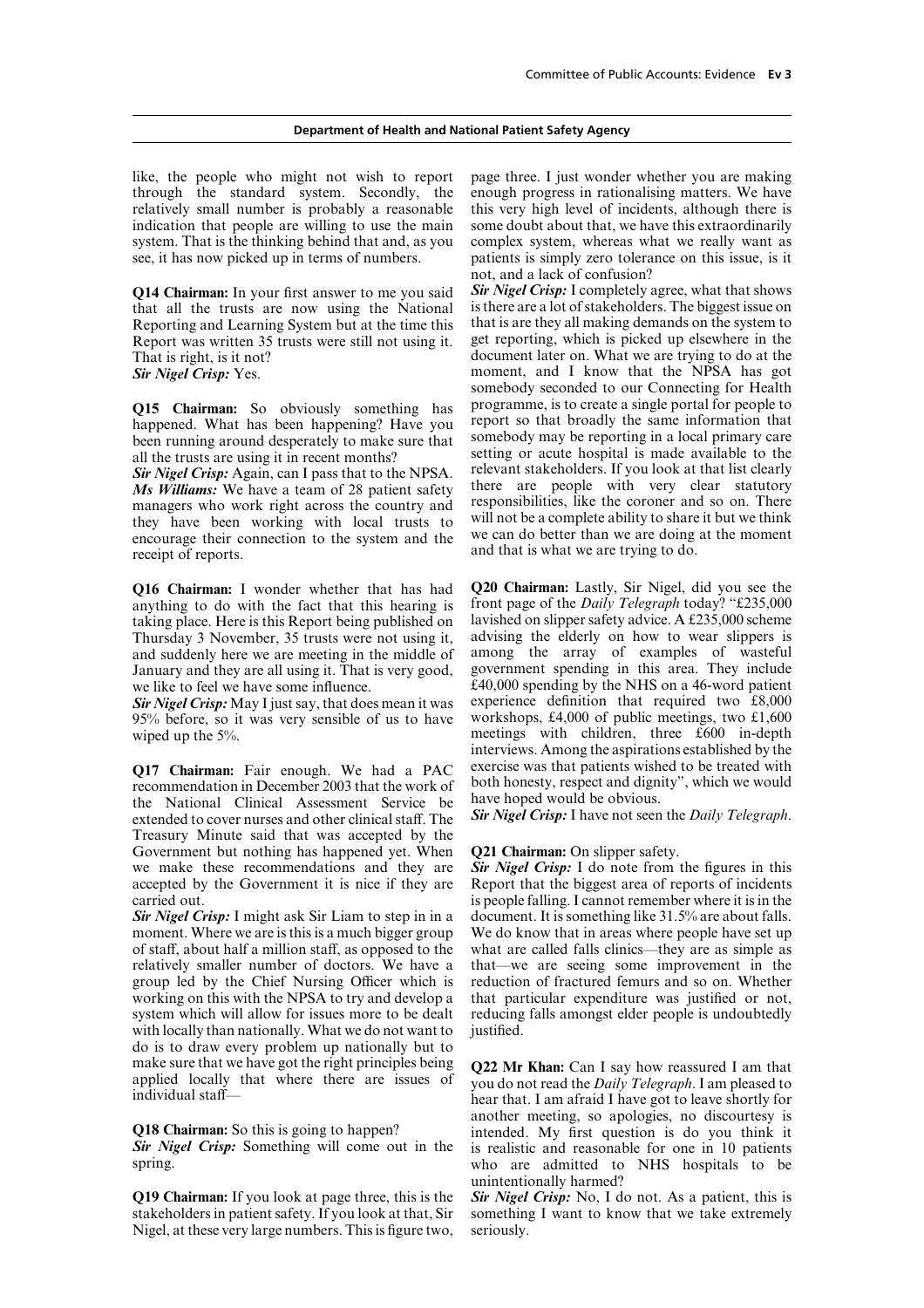**Q23 Mr Khan:** What are the experiences of other *Professor Sir Liam Donaldson:* Absolutely, yes, but countries? with incremental change over that period.

*Sir Nigel Crisp:* Broadly similar. I think it is worth drawing out, as it does in this Report, that two-<br>thirds of that 10% do not experience any harm, so we<br>are lumping everything together in that. Again, Sir<br>Liam is the international expert on this and he could<br>talk more abo

**Q25 Mr Khan:** How long do patients have to wait error but it is a failure provoked by weak systems before they see an improvement that is noticeable? Sir Nigel Crisp: You will see certain categories where society, as is and make sure that those particular sorts of incidents never reoccur. We have got the IT system. A lot of these incidents were about slightly wrong knock-on effect that will have on clinical negligence levels of medication and when we are not relying on cases is if you are admitting your mistakes that may levels of medication and when we are not relying on cases is if you are admitting your mistakes that may people's handwriting we will get better at that as have an impact on the number of cases that are well, so you will see some changes.

ballpark figure is similar. The comparison should be away from individual blame. At our conference next with other high risk industries, like the airline month we are launching a cultural assessment tool with other high risk industries, like the airline month we are launching a cultural assessment tool<br>industry who have systematically improved safety. It so that trusts themselves, whether at unit team level industry who have systematically improved safety. It so that trusts themselves, whether at unit team level<br>has taken several decades or more to get to where some strategic health authority level, can assess the has taken several decades or more to get to where or strategic health authority level, can assess the they are, in fact even longer than that in some level of maturity against a well recognised and used industries, but we in place that have been shown from evidence from with 113 boards to talk through the issues of open other industries to work. We are seeing cultural and fair culture. We have issued a chief exec checklist change which is p change which is probably the most important thing,<br>more safety awareness in local services, and that is<br>acknowledged in the Report. We are seeing more<br>acknowledged in the Report. We are seeing more<br>reporting and analysis o risk. Those are not working as well as they could be yet but, as Sir Nigel said, there are more of them **Q30 Mr Khan:** The impact on settlements in cases. coming through and certainly the advent of the *Ms Williams:* Just recently we issued a *Being open* electronic patient record will benefit safety of policy and teaching materials. This involves electronic patient record will benefit safety of policy and teaching materials. This involves medication which accounts for 25% of the apologising and giving a full explanation involving medication which accounts for 25% of the apologising and giving a full explanation involving harm worldwide, medication errors, and it will the patient and their relatives in working through harm worldwide, medication errors, and it will the patient and their relatives in working through also reduce some of the problems that result from what actions might prevent harm in the future. We poor communication and fragmented clinical built that policy from experience both in Australia<br>information.

in the Report about having an open and fair employer so that staff feel confident coming forward. Can I ask you what further actions you

**Q24 Mr Khan:** What I am interested in is  $10\%$  is not<br>realistic and it should be lower—the obvious thing is<br>to say it should be zero of course—if you were to<br>the NHS so that staff feel they have an open and fair<br>come ba

Q29 Mr Khan: In particular, in your answer a

*Ms Williams:* The programme we have to support a **Q26 Mr Khan:** How soon before we see changes on culture of change is we have trained 8,000 staff in the ground? The ground is a particular technique analysis, which is a particular technique *Professor Sir Liam Donaldson:* Could I add a which seeks to look at the contributory factors that comment? I think in most developed countries the lie behind an incident which starts to move people lie behind an incident which starts to move people

what actions might prevent harm in the future. We but particularly in Veterans' Health Services in the USA where they have run this policy for a number **Q27 Mr Khan:** So a noticeable change a decade of years and their negligence bill has not increased from now? during this time.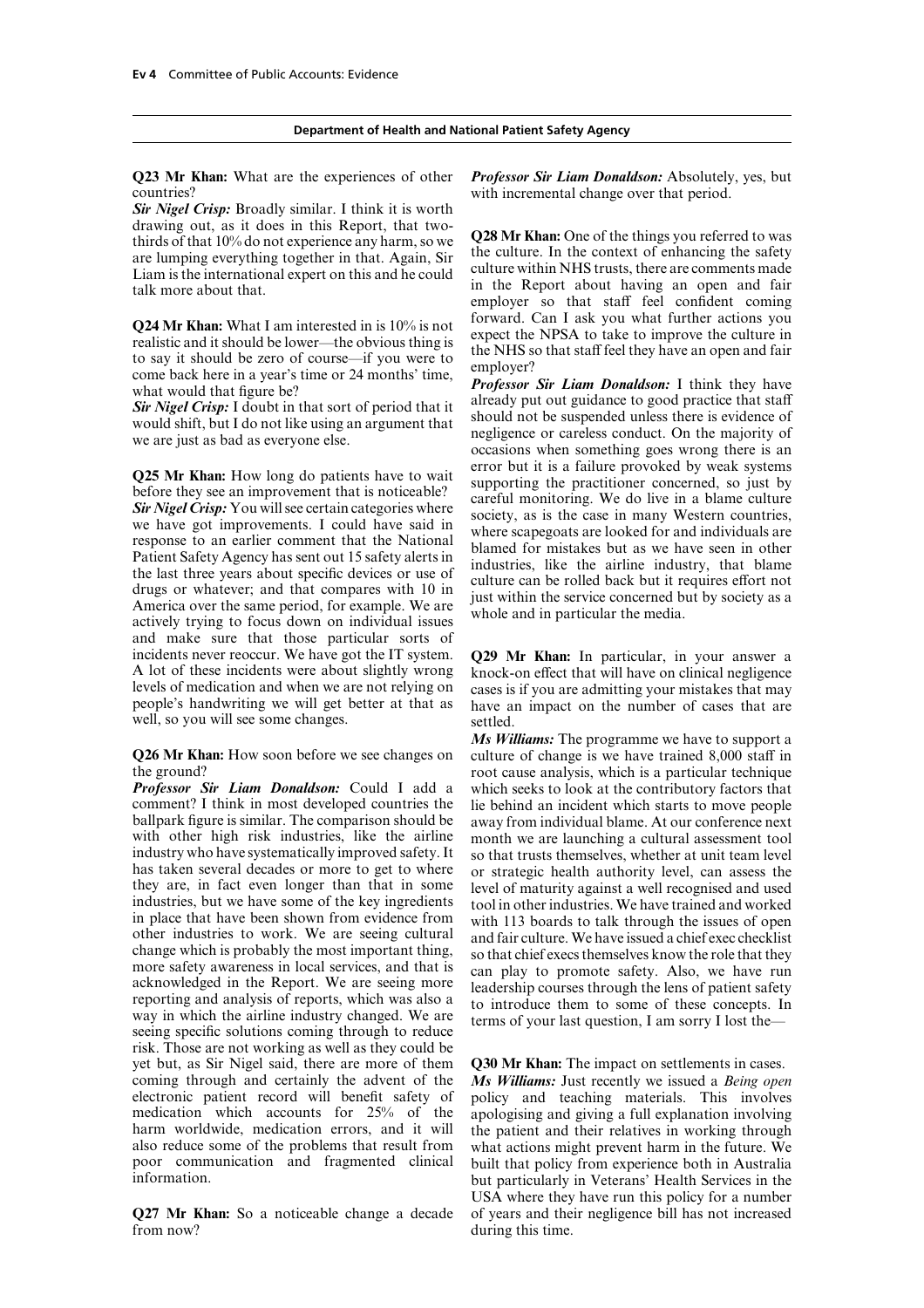**Q31 Mr Khan:** At the beginning of your answer you **Q36 Jon Trickett:** Does the GP provide to the referred to your 8,000 staff who have been trained on patient the number of accidents in the four hospitals the forms. How will the NPSA be able to identify which are being offered to the patients? learning when it says in paragraph 2.38 that trusts *Sir Nigel Crisp:* No. The two things that the patients "are not required to provide information on will get are the MRSA rate, which is one of the issues

**Q32 Mr Khan:** They are not required to, are they? staff. **Ms Williams:** Not at the moment because we are<br>reliant on seven or eight commercial vendors and<br>not all of those systems collect contributory factors.<br>The numbers where we are getting this information<br>is increasing. What

means that you can learn from the information you<br>are given. Why is the National Reporting and<br>Learning System that we have anonymous?<br>**Professor Sir Liam Donaldson:** Only one aspect of it<br>is anonymous. The confidentiality their reports to the local risk managers. They are being open about it anyway. It is important to **Q39 Jon Trickett:** Do you have statutory powers to emphasise that a lot of learning needs to take place receive the information from the independent emphasise that a lot of learning needs to take place<br>at local level, it is not just a case of looking at reports<br>at national level, those incidents need to be used at *Sir Nigel Crisp*: The Healthcare Commission does. local level to introduce safer systems in the hospital.

**Q35 Jon Trickett:** I want to reflect on patient choice the *Ms Williams:* Our remit extends to wherever NHS since we are now offering a choice of hospitals to care is funded and, therefore, clearly the about the level of so they choose which hospital they would prefer to<br>go to?<br>M<sub>s</sub> Williams: At the moment there are a number of from, say, BUPA hospitals?

*Ms Williams:* At the moment there are a number of  $M_s$  *Williams:* Not at the moment. We are trust boards who do put papers on their public part  $M_s$  *Williams:* Not at the moment. We are of the agenda which show the num The work that we have done with groups of patients to discuss this issue to feed into the patient choice  $Q_{42}$  Jon Trickett: Now we are committed, are we agenda is the issue for us is that more reports is a sign not, to  $15%$  of all operations going into the agenda is the issue for us is that more reports is a sign not, to  $15\%$  of a<br>of a healthy environment in which incidents are independent sector? of a healthy environment in which incidents are independent sector?<br>raised and action can be taken and, therefore, it **Sir Nigel Crisp:** No, we are not actually. That is a raised and action can be taken and, therefore, it **Sir Nigel Crisp:** No, we are not actually. That seems more counterintuitive but more reports is a quotation from Mr Reid which was up to 15%. seems more counterintuitive but more reports is a good thing for patients to be looking for. In fact, to choose a hospital where there were very few reports **Q43 Jon Trickett:** We are committed to a number of might be a concern because it might show that there NHS operations being commissioned in the might be a concern because it might show that there NHS operations being commissioned in the might be a level of cover-up.<br>Independent sector, whatever the figure is. We have

contributory factors"? here, and that is published by the hospital, and the *Ms Williams:* A number of trusts are using the second thing that is also available to patients is the form that— **Healthcare Commission's Report on the hospital.** We do not have a figure of accidents per so many

There is about the things that we collect and publish, **Q33 Mr Khan:** Do you envisage it being a and I deliberately say MRSA and I do deliberately requirement to provide those? pick out the Health Care Commission's Report *Ms Williams:* I think in time, yes, it will be. which will be made public. Those are in the public domain. As you know from the earlier discussion **Q34 Mr Khan:** This is probably a question for Sir<br>Liam. Most countries favour a confidential rather<br>than anonymous service for reporting because it

**Q40 Jon Trickett:** The NPSA, does your remit run into the independent sector hospitals?

independent sector, whatever the figure is. We have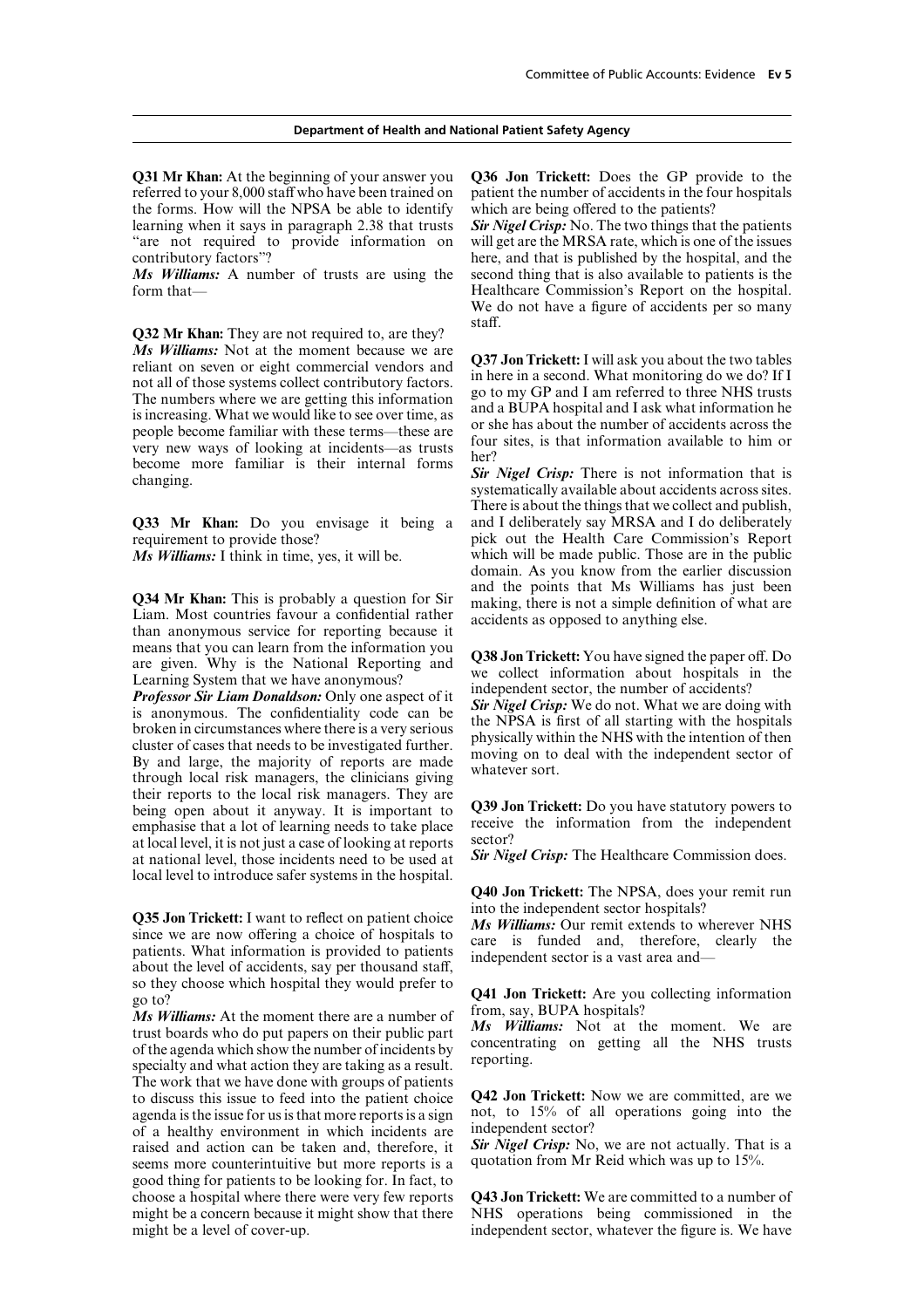no idea at all how many accidents have taken place **Q49 Jon Trickett:** Yes they are? in the various hospitals which are being offered by *Ms Williams:* Yes. the GPs, is that correct?

**Sir Nigel Crisp:** We do not have the same system in **Q50 Jon Trickett:** You then went back to the debate place yet in terms of direct reporting.

**Q44 Jon Trickett:** Would it not be a good idea for<br>the local health authorities to find out how many the local health authorities to find out how many  $\overrightarrow{Ms}$  Williams: That is right.<br>accidents take place in independent

before they are offered to patients as one of the<br>four choices?<br>**Sir** Nigel Crisp: In the contracts with the into those hospitals at some point, it is just that you<br>independent sector agencies we do have have not got round

accidents are taking place at Methley Park, which is *IIKe<sup>77</sup> the local BUPA hospital in my patch? Ms Williams:* Yes.

*Sir Nigel Crisp:* I think that is true. I do not know whether either of my colleagues know. **Q53 Jon Trickett:** I think that is profoundly

**Q46 Jon Trickett:** You do not have any idea at all? *Sir Nigel Crisp:* I understand the point, but that is On the ISTCs, the independent sector treatment why we have got the contracts with people and we On the ISTCs, the independent sector treatment centres, are we monitoring those?

was saying, we have contracts with the individual reporting to us of incidents so that we can investigate<br>organisations which have certain requirements them, and why we have used our clinical governance organisations which have certain requirements about clinical governance in them and about the team to go in and look at where we have had reporting of incidents how they are managed and incidents reported. reporting of incidents, how they are managed and who is overseeing them and so on. That is something

**Q47 Jon Trickett:** Let me ask you another question attention to table six on page 25 which shows this because I have just come from a meeting with my remarkable curve in terms of the number of local chief executive who tells me he is about to hand incidents in each acute trust. The problem is it is not a lot of staff over to the PFI partner for the local hospital. They will be working in an NHS hospital incidents per thousand staff. It is a very crude figure but it is a PFI hospital. Those porters, electricians, indeed, is it not? I might ask the NAO to produce it but it is a PFI hospital. Those porters, electricians, joiners, domestic cleaners and all those kinds of staff joiners, domestic cleaners and all those kinds of staff on the same basis. I will put that to Sir John.<sup>3</sup> The are not going to be employed by the NHS. Do they curve would be probably less since the smaller come under the reporting mechanisms which you number of accidents might be taking place with only

*Sir Nigel Crisp:* Yes, I think they do.

*Ms Williams:* There are a number of PFI hospitals which are reporting through to us. If I may add that which are reporting through to us. If I may add that **Q55 Jon Trickett:** All these curves are all the same.<br>the larger private sector, independent sector Have you formed a view as to what correlation there the larger private sector, independent sector Have you formed a view as to what correlation there hospitals very often do have their own reporting is between the ones who have so few incidents and systems and we are in dis

Let me just deal with the second one and come back reporting. Very definitely we pick up on patterns but to the first. In terms of those staff who are employed we need to pick up on patterns firstly at the local by the PFI partner, are they obliged to report level and then nationally. accidents in exactly the same way as NHS staff are? *Sir Nigel Crisp:* In an NHS hospital. <sup>3</sup> Report, p 9, Figure 2.

about the ISTCs. My understanding at the moment is that the ISTCs are not required to provide

**Q45 Jon Trickett:** You have no idea how many **Q52 Jon Trickett:** So it is an aspiration, "we would

unsatisfactory from the point of view of the patient, Sir Nigel. What do you think?

have got what I have described as clinical governance arrangements to make sure that there is *Sir Nigel Crisp:* Not through the same system. As I governance arrangements to make sure that there is was saying we have contracts with the individual reporting to us of incidents so that we can investigate

we have got under review. **Q54 Jon Trickett:** Basically it is a lack of an even playing field between the NHS and the rest of the medical health sector, is it not? Can I just draw incidents in each acute trust. The problem is it is not comparable to table five, which is the number of curve would be probably less since the smaller have been talking about this afternoon? half a dozen staff or something.<br> **Sir Nigel Crisn:** Yes. I think they do.<br> **Sir John Bourn:** Right.

how they might link through to the National particular trust, or is it simply that self-reporting is Reporting and Learning System.

*Sir Nigel Crisp:* You are quite right on the last point. These are reports of incidents rather than actual **Q48 Jon Trickett:** You have given me two answers. incidents, so there is some spread in what people are Let me just deal with the second one and come back reporting. Very definitely we pick up on patterns but we need to pick up on patterns firstly at the local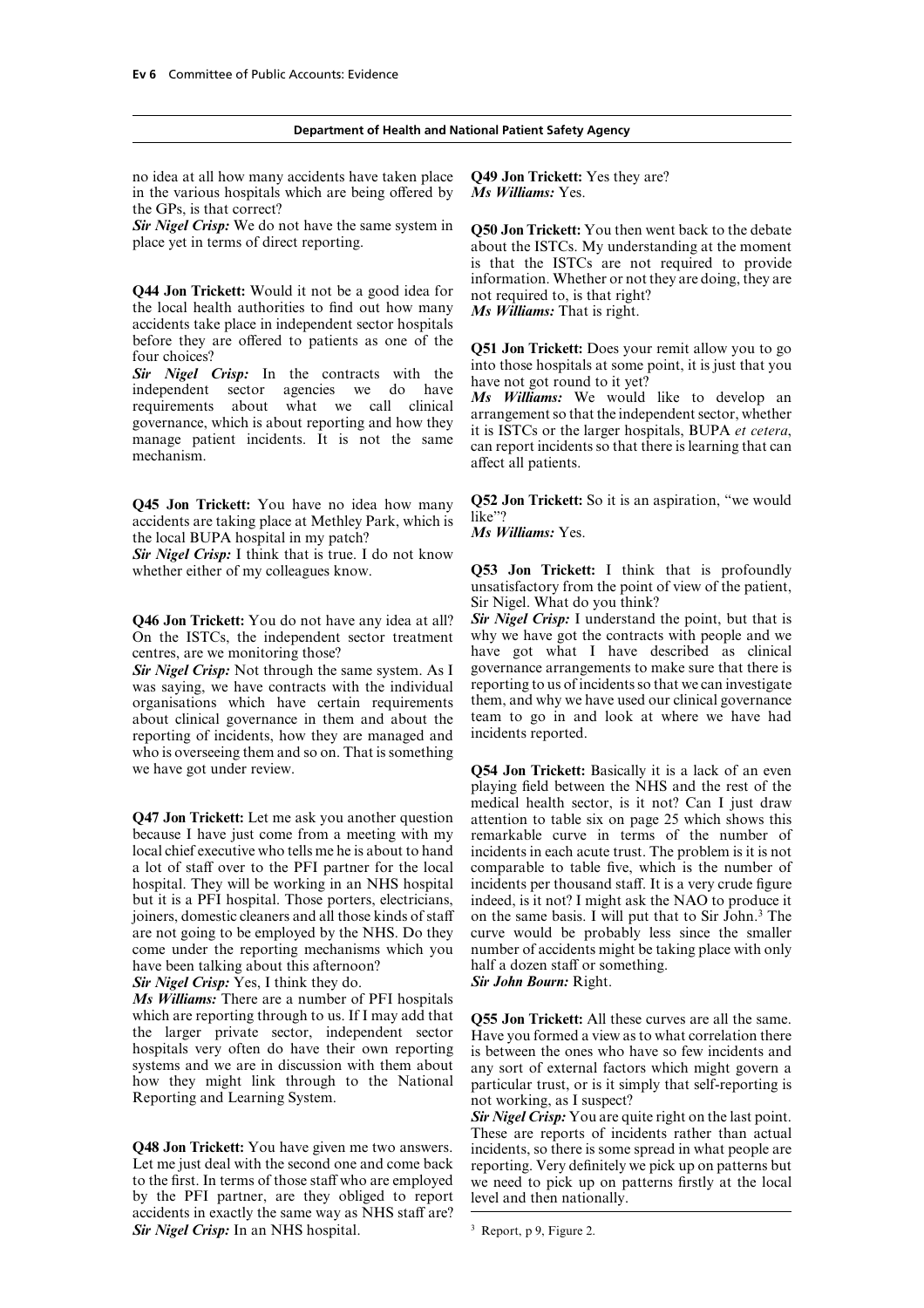*Ms Williams:* In a sense this is not unexpected given certain ways, but you still want to be able to take where we are in relation to the cultural issues that we corrective and, if necessary, disciplinary action, do were talking about earlier. Over time we would you not? expect to see an increase in reporting rate across all *Ms Williams:* Yes, and that will take place at the of the NHS. local level.

**Q56 Jon Trickett:** You would expect the curve to  $Q60$  Mr Bacon: You are saying the nature of the flatten out, would you not, and it is not over the two report is such that there is a local identifier of who year period asked the question of yourself in a way that you can *Ms Williams:* Yes. report to us why there should be some trusts which are reporting almost no accidents at all?<br>*Ms Williams:* They have now but some trusts during

reporting. Our role is to try to promote a culture<br>what have you done, Sir Nigel, to try to suggest<br>where we see a year-on-year increase in reporting policy changes to the prevailing legal system as it<br>relates to medical e

**Q57 Jon Trickett:** My time is up but I wonder if I<br>could ask the NAO to produce those figures I asked<br>for and also whether there is a correlation between<br>the number of stars which each trust has so we can<br>see the curve f

got it confidential at a local level and anonymous at<br>a national level. That is felt to be the right balance so<br>that confidentiality can be handled and learned<br>about at the local level whereas anonymous is the<br>right level

*Ms Williams:* We went for that de-identifier so that It relates to paragraph 2.38 and the follow-up work<br>We do not carry names of clinicians or patients at a to the *An Organisation with a Memory* report, and it we do not carry names of clinicians or patients at a we do not early half the database. That is because what says halfway down that paragraph: "Despite the national level in the database. That is because what we are looking for is themes and trends types of existence of well we are looking for is themes and trends, types of existence of well-developed international incident<br>incidents, where we might be able to develop a classification, the National Patient Safety Agency

themes and the trends and why people behave in

**Ms Williams:** They have now but some trusts during **Q61** Mr **Bacon:** I think the very first committee this period did not have a centralised reporting meeting I attended of this Committee some years system. What we found relates to medical error and as far as it relates to litigation since October 2001 when we had that

given the level of reporting that we have seen over the last couple of years. I also produced for the **Q58 Mr Bacon:** On page 34, paragraph 2.31, Sir<br>Nigel, there is a reference to the fact that:<br>"Healthcare organisations in other countries,<br>about to work its way through the House towards a<br>Healthcare organisations in oth "Healthcare organisations in other countries,<br>having compared the merits of anonymous and<br>confidential reporting, have generally opted for<br>confidential reporting." This system opted for<br>anonymous. Why do you think that was

**Professor Sir Liam Donaldson:** I have already<br>**Professor Sir Liam Donaldson:** I have already<br>**Q62 Mr Bacon:** This is a question for Ms Williams.<br>*Ms Williams:* We went for that de-identifier so that It relates to paragrap incidents, where we might be able to develop a<br>system-wide intervention to prevent harm recurring<br>to those particular groups of patients, therefore we<br>do not need the identifying details about individual<br>people at a nation

**Q59 Mr Bacon:** I appreciate that you want to have Ms **Williams:** We could not find any widely used as open reporting as you can about the facts and the international incident taxonomies.

**Q63 Mr Bacon:** You did not find anyone who used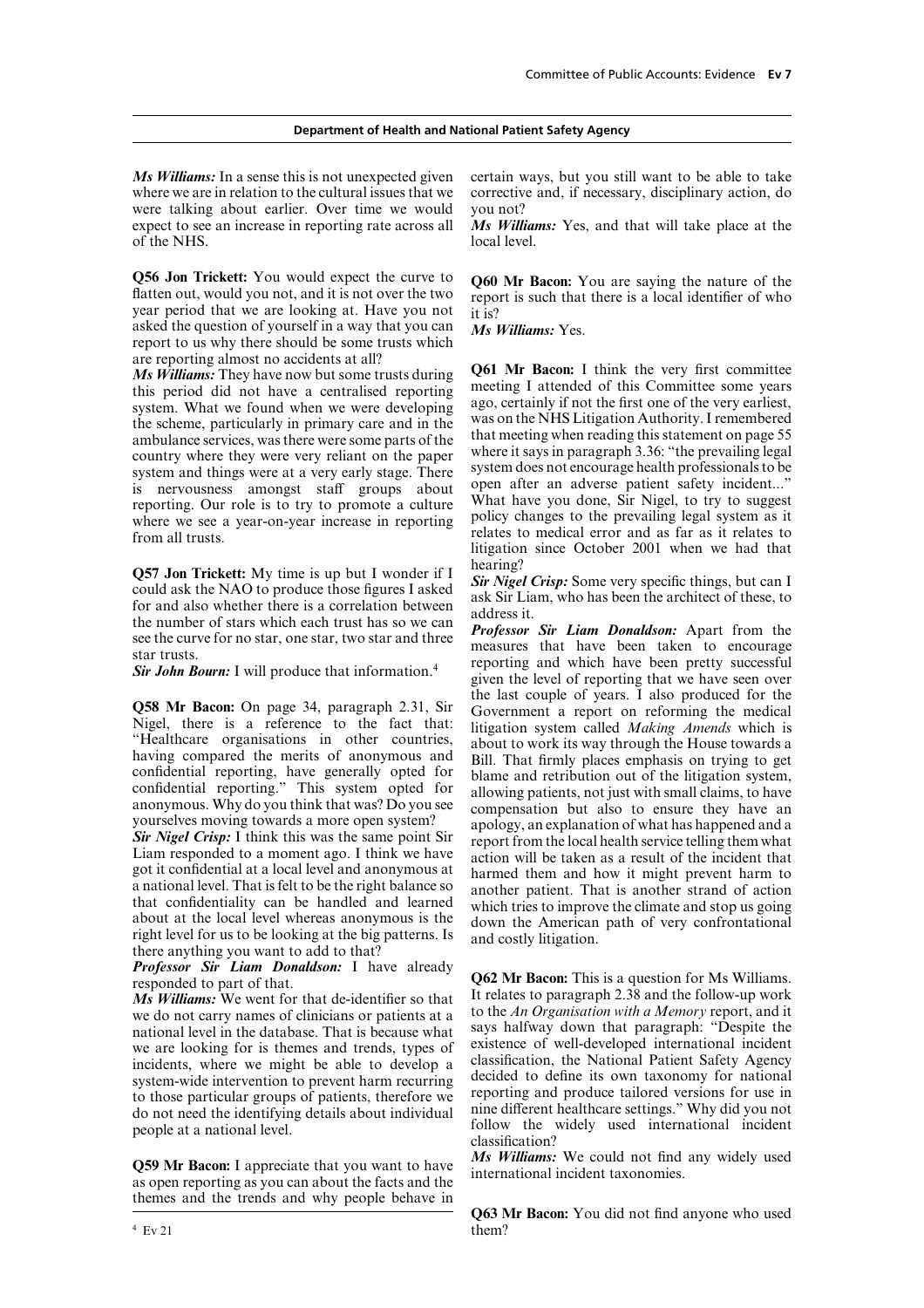we found was a number of state-wide taxonomies in whistles at the moment. Australia or in the United States, very often unifunctional, so only concerned with a particular type **Q70 Mr Bacon:** May I ask about the Department of of speciality. Health's identification of the Australian patient

number of taxonomies around the world which we did review and what we found was there was very did not go with that, as it were, an off-the-shelf little for mental health, in fact none, for learning working system. You started from scratch. Can you disability primary care or ambulance services say why? disability, primary care or ambulance services. There was some work done in some states in some *Ms Williams:* The Department of Health tendered countries that looked at acute services for a system and when we arrived in post there was

sentence is correct. It says: "... reporting fields,

**Q68 Mr Bacon:** Is it not rather obvious to make **Q73 Mr Bacon:** I am not wishing, Chairman, to stray them obligatory if you want to have complete data into anything that might come before the court. I am them obligatory if you want to have complete data into anything that might come before the court. I am<br>to work with? You do not need thousands of simply trying to identify if this is the same person to work with? You do not need thousands of simply trying to identify if this is the same person consultants to tell you that.<br>who was referred to in the article in *The Sunday* 

*Ms Williams:* The free text in the reports that we *Times* on 2 December 2001. currently get reveal an enormous amount and we are *Sir Nigel Crisp:* Frankly, I do not have a memory for able to use that for learning. Certainly ideally we everything that has appeared in *The Sunday Times* in able to use that for learning. Certainly ideally we everything that has appeared in *The Sunday Times*in mean commercial systems making a change. One of that we do not go into this area, for the reasons that the things that we have been doing is working with the Chairman has stated. Connecting for Health and one of the solutions to this would be a national specification for risk **Q74 Mr Bacon:** I would just like to know if it is the management systems.

**Q69 Mr Bacon:** Is this yet another bell and whistle *Sir Nigel Crisp:* I suspect it is. added on to the original Connecting for Health

that would be tendered but it would give that other day there was an answer by the Minister of mandatory flavour which I think we are all asking

*Ms Williams:* Not an international taxonomy. What *Sir Nigel Crisp:* We are holding off the bells and

safety system which is called AIMS, Advanced **Q64 Mr Bacon:** So is this paragraph wrong? Incident Monitoring System? The Department of  $M_s$  Williams: No it is not wrong. There are a Health identified that as a workable system but when *Ms Williams:* No, it is not wrong. There are a Health identified that as a workable system but when number of taxonomies around the world which we the responsibility was transferred to the NPSA you

for a system and when we arrived in post there was a consortium in place between the company that **Q65 Mr Bacon:** So you constructed a new operated the AIM System and a UK-based software<br>classification?<br>*Ms Williams:* So we worked with clinicians to it in April 2002 and we found that there were a<br>construct something th but it was not a system that at that time we felt could **Q66 Mr Bacon:** Can you tell me whether the next be rolled out to the whole of the UK.

which identify the contributory factors to the<br>
incident, are optional, and compliance is variable,<br>
even though the learning of lessons is most likely to<br>
its particulars correct?<br>
its particulars correct?<br>
its particula

to all the—<br> **Q72 Chairman:** I understand that this is a matter<br>
which is *sub judice*. Under the rules of the House, as **Q67 Mr Bacon:** Do you mean the fields will be<br>
obligatory rather than optional?<br>
Ms **Williams:** I think they need to be because that is<br>
man. Is that right?<br>
Sir Nigel Crisp: Yes, that is right.

who was referred to in the article in *The Sunday* 

the last five years, but I would request the Chairman

same person. I think it is right that you can confirm whether it is the same person or not.

specification?<br>*Ms Williams:* I think it is something that we could and this may be for Ms Williams again? It is about *Ms Williams:* I think it is something that we could and this may be for Ms Williams again? It is about very closely work with them on. It is a specification power generators. In an Adjournment Debate the power generators. In an Adjournment Debate the

<sup>&</sup>lt;sup>5</sup> Not printed.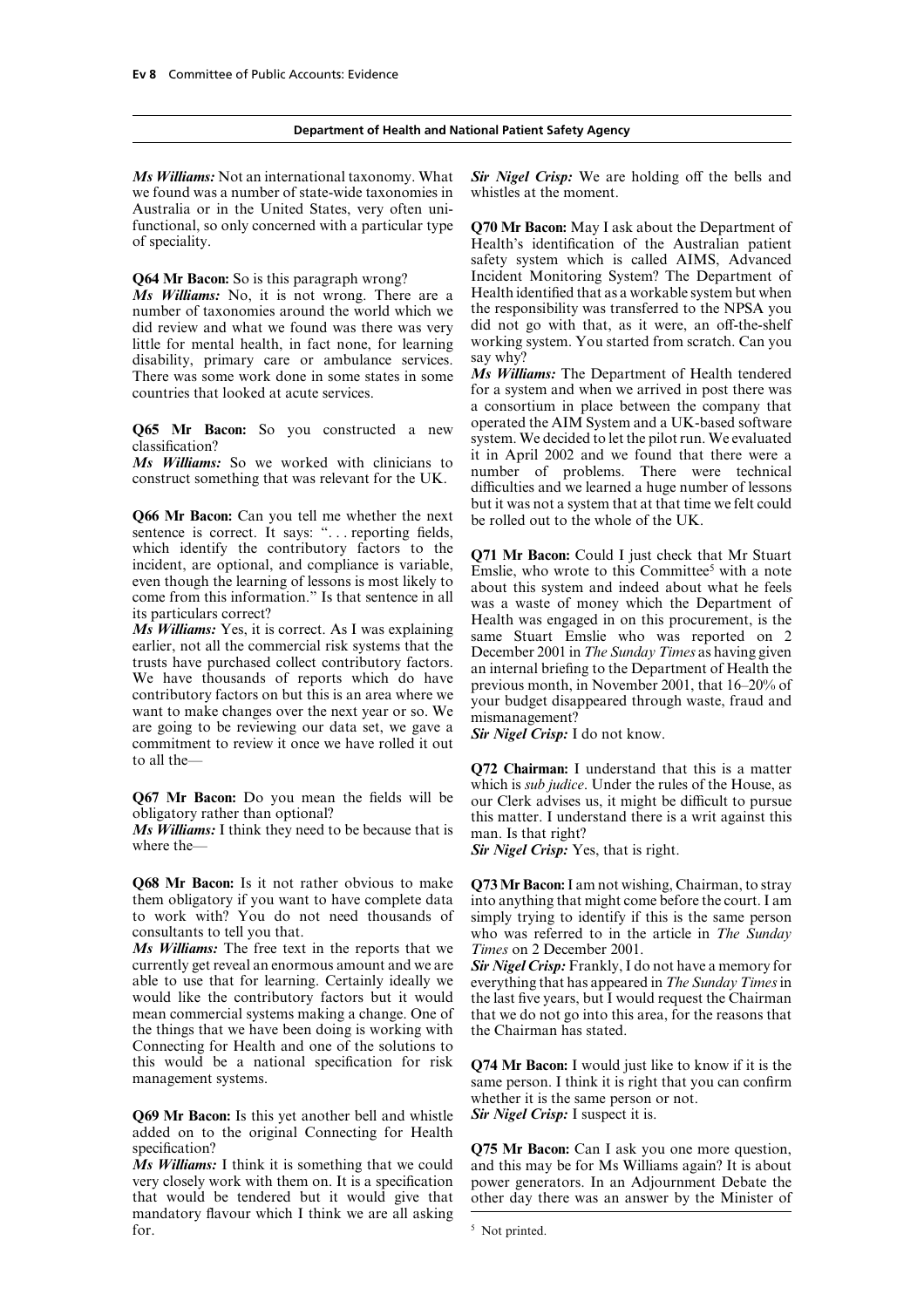brain damage case, a very sad case. One of the of the enterprise was such that we needed to seek problems, and it is arguable to this day, 20 years Treasury approval for a full business case. That was later, whether this was a contributory factor, was done and from receipt of approval it has taken two that there was a power cut and the back-up years to roll out to 607 organisations, which I think generator also did not work. What data do you keep is a major task. Of course we would like to have done centrally on the state of back-up generators and it more quickly. However, we did not wait until we whether they are all in good condition and had rolled it out before starting work on a range of maintained regularly? In this particular incident the solutions. We had a number of issues that were back-up generator log book was destroyed. Do you raised with us by patients or by members of staff, we keep data centrally on that? worked on those and we issued guidance to try to

individual pieces of equipment or estate at the system to get going before we started work on our NPSA.

improving the culture of the NHS? Would you say it was stunning? Would you say it was mediocre? **Q81 Chairman:** Was it unsuitable?<br>Would you say in a civil servants' phrase it was *Ms Williams:* I do not believe I can comment. Would you say, in a civil servants' phrase, it was disappointing, or lousy?

think we have come quite a long way but there is an them to do, speaking for the Department of Health, enormous amount further that needs to be done and having done that evaluation, they carried out an enormous amount further that needs to be done. and having done that evaluation, they carried out an which I say good is because we do have this reporting options appraisal which resulted in an in-house Why I say good is because we do have this reporting options appraisal which resulted in an in-house system that is at the level of other people around the system being chosen, following business case rules, system that is at the level of other people around the system being chosen, following business case rules, world or where we are perhaps leading the way. We in part because they needed to in Treasury terms. world or where we are perhaps leading the way. We in part because they needed to in Treasury terms.<br>do have the 15 safety alerts that I referred to and so They made a judgment based on the evidence do have the 15 safety alerts that I referred to and so They made a judgment based on so I think it is fair to say good but I do think as available to them at the time. on, so I think it is fair to say good but I do think, as this Report reveals, we have got a lot further to go to see improvements, so I am going wider than just<br>the NPSA, but I think they have played a significant<br> $\frac{Sir \text{ Nigel Crisp: I think this is all part of the issue you} {alked about earlier, Chairman, and I think we really}$ 

should not get into this. **Q78 Mr Mitchell:** But come a long way more slowly than everybody would have hoped?

it is a very strong point that they took over a piloting considered?<br>system from the Department of Health, evaluated it. **Sir Nigel Crisp:** I am happy at some other point if system from the Department of Health, evaluated it, *Sir Nigel Crisp*: I am happy at some other point if found it wanting and then went on to develop a full vou want to send you a written note or something found it wanting and then went on to develop a full you want to send you a written note or something Business Case for an in-house developed system, but I do not think I am prepared to discuss this Business Case for an in-house developed system, but I do not think I am prepared to discuss this which required Treasury approval. You hope pilots particular issue further as this is a matter that is which required Treasury approval. You hope pilots work but if they do not you want proper evaluation. *sub judice*. I am pleased that the board and the chief executive

**Q79 Mr Mitchell:** Can I ask Ms Williams why it took *Sir Nigel Crisp*: I would rather not give any evidence such a long time to get the National Reporting and *Sir Nigel Crisp*: I would rather not give any evidence Learni presumably a key task and yet you were messing

*Ms Williams:* We could not proceed with the first *Sir Nigel Crisp:* Because it is *sub judice*. pilot and therefore we had to ascertain whether it **Chairman:** That is our problem. That is the rule of would be possible to roll out a system with just the the House. I am quite happy to take advice but under would be possible to roll out a system with just the the House. I am quite happy to take advice but under Australian company that we mentioned earlier. That the rules of this House we are not supposed to take Australian company that we mentioned earlier. That the rules of this House we are not suppos was also found not to be possible. We also evidence on matters which are *sub judice*. was also found not to be possible. We also

State concerning medical injury, the Sarah Lynch discovered during that period in 2002 that the scale *Ms Williams:* No, we would not keep data about prevent harm, so we did not wait for the reporting individual pieces of equipment or estate at the system to get going before we started work on our solutions

**Q76 Mr Bacon:** It would be at the trust level,<br>would it?<br>Ms Williams: That would be at the trust level. There<br>will have been guidance from NHS Estates in the<br>past requiring trusts to make sure that there were<br>suitable bac

**Q77 Mr Mitchell:** Can I carry on with the National<br>Patient Safety Agency and ask Sir Nigel how he rates<br>the success of the agency in meeting its key target of<br>the success of the agency in meeting its key target of

**Sir Nigel Crisp:** The organisation carried out a rigorous evaluation, which is what we would want *Sir Nigel Crisp:* I would say good and more to do. I rigorous evaluation, which is what we would want think we have come quite a long way but there is an them to do, speaking for the Department of Health,

*Sir Nigel Crisp:* I think that is true but I do think that **Q83 Mr Mitchell:** So we take it that it was not it is a very strong point that they took over a piloting considered?

had a proper evaluation. That is disappointing but I **Q84 Chairman:** Would you be more happy giving think we have come a long way. **COS4** Chairman: Would you rather not give any evidence at all?

about for ages.<br>*Ms Williams:* We could not proceed with the first **Sir Nigel Crisp:** Because it is *sub judice*.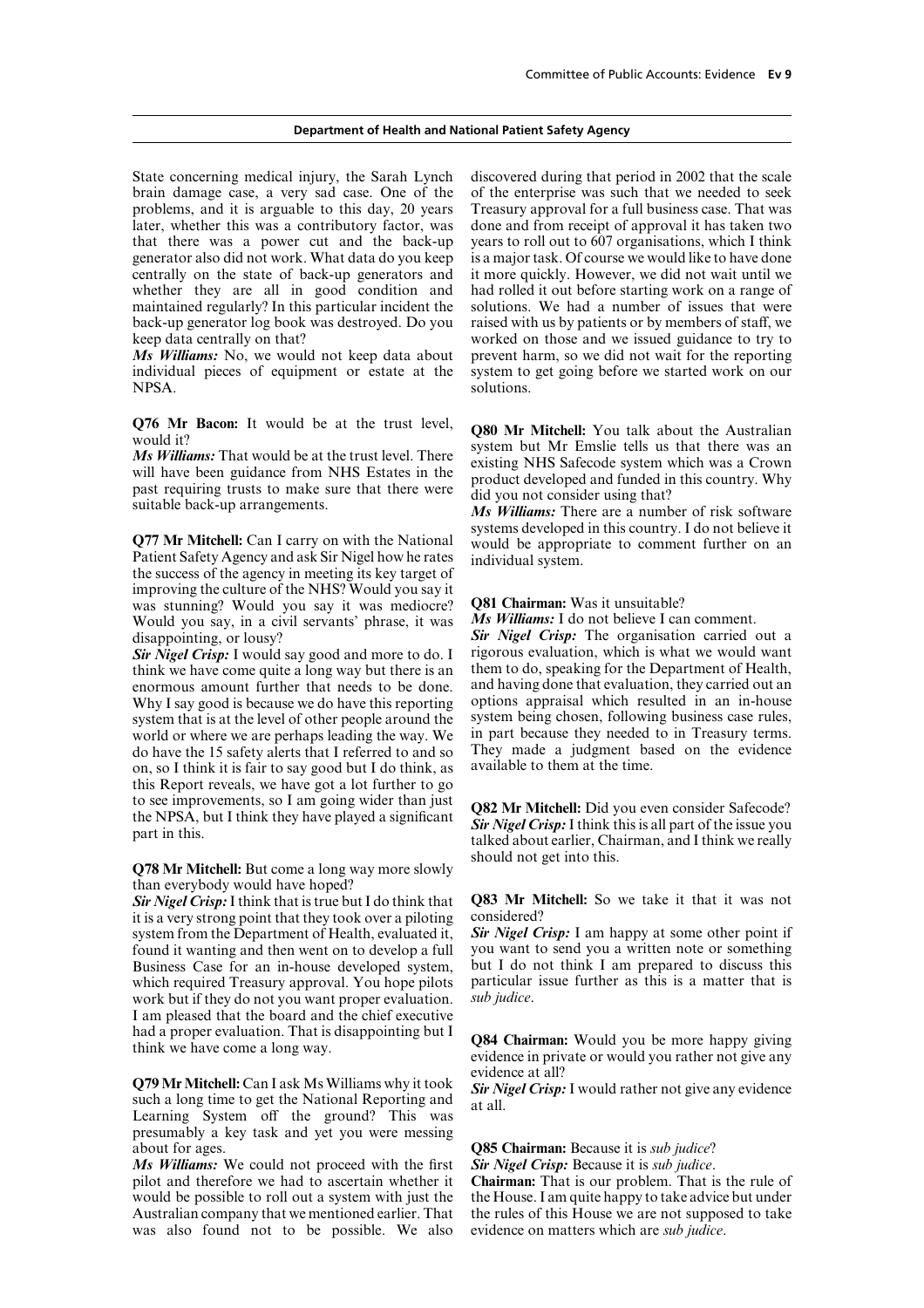**Q86 Mr Mitchell:** Why, at the end of the day, when *Ms Williams:* We have produced a major guidance you had devised a system, did you come up with one document. It is called *Seven steps for patient safety*. where the trusts questioned the value of sending data It outlines for trusts a comprehensive range of to the system, given the lack of feedback and the lack policies which they would need to develop in order of emphasis on solutions and given its to build the infrastructure that would support safety complications? at a local level. On its own it provides the framework

choice. We could either create a system whereby of that we produce seven or eight other tools and trusts reported separately to us, which would have techniques that would support safety at the local meant reporting once on their own system and level. separately to a national organisation. We took the view, and it did take longer, that we would integrate<br>
our requirements as far as we possibly could into the best particle and severation stages a mapping exercise which has caused of billion in extra bed days, so why have not sufficient and clearly this is something we need to<br>do more of. We have agreed with the Department of<br>do more of. We have agreed with the Department of<br>Health that there will be quarterly reports coming<br>that have been them to benchmark themselves against other well as the general *Seven steps* type of approach organisations. which Ms Williams has mentioned.

slowly and looked at this system and rejected that our agency which is supposed to develop solutions to system, for reasons we are not allowed to be told, our problems in a field where you told us at the start system, for reasons we are not allowed to be told, our problems in a field where you told us at the start that you came up with a system which did not satisfy of this that we were world leaders and doing very that you came up with a system which did not satisfy of this that we were world leaders and doing very<br>the needs of learning because it does not tell us about well, thank you very much, an agency which has the needs of learning because it does not tell us about well, thank you very much, an agency which has the causes of whatever has happened. How can you already rejected Australian experience. Why should the causes of whatever has happened. How can you already rejected Australian experience. Why should identify learning when trusts are not required to we be reliant on the Americans in this kind of field? identify learning when trusts are not required to we be reliant on the American in the intervalse information on contributory factors?

*Ms Williams:* As I have previously answered, we would like to see in future more of this information the world we are one of the few countries to have a coming in Many of the systems do provide this  $W_e$  nationwide system. The Americans have only got coming in. Many of the systems do provide this. We are nationally system. The Americans have only got coming to the systems in certain parts of the country, so have the have many thousands of reports which do include systems in certain parts of the country, so have the contributory factors. We do believe that ideally it Australians. Indeed, the number of incident reports contributory factors. We do believe that ideally it Australians. Indeed, the number of incident reports<br>should be a mandatory field and that is something we have already I do not think has been surpassed should be a mandatory field and that is something we would be working on with Connecting for anywhere in the world. Proportionate to the size of

what you are able to provide.

*Ms Williams:* In terms of complications we had a within which they develop their systems but on top

**Q87 Mr Mitchell:** But it seems odd, having moved so **Q90 Mr Mitchell:** Yes, but this is an agency which is slowly and looked at this system and rejected that our agency which is supposed to develop solutions to

provide information on contributory factors?<br>Ms Williams: As I have previously answered, we **Professor Sir Liam Donaldson:** If you look around Health.<br>
Health.<br>  $\frac{1}{2}$  Health.<br>  $\frac{1}{2}$  Health.<br>  $\frac{1}{2}$  Health.<br>  $\frac{1}{2}$  Health.<br>  $\frac{1}{2}$  Health.<br>  $\frac{1}{2}$  Health.<br>  $\frac{1}{2}$  Health.<br>  $\frac{1}{2}$  Health.<br>  $\frac{1}{2}$  Health. **Sir Nigel Crisp:** May I make one point on this, which about the following States. We cover 53 million people in the I hope is helpful, which is that the point there is States. We cover 53 million people, so both about the Williams has said, even before the data are fully in **Q88 Mr Mitchell:** What we need at the end of the day they have put out 15 alerts, which I think is quite a is guidance on avoiding accidents and that is not strong record, certainly in comparison to the other strong record, certainly in comparison to the other example that I gave.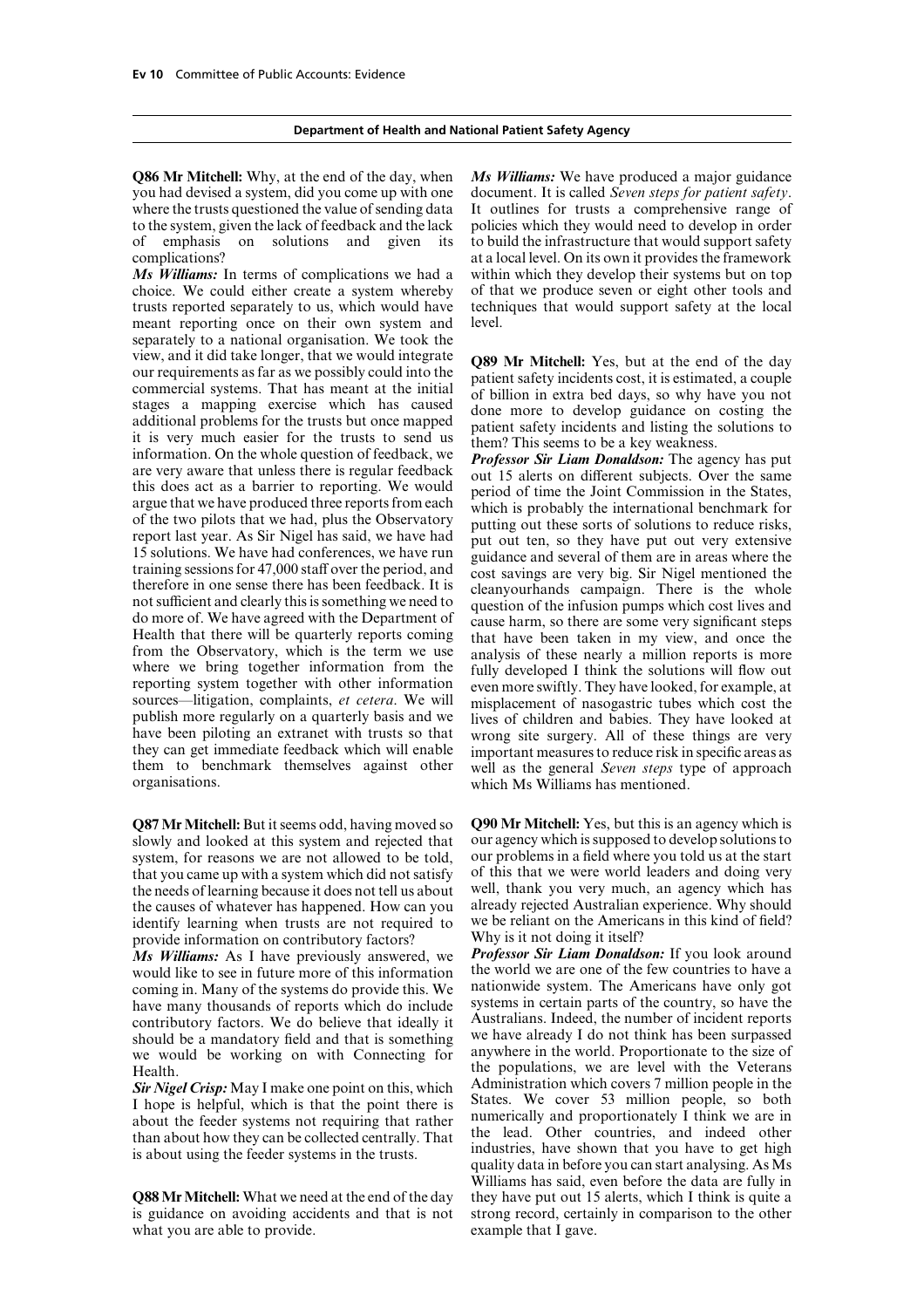**Q91 Kitty Ussher:** As somebody who is not expert in *Professor Sir Liam Donaldson:* Not specifically, no, this particular field of policy, reading the brief and and one was created by the implementation of *An* the NAO's Report for the first time, I must admit I *Organisation with a Memory*. was immediately rather scared. I think the number of one in 10 is much higher than members of the<br>
they vould conversation with the Chairman you suggested that<br>
they would hope for. The idea that when you go into<br>
the conversation with the Chairman you suggested that<br>
the

**Professor Sir Liam Donaldson:** Perhaps I could start<br>
moleculon that. Ten or 15 years ago many members of the<br>
medical professor Sir Liam Donaldson: In developed<br>
medical profession would say there was no such admissions to other countries, and local programmes of what we<br>call clinical governance (which is a way of ensuring<br>that clinicians are involved in quality assurance),<br>in the forefront, although commitment and<br>quality improvement and have moved on a lot. This strand of safety has been<br>added to that overall programme and I think has in implementing risk reduction measures because,<br>place the ingredients necessary to improve safety<br>aside from some limited very considerably: the cultural change, the technical<br>support with reporting and learning systems, the<br>area which we are working on at the moment to<br>improve education and training. If you take the<br>particular element about forward very substantially on that in identifying bad happening elsewhere as well as implementing our doctors early, trying to rehabilitate where possible own programmes. but ensuring that patients are protected at an earl stage. There is more to do but the emphasis is very **Q95 Kitty Ussher:** Given that we had not done much much on quality and safety in the NHS today. **Ussume** we recently and given, as you seem to imply,

*Professor Sir Liam Donaldson:* It was a report that I to once we all operate at the maximum of our produced called An Organisation with a Memory. I potential? I am not talking about the timescale but if produced called *An Organisation with a Memory*. I potential? I am not talking about the timescale but if<br>had had a longstanding interest in and had read a lot that could become in theory one in 15 or one in 20 do had had a longstanding interest in and had read a lot that could become in theory one in 15 or one in 20 do about the work that was being done in the airline you have a sense of the potential improvement there? about the work that was being done in the airline you have a sense of the potential improvement there?<br>industry and the way that they had managed to **Professor Sir Liam Donaldson:** Given the experience industry and the way that they had managed to *Professor Sir Liam Donaldson:* Given the experience improve safety over many years and I thought that of other industries, those scales of reduction are improve safety over many years and I thought that of other industries, those scales of reduction are there would be a comparable programme that could achievable and I do not think there is any reason why there would be a comparable programme that could achievable and I do not think there is any reason why<br>be launched in healthcare.<br>healthcare could not achieve the same sort of record

**Q93 Kitty Ussher:** Was there any national budget prior to the establishment of the agency?

that many other countries are in the same situation, **Q92 Kitty Ussher:** What was the trigger for the if we are all on a ratio of one to 10 what do you think establishment of the agency? establishment of the agency?<br> **Professor Sir Liam Donaldson:** It was a report that  $I_{\text{tot}}$  to once we all operate at the maximum of our healthcare could not achieve the same sort of record of year on year improvement.

Q96 Kitty Ussher: One in 20 then would you consider?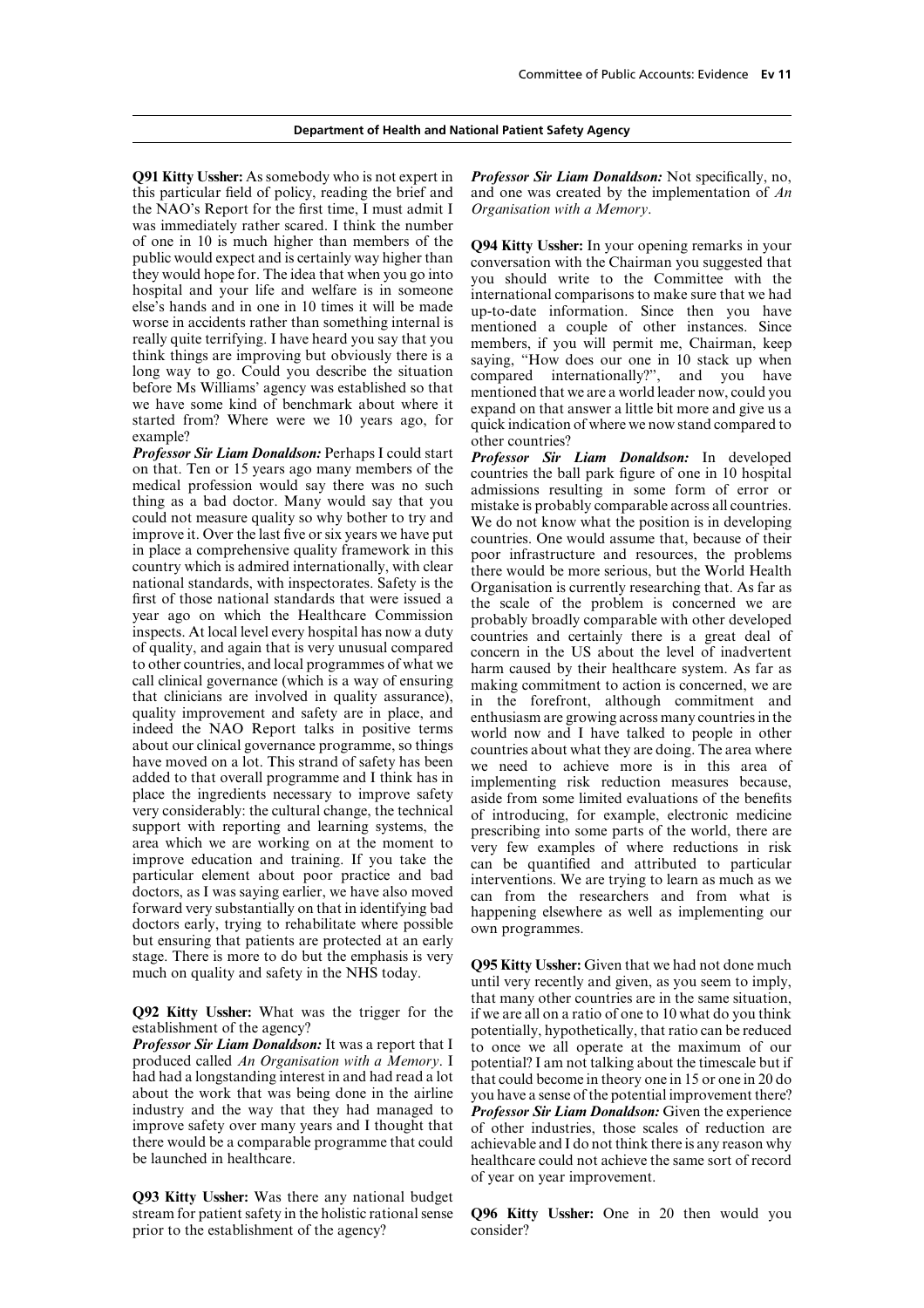*Professor Sir Liam Donaldson:* It is difficult to put an not got this drug on their shelves, as it were. We exact figure on it. checked two years later and in fact we are up to 98%

**Q98 Kitty Ussher:** You mentioned the **Q100 Greg Clark:** Ms Williams, what is the annual implementation mechanism for the things that you budget of your organisation?<br>have found out, which was going to be my next  $M_s$  Wil have a large quantity of data. You have said that you<br>have a large quantity of data. You have said that you<br>have issued 15 alerts and have this training agenda<br>and the cleanyourhands campaign. I launched our<br>own cleanyourh powers do you have and what kind of checking or<br>accountability powers do you have to make sure<br>changes are made?<br> $\frac{Ms}{W}$  Williams: It is of the order of £44 million.<sup>6</sup>

*Ms Williams:* The NPSA itself does not have enforcement powers. There are three ways in which<br>it is possible, if you like, to find out whether anyone<br>is taking any notice of what we are putting out. The<br>first thing is that we do have our own evaluation<br>programme whe barriers to implementing our suggestions because we<br>ourselves want to learn for future products how we<br>can make it easy for people to implement our<br>solutions. Secondly, and very importantly, the alerts<br> $\frac{Ms}{Willians}$ : Since go out through an alert system which is monitored<br>by strategic health authorities. It is called the SABS<br>system, so when something goes out trusts are<br>required to indicate whether they are taking action,<br>whether it is appr

that there were 27 different telephone numbers It is that sort of drive that we want to see extended across the Health Service, so staff clearly moved right across.<br>from one to another site and very often agency staff would be working across different locations. As at<br>the end of 2005 all trusts have standardised to the<br>four twos, 2222, so this is the standard number that<br>can be used right across. Another example would be<br>an be used righ toxic drug in its undiluted form. Before we put out 6 *Correction by witness:* The NPSA budget for 2005–06 is our alert we did a base line. 32% of ward areas had  $\qquad$  £35.154 million. Also see Ev 19–21 our alert we did a base line. 32% of ward areas had

of wards that have now removed it from their ward **Q97 Kitty Ussher:** But that order of magnitude? areas. This reduces the likelihood of a member of **Professor Sir Liam Donaldson:** Yes. staff in a hurry reaching for this drug and giving it in *Professor Staff in a hurry reaching for this drug and giving it in* an undiluted form.

random sample of alerts that we put out, so they will<br>be absolutely able to see a demonstration that<br>something has happened at the other end.<br>and fair culture (which can be tested), a root cause **Q99 Kitty Ussher:** That is reassuring. Has any of that analysis of serious incidents when they occur, actually happened yet? Do you have any data as to communications, work on those particular areas, handovers, and then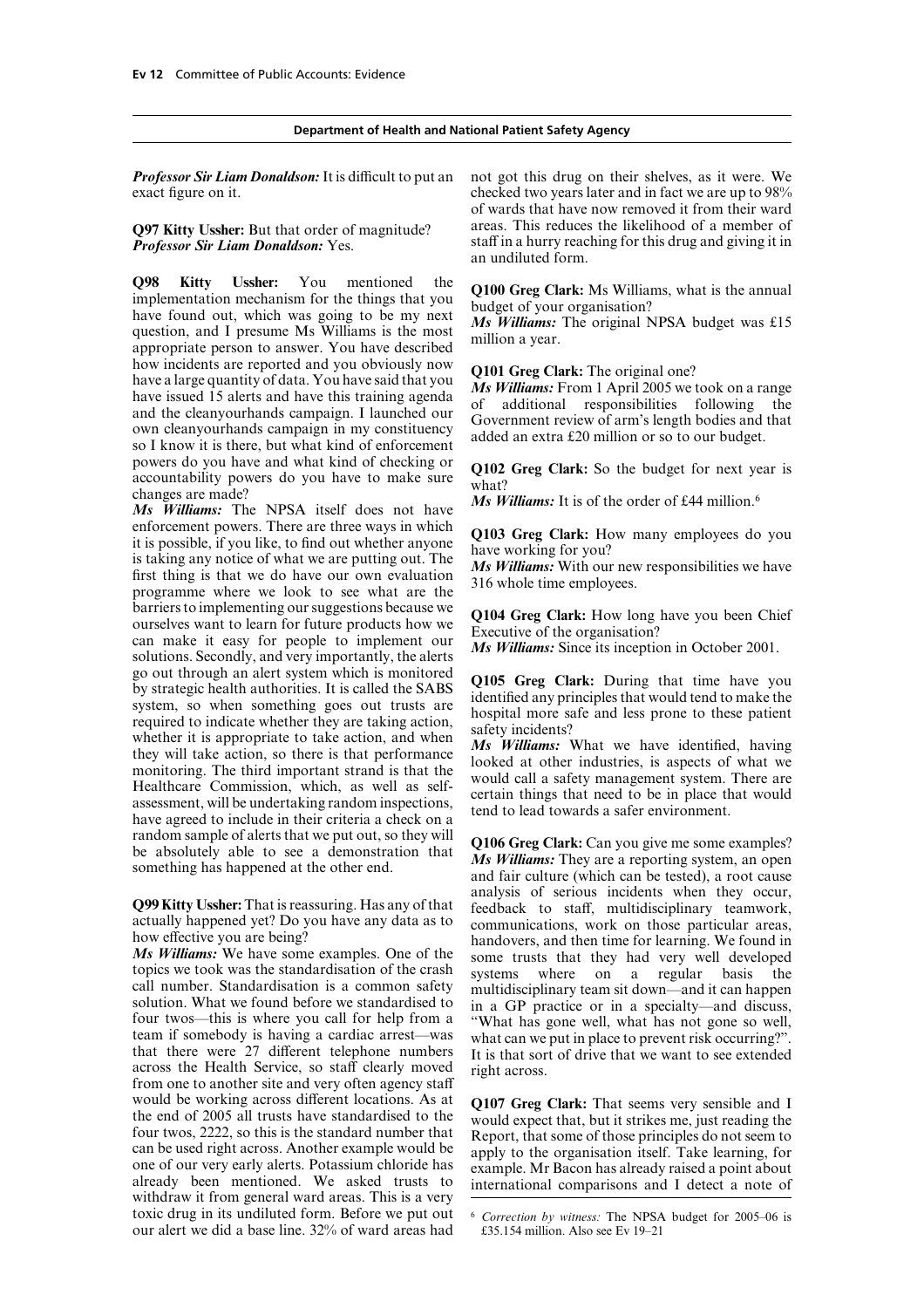criticism in the NAO Report when it says, ". . . and, that is, one would hope, aiming to promote despite the existence of well developed international simplicity and clarity that is a dreadful conclusion incident classification, the National Patient Safety from the National Audit Office surely. Organisation decided to define its own taxonomy *Ms Williams:* It is true to say, as the Report makes and national reporting and produce tailored clear, that there are a number of bodies to which versions for use in nine different healthcare settings". trusts should report and some of these are for very For an organisation that is there to promote learning good statutory reasons, whether it is for overdose of it seems strange that you would ignore the radiation or whether it is the Health and Safety international examples and go for something that is Executive, or whether it is the Health Protection entirely unique. The same of the sense of the Agency which offers surveillance for—

*Ms Williams:* We did not ignore them. We went through a process of reviewing the classifications<br>that we could find internationally and, as I have<br>previously said, we could not find any taxonomies<br>that related to mental health, learning disability, the<br>inst a complex that related to mental health, learning disability, the just a complex system but an extremely complex<br>ambulance services, primary care. There was some system of reporting and investigation, that seems to<br>work done on acut

possible to take in that, which is, I would imagine, a large portion of the incidents?

national system, there is always a need to customise National Reporting and Learning System added to

Q109 Greg Clark: Customise, yes, but to start from

*Ms Williams:* We felt that we needed a system that main national reporting systems, but around bad local clinician support and we went through a routes still remain." That seems extraordinary. routes still remain." That seems extraordinary.<br>
process which involved several hundred clinical staff **Sir Nigel Crisp:** The point I was making was that I<br>
to reach a taxonomy that learnt from others but<br>
am not sure that

to have done much learning yourself when it comes

**Q111 Greg Clark:** I would have thought in the promote learning; it is the local systems that have context of this organisation that learning implied been added to. That again is not a happy conclusion, sharing best practi approach. Let me move on to another principle. It *Sir Nigel Crisp:* I think there are two points here. strikes me that it would be reasonable to suppose in any discussion of safety that mistakes happen when<br>procedures are complex and unclear. I assume that<br>would that<br>be reasonable, that complexity is an area of safety?<br>*Ms Williams:* Of course, local learning is absolutely<br>*M* 

**Q112 Greg Clark:** But then we see on page 34 of the Report, paragraph 2.30, that the NAO concludes that trusts "face an extremely complex system of that is quite reporting and investigation". For an organisation do that. reporting and investigation". For an organisation

reading paragraph 2.30 properly, I do not think that **Q108 Greg Clark:** But just on acute services is it not is purely about the NPSA. I think that is about the nossible to take in that which is I would imagine a fact that trusts do have to report to a lot of people.

*Ms Williams:* Again, when you look at any other **Q114 Greg Clark:** Shall we read it out: ". . . the it for the local language— the list of organisations to which trusts were already required to report and trusts still face an extremely complex system of reporting and investigation. Figure 14 overleaf", it goes on to say, "shows the<br>scratch seems extreme.<br>Ms Williams: We felt that we needed a system that main national reporting systems, but around 30

to reach a taxonomy that learnt from others but<br>actually met the requirements—<br>actually met the requirements—<br>at those other agencies, police and coroners and **Q110 Greg Clark:** It strikes me that as an it is not surprising that they do. What we have organisation you advocate learning but do not seem discussed is—

**Sir Nigel Crisp:** Can I just say something there? I<br>
to this.<br>
think that paragraph does say that there are well<br>
the way the NPSA has gone about its work has<br>
developed international incident classifications, but<br>
develo systems are not, practitioners find, the best place to

trends that are applying across systems. They will They will not know that actually it is part of a trend that is quite widespread. Only a national system can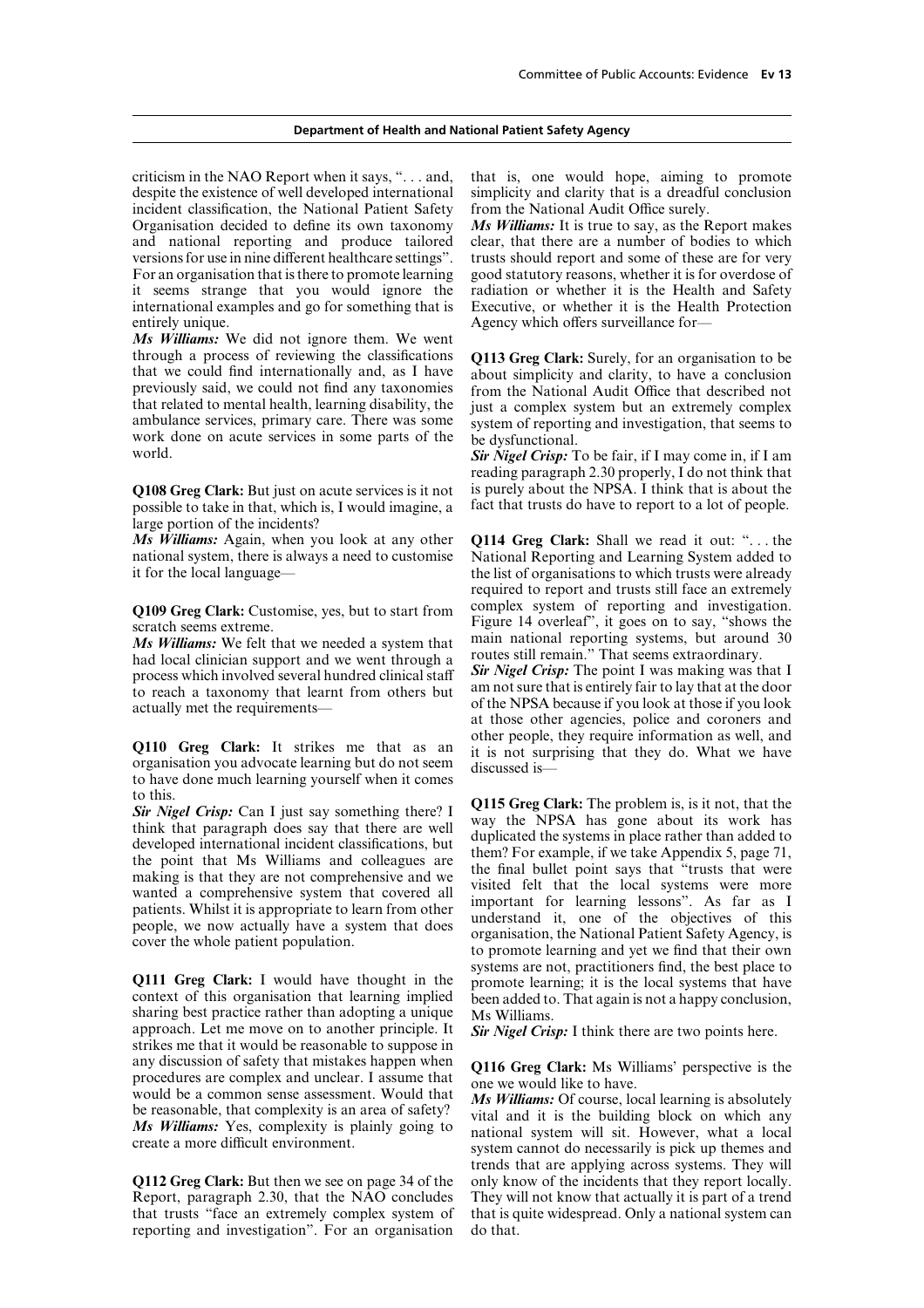**Q117 Greg Clark:** Just on that point, Ms Williams, *Professor Sir Liam Donaldson:* Ms Williams has paragraph 2.37 says that the National Patient Safety mentioned the feedback that they have done. I have Agency "could have collected aggregate information regularly, in my Chief Medical Officer's newsletter to on commonly occurring incidents that trusts knew all doctors, mentioned patient safety, I have about and used it to promulgate learning mentioned the role of the agency, I have emphasised

case at a range of options and one of them was for all doctors on patient safety. We have a lot more aggregate collection of data. This would not have still to do but we are taking some quite strong steps. allowed us to pick up the individual reports on a particular issue. It would have provided summaries<br>of information, statistical information. It would not<br>have yielded the richness of the reports that we have<br>received and that we are able to take action on. On<br>our very f we had 40 individual reports on a particular drug<br>which meant that we were able to take action. If it which meant that we were able to take action. If it<br>was aggregated information all we would be able to<br>receive would be something like 2,000 medication<br>incidents. That is not a basis on which we could have<br> $\frac{S_{ij}N_{ij}N_{ij$ incidents. That is not a basis on which we could have *Sir Nigel Crisp:* These were results over a number of

objective to be a leader in this field, to promote the he was aware of. I was not particularly taking profile of patient safety. You were established in succour from that. It seems to me that that shows  $2001$ . In  $2005$  77% of junior doctors said that they needed more information on what your agency was<br>about and 60% have never heard of you. Is that a

*Ms Williams:* We know that doctors internationally, representing the whole of the UK and there, when it<br>not just in this country, are a particularly hard group<br>to reach in relation to patient safety and reporting.<br>That is precisely why we mounted a campaign this worst out o That is precisely why we mounted a campaign this worst out of the whole list in the table.<br>Vear to increase the knowledge. We have, through **Sir Nigel Crisp:** I am not sure that table offers us year to increase the knowledge. We have, through **Sir Nigel Cris**<br>doctors net uk, which is a web-based organisation much insight. doctors.net.uk, which is a web-based organisation that many thousands of junior doctors in training are members of, found that now 10,500 doctors in **Q125 Mr Williams:** That is all right, as long as you training have been through that programme. **are not shouting behind.** I probably misunderstood.

*Sir Nigel Crisp:* That is what I was intending to say. **Q119 Greg Clark:** I was interested in the results of that. I agree this seems a commendable thing but, having gone through this programme of creating **Q126 Mr Williams:** I just wanted to make sure no-<br>awareness, initially 13% thought the organisation one laid any confidence on that because it is awareness, initially 13% thought the organisation one laid any confidence on that because it is would improve patient safety. As a result of people statistical gobbledy gook. It is utterly meaningless. would improve patient safety. As a result of people statistical gobbledygook. It is utterly meaningless.<br>going through the process it rose to 34%. In other The reality is better reflected, is it not, on page 25, going through the process it rose to 34%. In other The reality is better reflected, is it not, on page 25, words, having been made aware, having been briefed and very worryingly reflected, where you deal with words, having been made aware, having been briefed and very worryingly reflected and having gone through a course.  $66\%$  of doctors the number of incidents? and having gone through a course,  $66%$  of doctors the number of incidents still thought that this was not going to make a **Sir Nigel Crisp:** Yes. still thought that this was not going to make a difference.

examinations which determine their career progress.

**Q121 Chairman:** As I understand these questions someone is not telling the truth be that Mr Clark was putting to you, there is too little reporting, they are not recording. that Mr Clark was putting to you, there is too little reporting, they are not recording.<br>feedback. People just do not feel that the work of this Sir Nigel Crisp: I have to say some of these trusts feedback. People just do not feel that the work of this agency is making a great deal of difference. That is as I understand his 10 minutes of questioning.

nationally". the importance of reporting. As I say, it is a world *Ms Williams:* We did look as part of our business first to have in the training curriculum a competency

years and I think what I said was that I was not quite sure what this showed, and then we went on to Sir **Q118 Greg Clark:** Your organisation had an Liam talking about international comparisons that objective to be a leader in this field, to promote the he was aware of. I was not particularly taking succour from that. It seems to me that that shows really quite a mixed picture.

about and 60% **and 60% have never heard of the G124 Mr Williams:** It is meaningless, is it not, as a good performance?<br> **Alset Williams:** We know that doctors internationally table? It has only got two London hospitals

**Professor Sir Liam Donaldson:** If I could just add on<br>that, we have put into the training programme for all<br>junior doctors from now on a competency on patient<br>safety, so I think that situation will dramatically<br>interval t

**Q120 Chairman:** Why?<br>*Professor Sir Liam Donaldson:* Because they will not reflects reporting practice rather than number of be able to ignore it. They are going to be tested in

**Q128 Mr Williams:** Exactly, that is what I mean, someone is not telling the truth because they are not

only came on to the reporting system during the course of the year in question I think.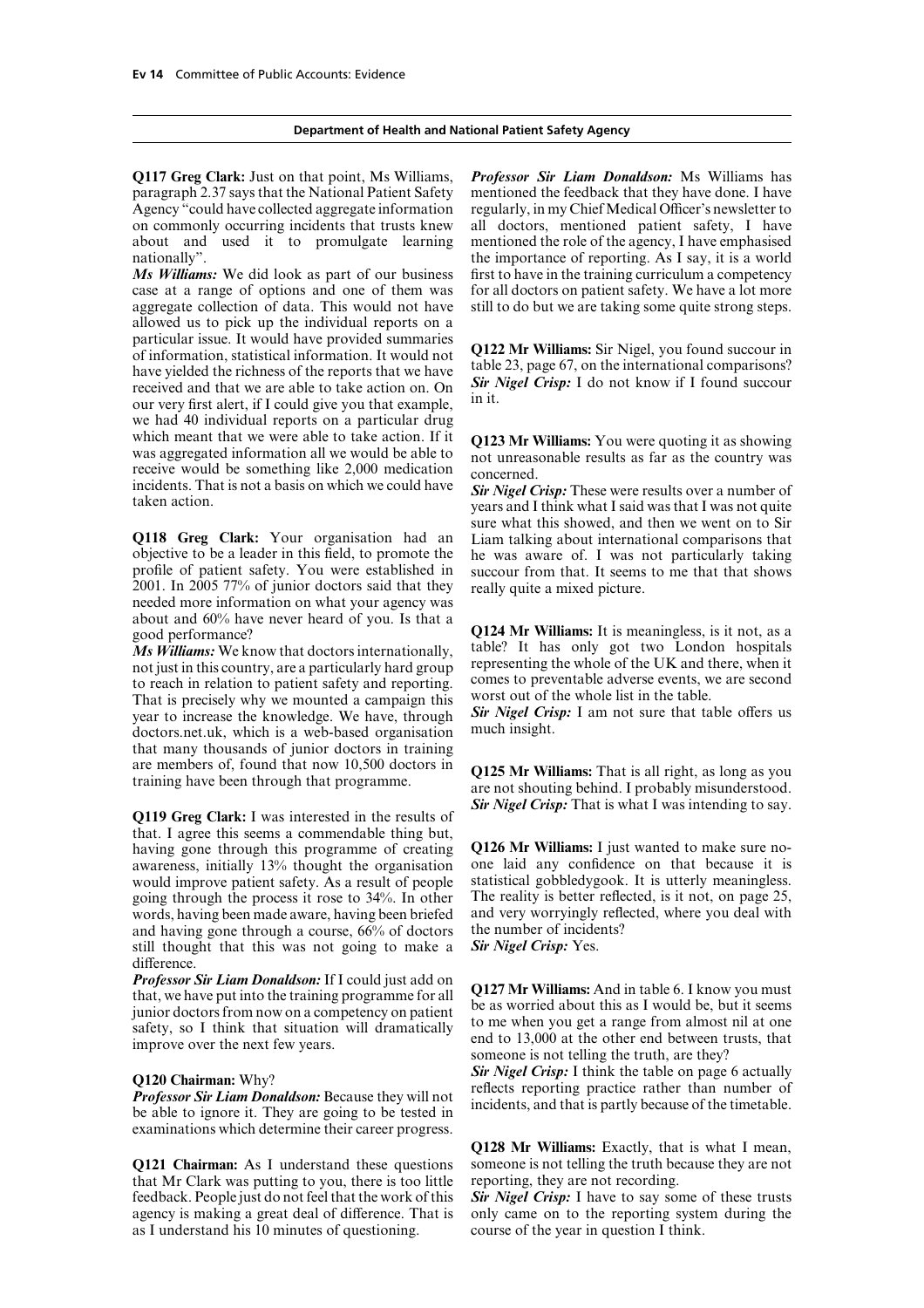**Q129 Mr Williams:** If you look at the table, the happened in the hospital which could have been the comes out at 3,700. The worst is three times worse very, very worrying indeed, is it not? than that at 13,000 in that year. *Sir Nigel Crisp:* Indeed, I think it is, and that is

Q130 Mr Williams: Then, at the other extreme, you because we are starting to report them. It is actually find people having recorded nothing at all. Either important we are starting to report them so we do they are unbelie the truth.

to the system or they became connected to the system during part of the year. in that table on page 25—the top number reported

*Sir Nigel Crisp:* Yes. **Q131 Mr Williams:** It is the median, so you cannot really say that.

is reflected in this table that only 24% of the trusts had been a preventable incident then they do have a bother to routinely tell patients when they have been right to take action. It is not antisocial to take action<br>involved in an incident. It could happen under an if you have suffered a serious health injury as a result involved in an incident. It could happen under an if you have suffered a serious health injury as a result anaesthetic, it could mean you were given drugs of something someone else could have prevented. which you should not have been given. How on earth What are you doing about all these people who are can they justify 1:4? Or, put the other way, how can wandering around unaware they have been the they justify 3:4 not telling the patient? victims of failures by medics? If you have a

**Q135 Mr Williams:** So what are you going to do<br>about those? It does have consequences, does it not?<br>If you have not been informed it could well be that<br>it has had a medical effect which is serious to you and<br>you do not ev

median figure, because you cannot get an average, cause or contributed to the new situation. That is

**Sir Nigel Crisp:** Yes. **precisely why we are paying so much attention to** precisely why we are paying so much attention to this, because these incidents have not just happened

**Sir Nigel Crisp:** Or possibly they are not connected **Q136 Mr Williams:** If we look at the number of to the system or they became connected to the incidents—I assume these are the incidents recorded is 13,000.

*Sir Nigel Crisp:* I beg your pardon. Yes. **Q137 Mr Williams:** Are we to believe that three-<br>quarters of those, say 9,000, were not actually<br> $\overline{O}$  and  $\overline{O}$  and  $\overline{O}$  is that not what follows

**Q132 Mr Williams:** You referred to a figure of<br>50,000 per month and I missed what you were<br>talking about there.<br>**Sir Nigel Crisp:** What we are getting at the moment<br>is 60,000 incidents being reported to the NPSA a<br>month.

**Q138 Mr Williams:** But there are an awful lot of **Q133 Mr Williams:** So that is 720,000 a year?<br>**Sir Nigel Crisp:** Something of that sort, yes.<br>information they should have had, and in some cases needed to have, and this could have an effect on their **Q134 Mr Williams:** We are told by the NAO and it future health and also on their rights, because if it of something someone else could have prevented. *Sir Nigel Crisp:*I agree, I would not want to justify it. constituent who complains against a consultant and you take it up with the trust, you are likely to find

know about it, so in any subsequent diagnosis, places in this report, including the stuff for example looking at this patient, he is unaware something on the North East Strategic Health Authority, how they are trying to change the whole system in the *T Note by the National Audit Office:* Mr Williams referred to **North East to make sure actually it is the norm that** the data the National Audit Office collected (presented in people report, that you do have a no blame the data the National Audit Office collected (presented in people report, that you do have a no blame culture figure 6 of the C&AG's Report) which were supplied by and you do get into the position which you are figure 6 of the C&AG's Report) which were supplied by<br>
MHS trusts directly from their own Incident Recording and<br>
Risk Management systems. The NAO quantification of the<br>
recisely describing of where we want to be. We have<br>

linked to the National Reporting and Learning System. <br>
O139 Mr Williams: If they are ever told about them.<br> *Note by the National Audit Office:* As the Permanent **Sir Nigel Crisp:** I agree with the point you are Secretar nevertheless in principle know what has happened.

<sup>2003–04</sup> and 2004–05 was not dependent on the trusts being linked to the National Patient Safety Agency's National linked to the National Patient Safety Agency's National with the more minor incidents without getting tied<br>Reporting and Learning System. Therefore, an NHS trust up into legal issues.<br>that reported only four recorded patie would have made a similar return to the NPSA if it had been linked to the National Reporting and Learning System.

the NPSA between December 2004 and March 2005, ie over a period of 4 months (at best 22,000 per month).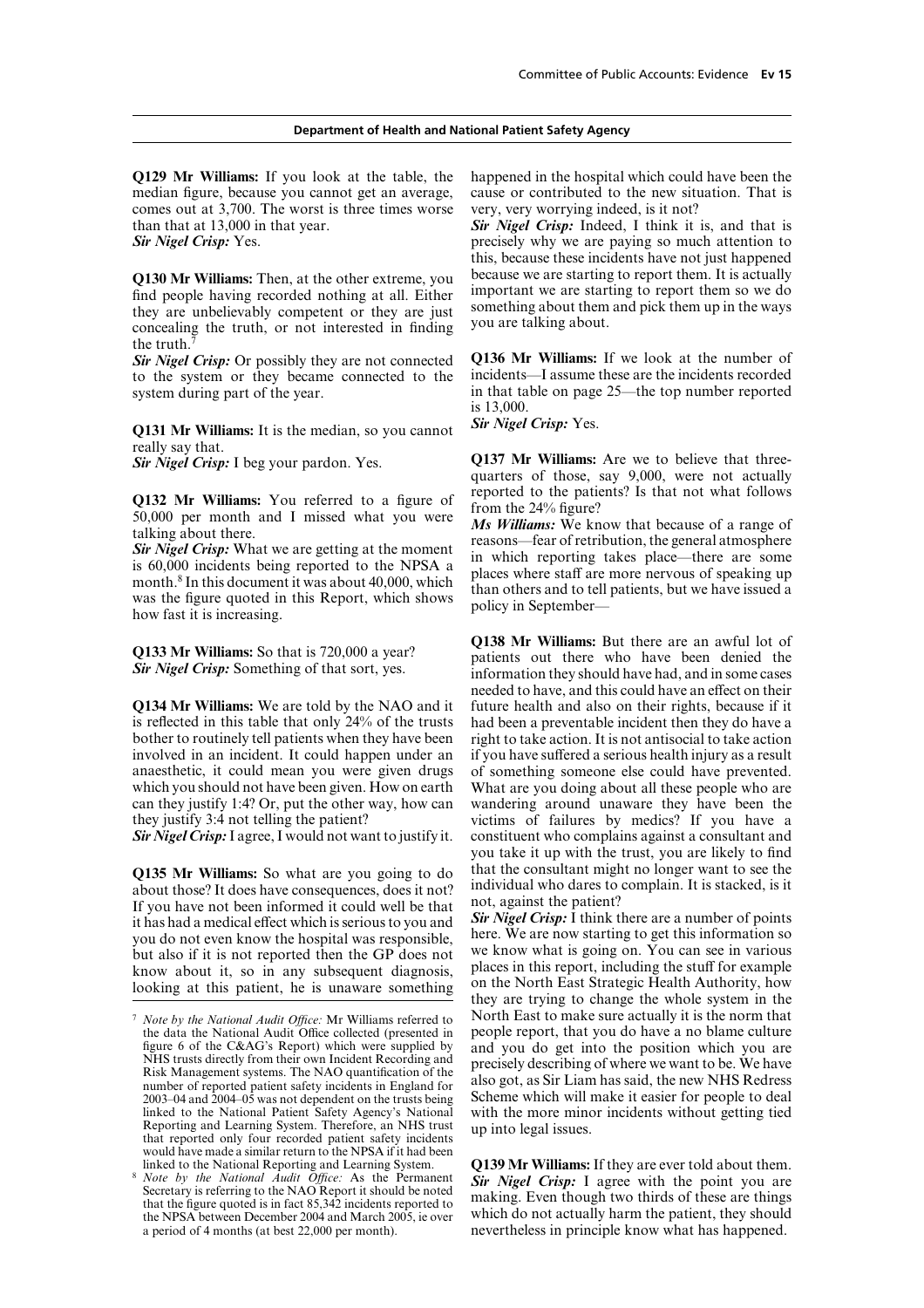*Open* in September, and this year we are running evaluate it and as a result they bit the bullet that they training programmes for trusts using a variety of needed to have another scheme that would work techniques for staff to be aware of the policy where better and that is what they have done. That is why we are saying very clearly as an agency that you it is two years late. should tell the patient or their relatives, you should offer an apology and you should involve them in the investigation and discuss with them what action **Q147 Mr Williams:** This probably looks good in a should be taken to prevent harm to others. That Parliamentary Answer to say it is up and running in training programme involves trusts developing their one year but then you sit back and hope everyone training programme involves trusts developing their one year but then you sit back own policy as to who should tell the patient, in what will forget how you got to that. own policy as to who should tell the patient, in what will forget how you got to that.<br>circumstances, and actually what we have found is **Sir Nigel Crisp:** That is not how we handle targets. circumstances, and actually what we have found is *Sir Nigel Crisp:* That is not how we handle targets. that staff themselves need training and practice in We have a good record on targets and this particular telling patients. It is a very traumatic thing for target was not met by the health system, and we are telling patients. It is a very traumatic thing for example to tell a family that maybe an overdose of part of the health system. I am content to be very medication has been given, and what we have clear with you on that, just as on other occasions I discovered in our work is that clinical staff have been very clear when we have hit targets.<br>themselves need support from their organisation **Chairman:** We still have a few supplement and training in how to do that and how to do it well. questions.

**Q140 Mr Williams:** I am glad that you are trying to address the problem you have identified. Why,  $Q148 \text{ Mr}$  **Bacon:** Ms Williams, you said your budget though, were you two years late in setting up your is now £44 million, can you say how much of that is though, were you two years late in setting up your is now  $\text{\pounds}44$  million, can you say how much system to collect all incidents? What had been the spent on employing staff, on staff salaries? system to collect all incidents? What had been the target time for you setting it up?

 $\overline{Ms}$  *Williams:* The target in *Building a safer NHS* was to have the system up and running and connected by December 2002.

**Q141 Mr Williams:** How many months was that? regionally as well?<br>*Ms Williams:* From when we arrived in post that *Ms Williams:* Yes, we do.  $\overline{Ms}$  Williams: From when we arrived in post that would have given us about a year.

**Q143 Mr Williams:** The Report says to us it was set

scheme which was evaluated and we found it was not something we could roll out. The Health Service has often been criticised for rolling out pilots and we often been criticised for rolling out pilots and we **Q152 Mr Bacon:** I did a little sum and £40 million were very careful to make sure that when we divided by 300 people gives an average salary of evaluated it we looked very closely to see whether it  $f(133.000)$  or an average cost of employing evaluated it we looked very closely to see whether it £133,000, or an average cost of employing was a system which would work in all 607 trusts. Somebody including everything else of £133,000. Is

**Q144 Mr Williams:** Did the Department set the more detailed breakdown of your budget and, in

**Q145 Mr Williams:** You got it wrong, did you not? way up? Is that possible?<sup>9</sup><br>Sir Nigel Crisp: We did? Ms Williams: Yes I have

**Q146 Mr Williams:** Either you did or they did. I do not mind which one puts their hand up.

certain date this should be delivered. We then set up on that, I would be most grateful. The other thing is the NPSA to do it. In the event what happened was I noticed in your biography it appears you have had the NPSA to do it. In the event what happened was we had started a pilot process before we set it up with five posts as joint chief executive with Sue Osborn. Is the NPSA, the pilot was not successful and the that right? NPSA evaluated it—and I think I have been criticised by this Committee before for not  $9$  Ev 19–21

*Ms Williams:* We launched a policy called *Being* evaluating things properly—people here did

clear with you on that, just as on other occasions I

Chairman: We still have a few supplementary

*Ms Williams:* Staff at the headquarters, I would say is about £30 million or so.

**Q149 Mr Bacon:** Do you have people deployed

**Q142 Mr Williams:** And you were two years late on<br>that, so that was three years?<br>Ms Williams: We delivered the system in two years<br>from the date of the Treasury approval.<br>So.<br>So.

up two years late. Is that correct or incorrect? **Q151 Mr Bacon:** The majority of it? *Ms Williams:* As we discussed, we did have a pilot *Ms Williams:* Yes.

somebody including everything else of £133,000. Is it possible you could write to the Committee with a particular as far as salaries are concerned, stratify **Sir Nigel Crisp:** We would have set the original them as would happen in a company annual report target. within each strata of  $£10,000$ , so we know the number of people above £30,000 and so on all the

> *Ms Williams:* Yes. I have just been corrected, the staff total is £34 million.

**Sir Nigel Crisp:** We set a target which was by a **Q153 Mr Bacon:** If you could write to the Committee certain date this should be delivered. We then set up on that, I would be most grateful. The other thing is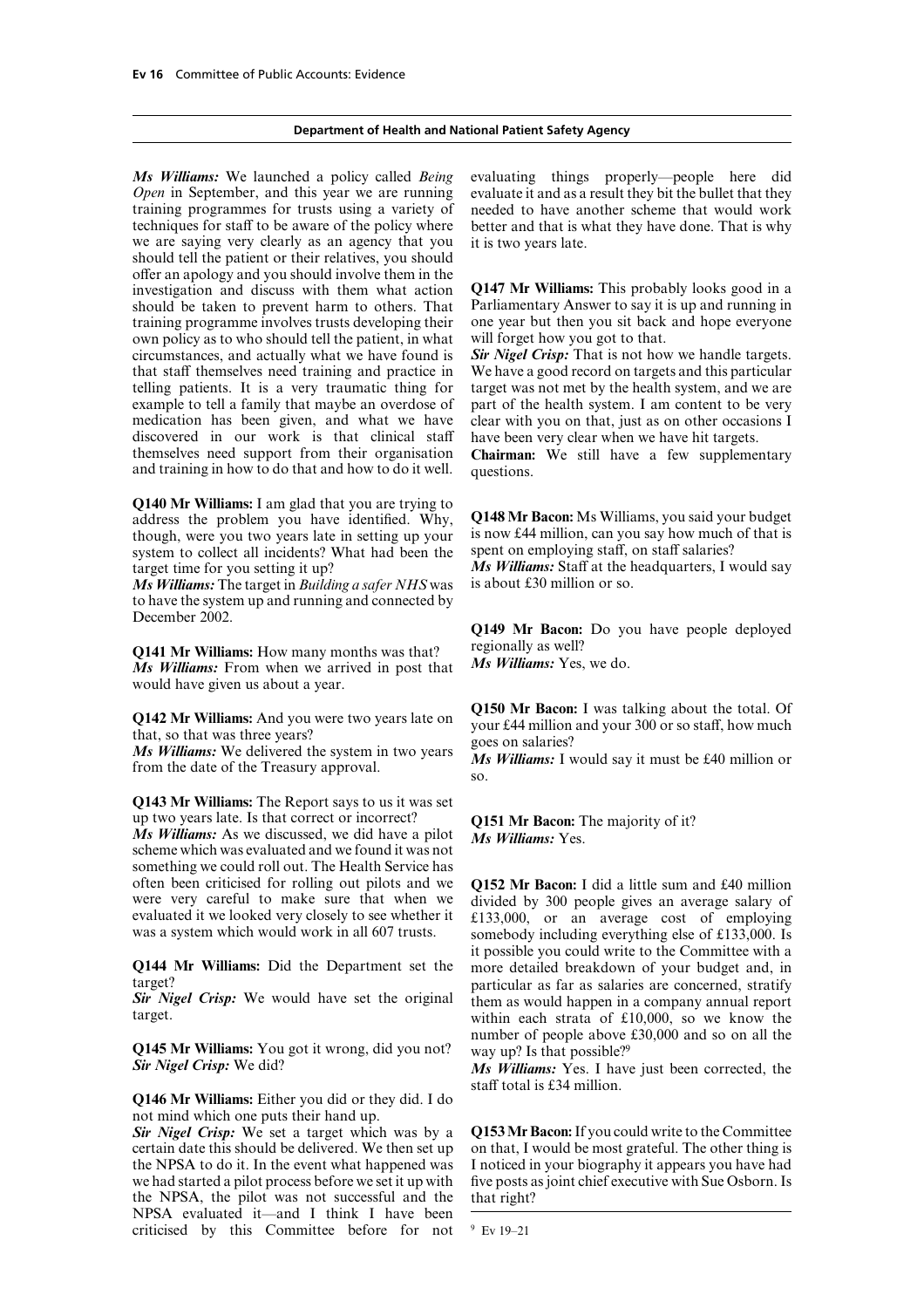$\overline{Ms}$  *Williams:* That is right. She is sitting behind me.

jointly together? Do you work-share?

**Q156 Mr Bacon:** So you have consistently **Q159 Jon Trickett:** But nobody has said this is an throughout your career moved with the other Sue adverse outcome of care.<br> **Mr Williams:** Yes. **Mr Bacon:** Okay. **Mr Bacon:** Okay

**Q157 Jon Trickett:** Here is a case which I heard of happened and it does happen from time to time, but<br>lately. A young woman giving birth was in labour would the incident be reported? At what point<br>for 32 hours, and for t still the caesarean did not take place until they<br>discovered that inadequate oxygen was getting to the<br>infant's brain and then an emergency caesarean took<br>place. It is possible to hypothesise three possibilities.<br>One is th Second, that the appropriate level of decision-maker was not present for the last part of the labour, in **Q161 Greg Clark:** A question to Sir John. The which case it is probably not negligence but it is still National Patient Safety Agency now costs £44 which case it is probably not negligence but it is still National Patient Safety Agency now costs £44 an accident. The third one is that somebody was million and some of us have been a bit concerned negligent. I wonder about this no blame culture, frankly, because the child is now having brain scans to see what damage has been done by the failure of study whether as an organisation it offers value for the hospital to do what was right by the mother and money?<br>child. Supposing it was negligence, how does this no **Sir John** child. Supposing it was negligence, how does this no *Sir John Bourn:* I think the view we have come to so blame culture work? Let me say that the mother is far is that you can certainly identify some trusts blame culture work? Let me say that the mother is far is that you can certainly identify some trusts not a very educated person and she just thinks it was where there is what I might call a fearless vet not a very educated person and she just thinks it was where there is what I might call a fearless yet an incident which happened because nobody has sensitive analysis of accidents and improvements an incident which happened because nobody has sensitive analysis of accidents and improvements gone to her and said, "We have made a mistake here, have been made, so you can find individual cases of gone to her and said, "We have made a mistake here, have been made, so you can find individual cases of we should have done something else", and no one is value for money. It is also true that in terms of the we should have done something else", and no one is value for money. It is also true that in terms of the tying the child's passive character to the fact this Agency we have not vertured a point where you tying the child's passive character to the fact this Agency we have not yet reached a point where you happened during the birth process.

*Professor Sir Liam Donaldson:* On the specifics of the because we do not yet have a national system of case, I do not know the detail but we would be happy analysis and sharing lessons which is fully used, so case, I do not know the detail but we would be happy analysis and sharing lessons which is fully used, so to investigate if you sent them to us. Speaking we have not vet got to the point where we are getting generally, having a no blame culture does not mean that nobody can ever be held to an account as an the system. individual. If their conduct has been negligent, **Greg Clark:** Thank you very much. careless, incompetent, then clearly there are **Chairman:** I think that is an appropriate place to circumstances in which an individual could be held end. I am afraid I have to say to you, Ms Williams to account. The problem in the past has been that and Ms Osborn, that it is very likely when we understanding safety has been posed too much around the individual's role in it and has not acknowledged all these wider system things. value for money, given it was set up in 2001 and the Speaking again in general terms about the kind of delays there have been in bringing in the system. example you give, you are quite right to say that it

*Ms Williams:* That is right. could be factors to do with the organisation of services, and so there is a need to acknowledge that **Q154 Mr Bacon:** Since 1990? individual accountability is not removed from a *Ms Williams:* That is right. She is sitting behind me. general no blame culture; it is a question of balance.

**Q155 Mr Bacon:** Why have you had all these posts **Q158 Jon Trickett:** So how would the management initially together?

*Professor Sir Liam Donaldson:* Such an incident *Ms Williams:* It is a job share. **Professor Sir Liam Donaldson:** Such an incident would be reported as an adverse outcome of care.

**Chairman:** You do not want to job-share with me **Q160 Jon Trickett:** I was hypothesising three then, Mr Bacon!

million and some of us have been a bit concerned about some of the practices we have heard about. Have you been able to come to a view through this

happened during the birth process.<br> *Professor Sir Liam Donaldson:* On the specifics of the because we do not vet have a national system of we have not yet got to the point where we are getting full value for money from the money that is going on

and Ms Osborn, that it is very likely when we produce our Report we will be issuing a question mark about whether your organisation does provide delays there have been in bringing in the system.<br>Thank you very much.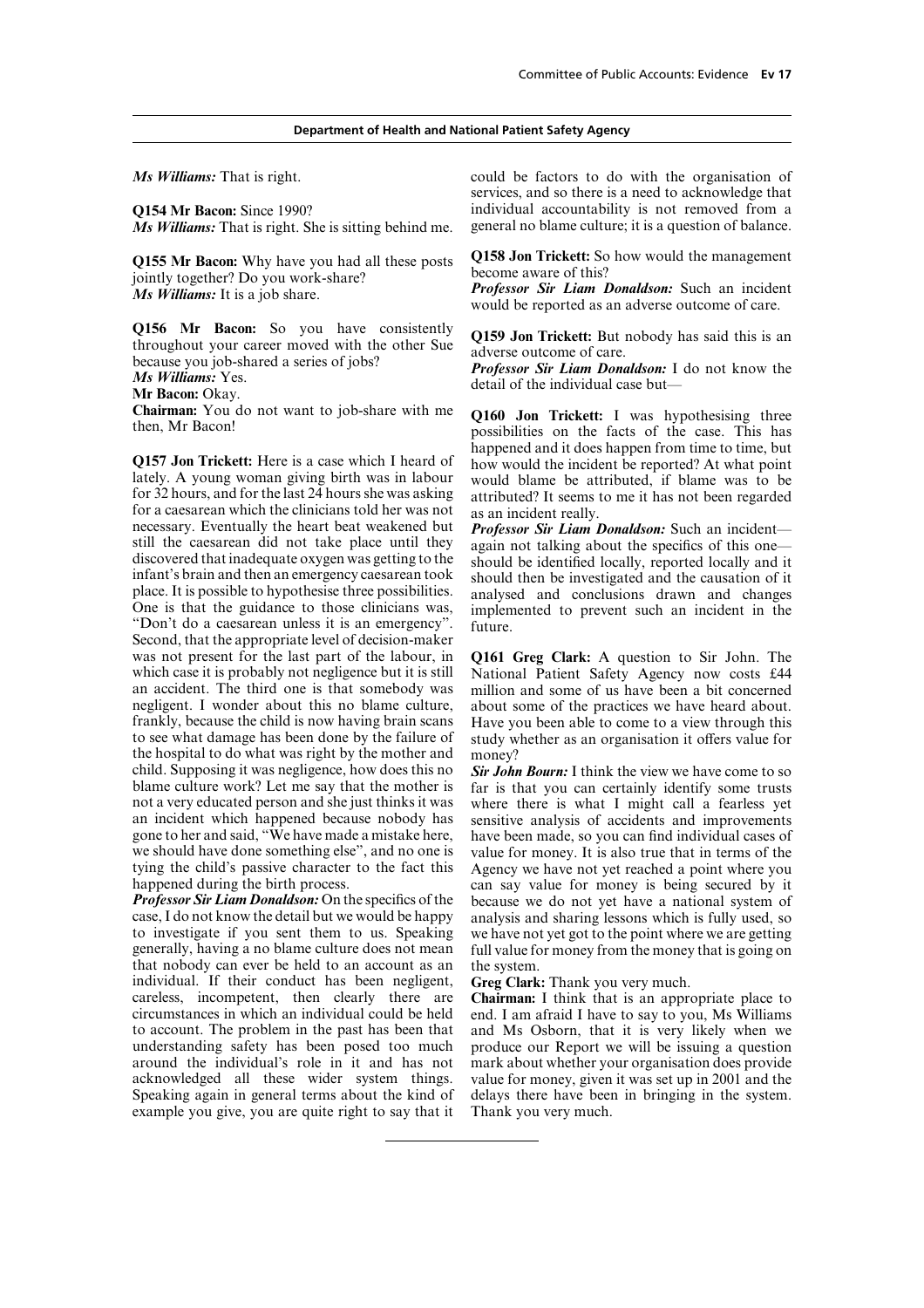#### **Supplementary memorandum submitted by the Department of Health**

*Question 2 (Mr Edward Leigh): Updating information relating to patient deaths*

There remains considerable discussion, both nationally and internationally, over the variation in estimates of death due to patient safety incidents. This was reflected within the National Audit Office Report A Safer Place for Patients: Learning to improve patient safety. The NAO noted 2,181 deaths in response to their survey—we do not know whether this figure was adjusted for the over-reporting of deaths which would not be strictly classified as patient safety incidents. Staff may report deaths of people who died as a result of their illness rather than an error, although an error may have occurred in the course of their care.

In July 2005, the NPSA published its first Patient Safety Observatory (PSO) report where we gave an estimate of 840 deaths that would be reported to us from acute trusts only. The estimate was based on data from consistently reporting trusts and was also adjusted for over-reporting of deaths which were not patient safety incidents.

Further caveats apply to an estimate of deaths reported to the NRLS, in addition to those for the number of incidents:

- 1. attributing a patients' death to an incident is not straightforward;
- 2. trusts may record deaths as incidents, even when no patient safety incident has occurred, in order to support other risk management or local requirements (for example deaths of mental health service users outside of hospital are often reported within mental health trust risk management systems).

In order to try and reconcile the difference between NAO and NPSA figures, we have tried to estimate deaths in mental health trusts (it was felt that reported deaths in ambulance trusts were likely to not make a large enough difference to the numbers, the exercise was more about reconciling figures than about arriving at a very precise figure).

Work done has given a very approximate estimate of deaths from mental health trusts of 1,350 deaths/ year. This estimate has been made on the basis of:

- reporting rates from consistently reporting trusts (1.55/100 bed days);
- numbers of bed days in England in 2003–04 (6.7 million, from Hospital Episode Statistics);
- proportion of reports from mental health trusts which are deaths  $(1.3\%)$ ;
- this estimate does NOT adjust for over-reporting of deaths which are not PSIS This proportion is likely to be higher than for acute trusts, on the basis of analysis for the forthcoming PSO report.

It is not feasible to estimate deaths from other settings, given the relatively low reporting rates from ambulance trusts at the moment.

Despite the limitations of this analysis, we conclude that much of the difference between the NPSA and NAO estimates is likely to be because the NAO estimate includes mental health trusts, but the estimate in the PSO report was for acute trusts only.

840 (July PSO report)  $+1,350$  (estimate from mental health trusts) = 2,190 deaths (compared to NAO figure of 2,181).

#### *Question 6 (Mr Edward Leigh): Update of international comparisons made in the NAO Report*

In the increasing number of countries where research has been carried out, studies consistently show similar levels of health care errors, broadly in the order of 10% of hospitalisations.

The NAO Report [Appendix 4, third paragraph and figure 23] makes the point that a comparison of international studies found an average incidence of 8.9%, and also that "the variation in data can in part be explained by differences in the underlying methodologies for screening records to determine patient safety incidents".

Health care systems the world over are turning their attention to the importance of focusing on organisational culture and underlying systems for improving patient safety. International research suggests that healthcare is no more unsafe in the UK than in the USA, Australia, New Zealand or Denmark. No country can yet claim to have completely solved this problem.

More generally, through our drive for safer patient care, this country is acknowledged as one of the world leaders in patient safety: in recognising the problem and systematically trying to address it.

The World Health Organisation has recognised the innovative work being done in this country, in developing the World Alliance for Patient Safety—launched 27 October 2004 in Washington. The World Alliance for Patient Safety has identified a number of key actions required to enhance patient safety in any country:

- increased ability to learn from mistakes through better reporting systems
- greater capacity to anticipate mistakes and probe systemic weaknesses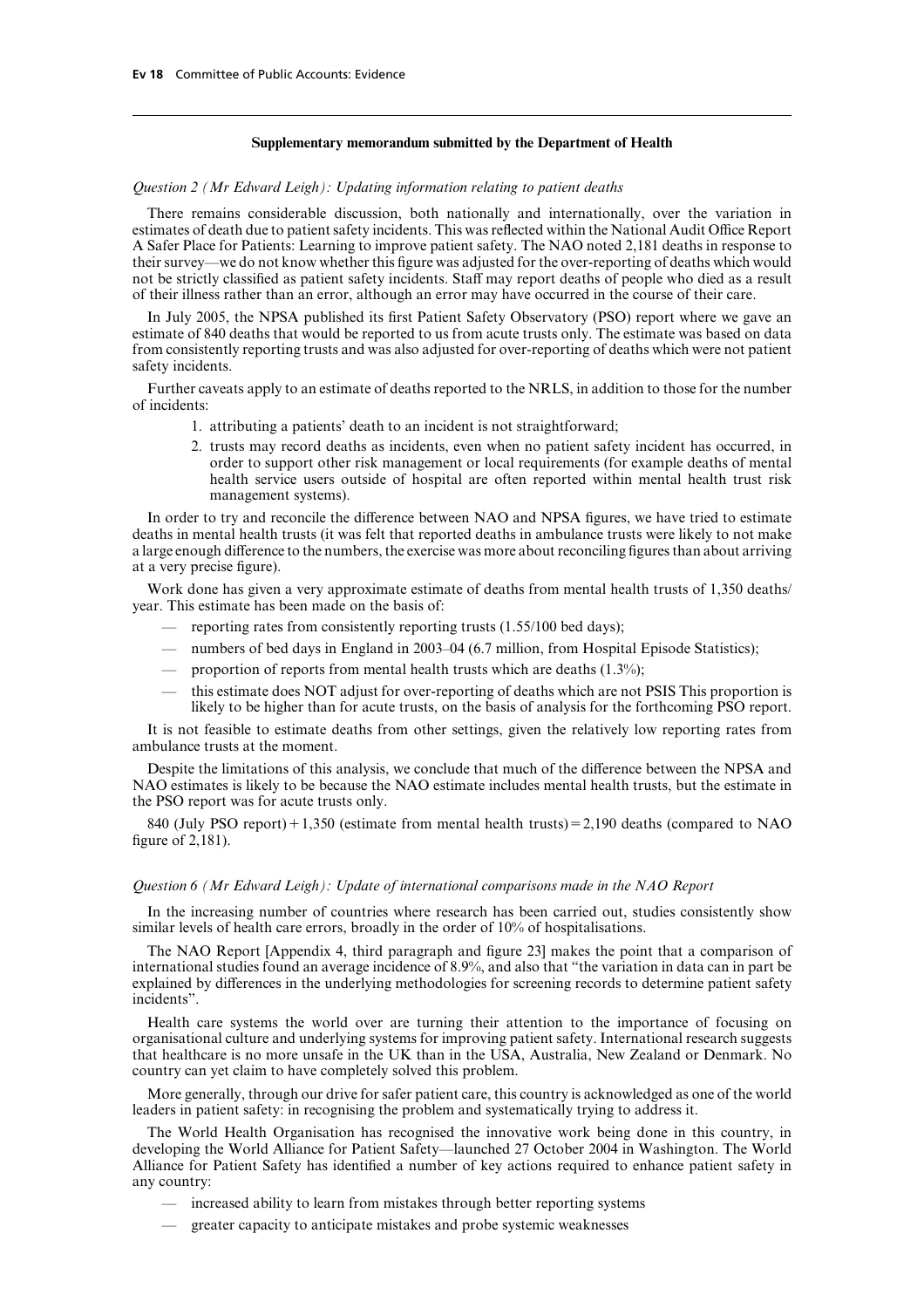- identification of existing knowledge resources
- improvements in the health-care delivery system itself, so that structures are reconfigured, incentives are realigned and quality placed at the core of the system.

Against these requirements, as the NAO Report acknowledges [Appendix 4 figure 24], we compare very favourably with other countries. As examples, we have established:

- a truly national approach to patient safety with one of the few national reporting systems [note: American and Australian systems cover only parts of each country]
- $-$  a national body to focus our efforts to improve the safety of patients
- "safety" as the first domain of the new NHS Standards—against which the Healthcare Commission assess NHS Trusts
- numbers of incident reports to our national system that are unlikely to have been surpassed anywhere in the world, either numerically or proportionately.

As noted in the NAO Report [eg paragraph 2.5], higher levels of reported incidents suggest a safer culture within health care organisations.

Reporting levels to the NPSA's national system continue to increase significantly, suggesting improvements in safety culture across the NHS. Staff from all NHS Trusts are now reporting patient safety incidents to the National Reporting and Learning System (NRLS)—with the NPSA currently [at January 2006] receiving around 60,000 reports every month.

Reporting levels to the NRLS in England and Wales are already broadly level with those to the Veteran's Administration (VA) system in the USA, established in 1999, and significantly higher than those to the Danish national system, established in 2003.

In terms of whether reporting to a national system should be anonymous or confidential:

The NAO review itself makes the case for anonymous reporting in paragraph 2.16, which suggests an anonymous reporting system to tackle the acknowledged problem of under-reporting in medication errors and drug-related incidents.

There are advantages in having anonymous or confidential reporting. In this country, our aim has been to raise the level of reporting rates. A system where reporting is anonymous at the national level was felt to be the best means to achieve this in the short term.

Our approach is similar to that taken in the Danish system, where reporting is also confidential at the local level—allowing local action and follow-up—but anonymous on the national reporting system.

In terms of whether reporting to a national system should be "mandatory":

In this country, reporting errors forms part of the assessment criteria for the NHS Standards, independently assessed by the Healthcare Commission, reporting is now, in effect, "mandatory".

At the same time, the NPSA's position has been to encourage (rather than enforce) a culture of reporting—with the emphasis on ensuring that the reporting system is seen to be non-punitive.

For international comparison, the Danish system places an obligation on frontline personnel and Hospital Owners to report incidents, whereas the Veteran's Administration (VA) system in the USA has, as guiding principles, voluntary participation, confidentiality protection, and non punitive reporting.

### *Question 102 (Mr Greg Clark) & Question 152 (Mr Richard Bacon): Detailed breakdown of NPSA budget*

The NPSA budget for 2005–06 is £35.154 million.

Following the publication of *Reconfiguring the Department of Health's Arm's Length Bodies* in July 2004, from 1 April 2005 the NPSA assumed responsibility for:

- the National Clinical Assessment Service (NCAS, formerly the National Clinical Assessment Authority);
- the Central Office for Research Ethics Committees (COREC);
- the Better Hospital Food Programme, some aspects of cleanliness in the NHS, the safety of hospital design (transferred from NHS Estates);
- and the contracts with the confidential enquiries into maternal and child health (CEMACH), patient outcome and death (NCEPOD) and suicide and homicide by people with mental illness (NCISH)—which moved from the National Institute for Clinical Excellence and Health.

#### **This merger released £1,360,000 Gershon-related savings in its first year as detailed below:**

- Discontinuation of NCAA Board =  $£150,000$
- Savings from merging Finance Departments  $=$  £280,000
- Savings from merging Human Resource Departments  $= \pounds 280,000$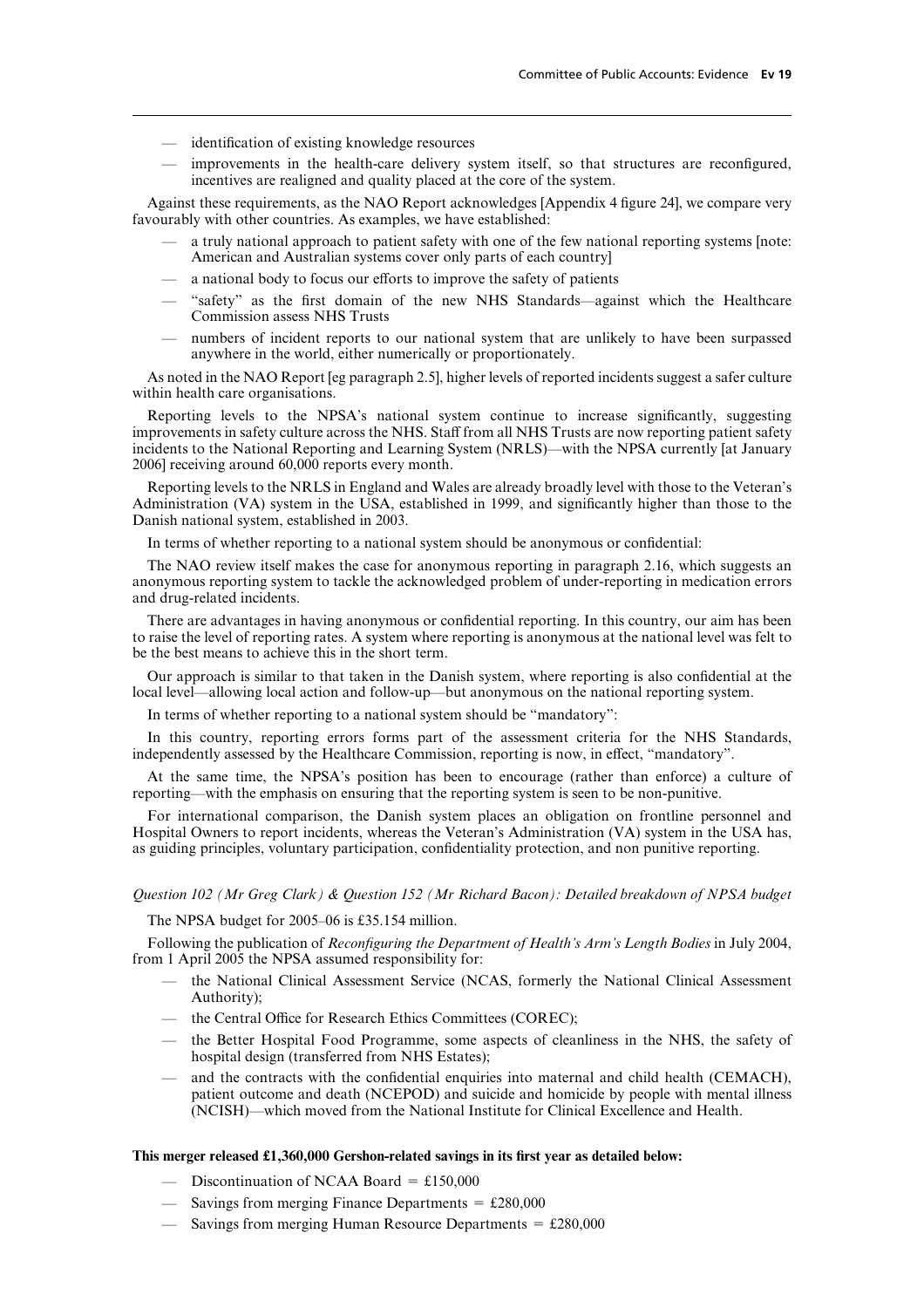- Savings from merging Communications Departments  $= \pounds 300,000$
- Savings from merging Information and IT functions  $= \text{\textsterling}70,000$
- Vacating the 7th floor of Market Towers =  $£290,000$

#### **The NPSA's overall budget increased to reflect the responsibilities stated above**

A breakdown of the budget for the most recent financial year is given below:

| Total NPSA budget 2005–06                                                                                                                    | $£35.154$ million |
|----------------------------------------------------------------------------------------------------------------------------------------------|-------------------|
| Original NPSA budget plus corporate services for<br>all functions mentioned below (IT, HR,<br>facilities, communications, finance and Board) | £19.218 million   |
| NCAS budget                                                                                                                                  | £7.36 million     |
| <b>COREC</b> budget                                                                                                                          | £5.175 million    |
| Confidential enquiries                                                                                                                       | £3.034 million    |
| <b>NHS</b> Estates                                                                                                                           | $£0.357$ million  |

By way of comparison, NPSA budget in the years preceding the ALB review was:

| Year        | <b>Budget</b>   |
|-------------|-----------------|
| $2001 - 02$ | £1.763 million  |
| $2002 - 03$ | £12.12 million  |
| $2003 - 04$ | £17.552 million |
| $2004 - 05$ | £17.108 million |

### **Pay budget**

- The annual projected pay budget (at month 9), including NPSA, NCAS, COREC and NHS Estates is £17.587 million and includes the new salaries under Agenda for Change
- Budgeted pay as a proportion of income is 50%
- WTE cost per budgeted staff is £55,655 (£17,587,000/316)
- This excludes Confidential Enquiries (NPSA simply manages contracts for the enquiries—details of staff pay and staff numbers, if required, must be sourced from the enquiries themselves as these organisations are independent of the NPSA).

#### **Staff** numbers

The ALB review increased staffing also. The breakdown is as detailed below:

| <i><b>Organisation</b></i>                                                                  | Staff numbers |
|---------------------------------------------------------------------------------------------|---------------|
| Total (post-ALB review) WTE staff budgeted for<br>2005–06, excluding Confidential Enquiries | 316.27        |

#### **Breakdown of staff salary**

| NPSA pre-ALB     | $2004 - 05$ |
|------------------|-------------|
| Under £30,000    | 40.00       |
| £30,000-£40,000  | 20.80       |
| £40.000–£50.000  | 40.97       |
| £50.000–£60.000  | 25.00       |
| £60,000-£70,000  | 3.00        |
| £70,000–£80,000  | 3.20        |
| £80,000–£90,000  | 3.00        |
| £90,000-£100,000 | 2.00        |
|                  | 137.97      |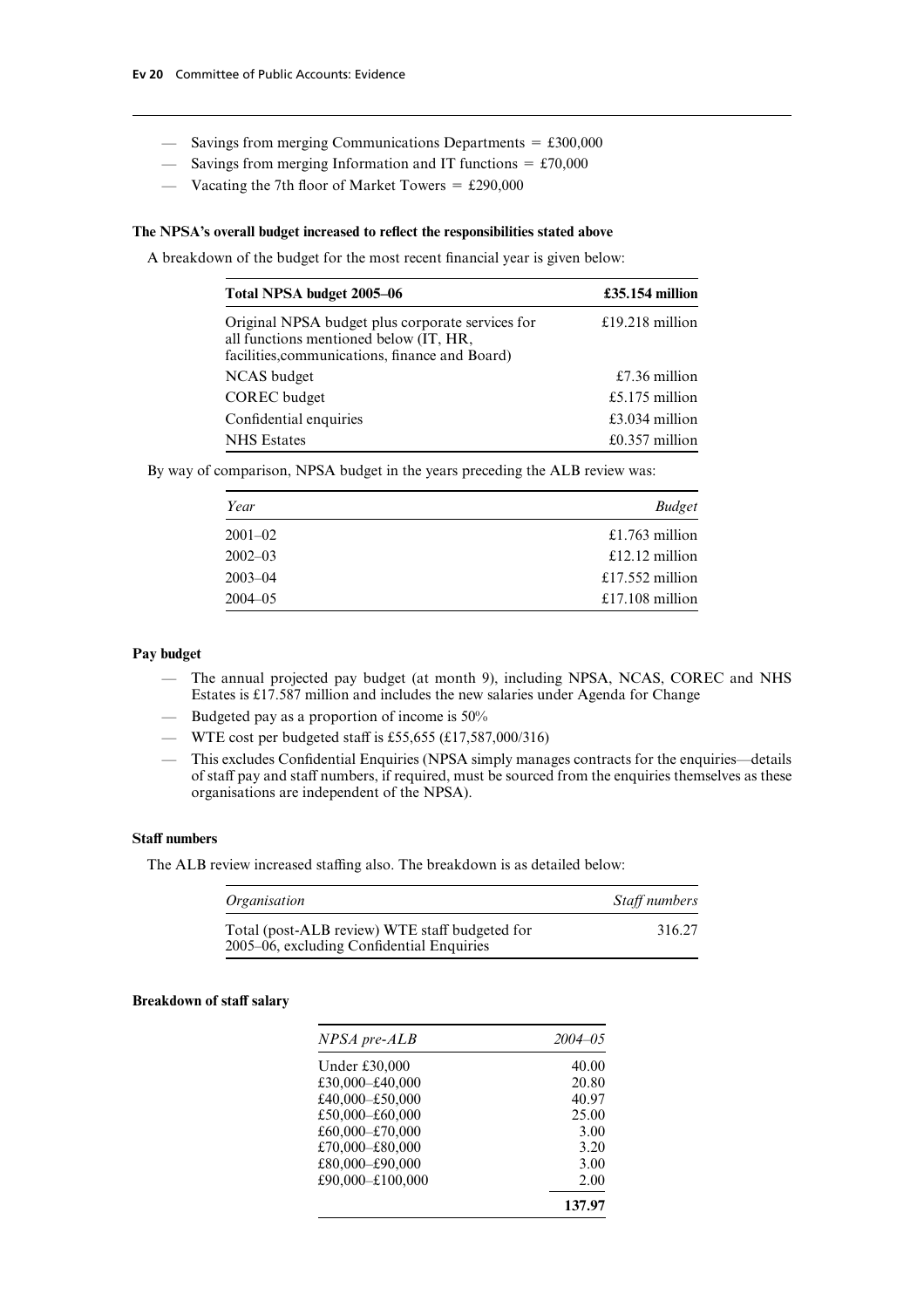| NPSA post-ALB            |             |
|--------------------------|-------------|
| (all functions excluding | $2005 - 06$ |
| Confidential Enquiries)  | WTE         |
| Under £30,000            | 77.00       |
| £30,000-£40,000          | 68.43       |
| £40,000-£50,000          | 52.73       |
| £50,000-£60,000          | 23.94       |
| £60,000-£70,000          | 8.60        |
| £70,000-£80,000          | 3.00        |
| £80,000-£90,000          | 3.80        |
| £90,000-£100,000         | 8.20        |
| £100,000-£110,000        | 1.00        |
| £170,000-£180,000        | 1.00        |
|                          | 247.70      |

— In 2005–06, there are a total of 316,27 WTE in our planned establishment

— As at 31 December 2005, the number of WTE on the NPSA payroll is 247.7

#### Supplementary memorandum submitted by the National Audit Office

*Question 57 (Jon Trickett): Information relating to staff incidents* 

- Revised figure six using the incidents per 1,000 staff—*Number of incidents per 1,000 members of staff.*
- Reported incidents per thousand members of staff compared to star ratings.

The Total Number of Incidents and Near Misses per 1,000 Members of Staff

The total number of incidents and near misses per 1,000 members of staff for 2003–04 (based on responses from 256 trusts) and 2004–05 (based on responses from 212 trusts) are as follows:



### **Total number of incidents per thousand staff (2003-04)**

Trust Type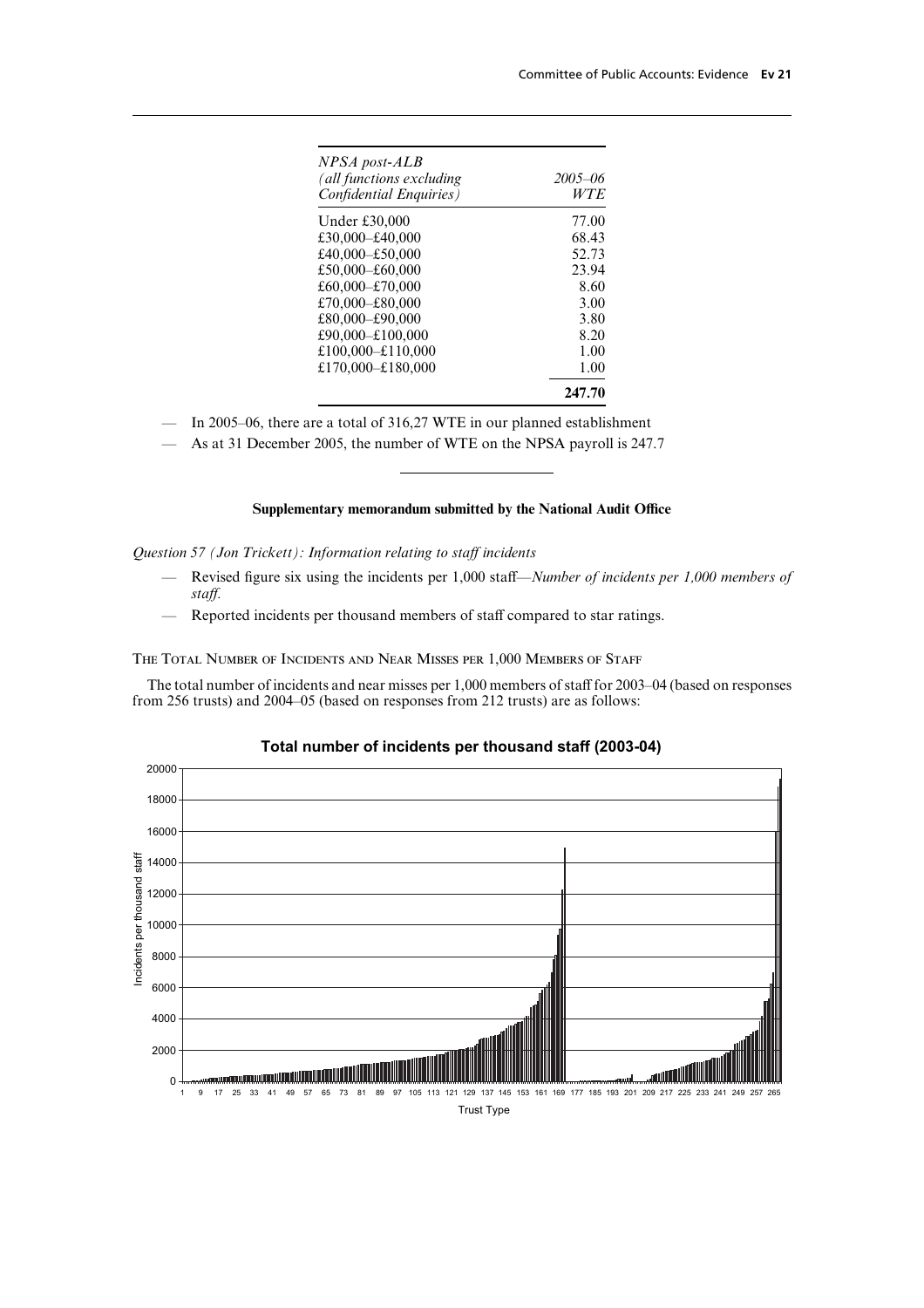

#### **Total number of incidents per 1,000 members of staff (2004-05)**

These figures show that there is wide variation in the number of reported incidents and near misses between trusts. The Comptroller and Auditor General's Report, paragraph 2.6, noted that it is difficult to make year on year comparisons as many trusts have changed their reporting systems. The Report also notes that the Department of Health welcomed the evidence of an increase in numbers of incidents reported as this showed a more complete coverage of reports from across the NHS<sup>1</sup>.

The statistics noted above require careful interpretation as trust use different definitions and report under different reporting criteria. For example we found that some trusts did not differentiate between near misses and incidents and that overall there were far fewer near misses reported than incidents, particularly in mental health trusts. However, statistical analysis shows that the more staff believed that their reporting systems were fair, the closer the ratio of incidents to near misses reported (paragraph 2.13–2.14)<sup>1</sup>.

We also noted that under-reporting was a problem for some trust (35% of executive directors of patient safety told us that under-reporting was a moderate problem and 2% that it was a major problem for their trust. Most (93% had attempted to estimate the level of under-reporting of incidents and near misses (on average 22 and 39% respectively). Also certain types of incidents are more likely to be under-reported. During our visits to trusts managers pointed out that staff were less fearful about reporting a patient fall, as in many cases the attributed cause was not due to direct staff action. In contrast medication errors and adverse drug reactions were under-reported (paragraph 2.16)<sup>1</sup>.

We concluded that at the local level the vast majority of trusts have developed a predominantly fair open and fair reporting culture but with pockets of blame and scope to improve their strategies for sharing good practice. Indeed in our 2005 re-survey we found that local practice had continued to improve with more trusts reporting having an open and fair reporting culture, more trusts with open reporting systems and improvements in the perceptions of the levels of under-reporting (paragraph  $6$ )<sup>1</sup>.

Given the above, we consider that the data on 2004–05, whilst from a slightly fewer number of trusts, is the most up to date and is also likely to be the more robust figure.

#### Reported Incidents per Thousand Members of Staff Compared to Star Ratings

We found no statistically significant correlation between star ratings and reported incidents.

This is not particularly unexpected as, partly as explained above, improvements in reporting are still developing and a trust that currently reports a higher level of incidents and near misses is as likely to be a high performing trust as far as developing an open and fair reporting culture, as a poorly performing trust in respect of the safety of patients. The lack of correlation is also likely to be due to the fact that star ratings are awarded following evaluation if a trusts performance against a wide number of performance measures, which do not include the number of reported patient safety incidents.

The ratings, for the financial year 2004–05, assessed performance in meeting targets in areas such as waiting times for hospital treatment, access to GPs and response times of ambulances, as well as management of finances and handling of patients and staff.